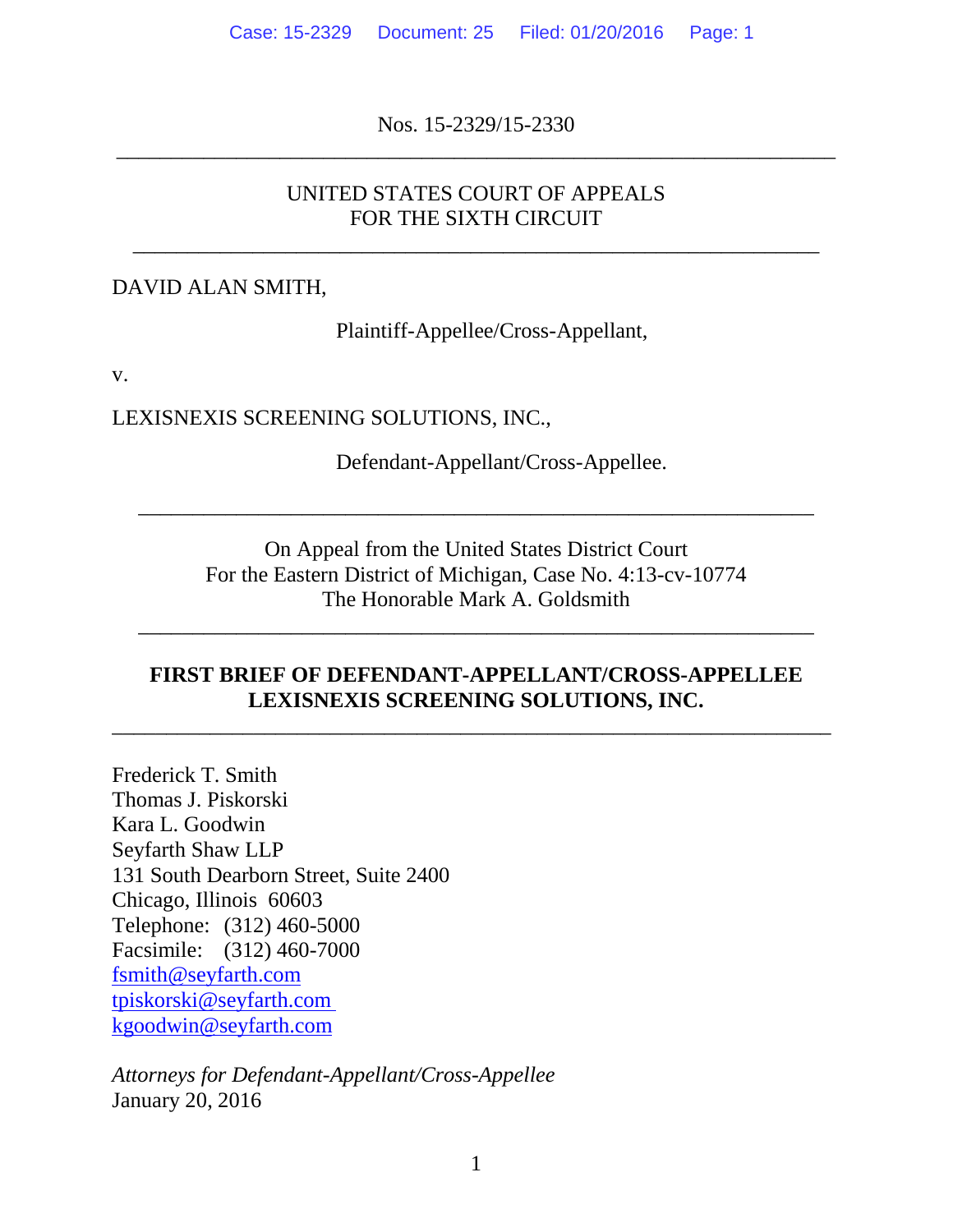UNITED STATES COURT OF APPEALS FOR THE SIXTH CIRCUIT

# **Disclosure of Corporate Affiliations**<br>and Financial Interest

|                                                                                                                        | Sixth Circuit<br>Case Number: 15-2329<br>Case Name: David Alan Smith v. LexisNexis Screening Solutions, Inc.                                                                                                  |  |  |  |
|------------------------------------------------------------------------------------------------------------------------|---------------------------------------------------------------------------------------------------------------------------------------------------------------------------------------------------------------|--|--|--|
|                                                                                                                        | Name of counsel: Frederick T. Smith, Thomas J. Piskorski, Kara L. Goodwin                                                                                                                                     |  |  |  |
| Pursuant to 6th Cir. R. 26.1, LexisNexis Screening Solutions, Inc.<br>Name of Party<br>makes the following disclosure: |                                                                                                                                                                                                               |  |  |  |
| $\mathbf{1}$ .                                                                                                         | Is said party a subsidiary or affiliate of a publicly owned corporation? If Yes, list below the<br>identity of the parent corporation or affiliate and the relationship between it and the named<br>party:    |  |  |  |
| llnc.                                                                                                                  | INo. LexisNexis Screening Solutions, Inc. as an entity no longer exists. The corporate<br>successor to LexisNexis Screening Solutions, Inc. is First Advantage LNS Screening Solutions,                       |  |  |  |
| 2.                                                                                                                     | Is there a publicly owned corporation, not a party to the appeal, that has a financial interest<br>in the outcome? If yes, list the identity of such corporation and the nature of the financial<br>interest: |  |  |  |
| No.                                                                                                                    |                                                                                                                                                                                                               |  |  |  |

#### CERTIFICATE OF SERVICE

November 16, 2015 I certify that on the foregoing document was served on all parties or their counsel of record through the CM/ECF system if they are registered users or, if they are not,<br>by placing a true and correct copy in the United States mail, postage prepaid, to their address of record.

s/Thomas J. Piskorski

This statement is filed twice: when the appeal is initially opened and later, in the principal briefs, immediately preceding the table of contents. See 6th Cir. R. 26.1 on page 2 of this form.

6CA-1<br>8/08

Page 1 of 2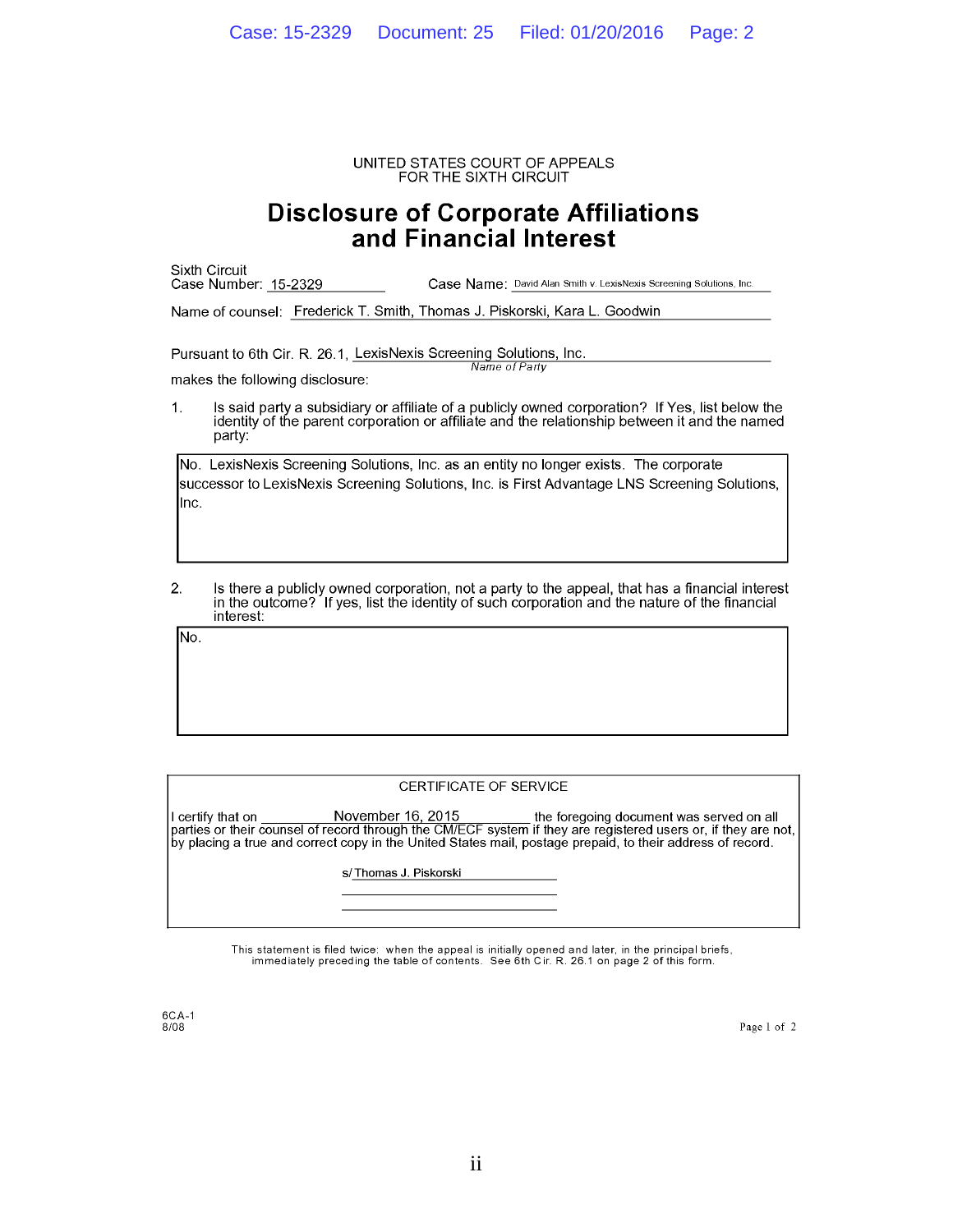# **TABLE OF CONTENTS**

| $\mathbf{I}$ .                                                                                                                                                                                               |                 |                                                                                                                      |  |
|--------------------------------------------------------------------------------------------------------------------------------------------------------------------------------------------------------------|-----------------|----------------------------------------------------------------------------------------------------------------------|--|
|                                                                                                                                                                                                              | A.              |                                                                                                                      |  |
|                                                                                                                                                                                                              | <b>B.</b>       | LexisNexis' Procedures For Preparing                                                                                 |  |
|                                                                                                                                                                                                              | $\mathcal{C}$ . | LexisNexis Prepares A Credit Check And                                                                               |  |
|                                                                                                                                                                                                              | D.              |                                                                                                                      |  |
|                                                                                                                                                                                                              | Ε.              |                                                                                                                      |  |
| II.                                                                                                                                                                                                          |                 |                                                                                                                      |  |
|                                                                                                                                                                                                              |                 |                                                                                                                      |  |
|                                                                                                                                                                                                              |                 |                                                                                                                      |  |
| The Trial Evidence Does Not Support The Jury's Verdict That<br>$\mathbf{I}$ .<br>LexisNexis Failed To Follow Reasonable Procedures To Assure<br>Maximum Possible Accuracy Of The Information In Its Criminal |                 |                                                                                                                      |  |
|                                                                                                                                                                                                              | A.              | .23                                                                                                                  |  |
|                                                                                                                                                                                                              | <b>B.</b>       | Smith Did Not Meet His Burden Of Proving That LexisNexis<br>Willfully Violated Its Obligations Under The FCRA<br>.25 |  |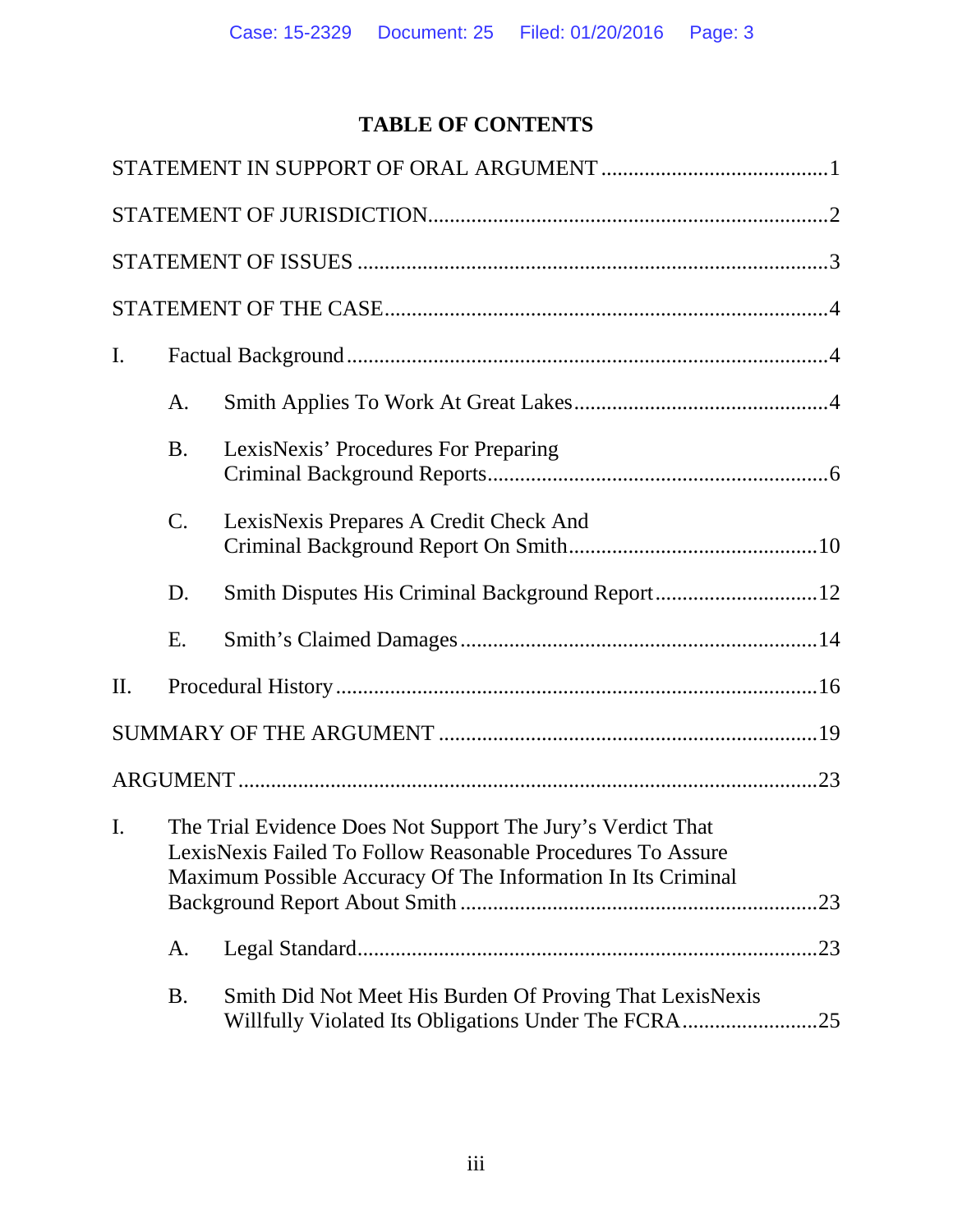|                                                                     | $\mathcal{C}$ . | Smith Did Not Meet His Burden Of Proving LexisNexis'<br><b>Negligently Failed To Follow Reasonable Procedures To</b><br>Assure Maximum Possible Accuracy In Violation Of The FCRA30 |  |
|---------------------------------------------------------------------|-----------------|-------------------------------------------------------------------------------------------------------------------------------------------------------------------------------------|--|
|                                                                     | D.              | Smith Did Not Present Sufficient Evidence To Support                                                                                                                                |  |
|                                                                     |                 | 1.<br><b>Smith Did Not Present Sufficient</b>                                                                                                                                       |  |
|                                                                     |                 | <b>Smith Did Not Present Sufficient</b><br>2.                                                                                                                                       |  |
| П.<br>Even If The Willfulness Finding Is Upheld, The Punitive<br>A. |                 | Damages Award Is Excessive And Should Be Reduced37                                                                                                                                  |  |
|                                                                     |                 |                                                                                                                                                                                     |  |
|                                                                     | <b>B.</b>       | The Disparity Between The Harm Suffered By Smith<br>And The Size Of The Punitive Damages Award Demonstrates<br>That The Punitive Damages Award Is Excessive 41                      |  |
|                                                                     | C.              | Comparing The Punitive Damage Award With                                                                                                                                            |  |
|                                                                     | D.              | Under Similar Circumstances, This Court Has Instructed<br>That An Award Of Punitive Damages Equal To The<br>Amount Of Compensatory Damages Is Appropriate44                         |  |
| III.                                                                |                 | The District Court Abused Its Discretion In Denying<br>LexisNexis' Motion For A New Trial And/Or A Remittitur<br>Regarding The Excessive Compensatory Damages Award46               |  |
|                                                                     |                 |                                                                                                                                                                                     |  |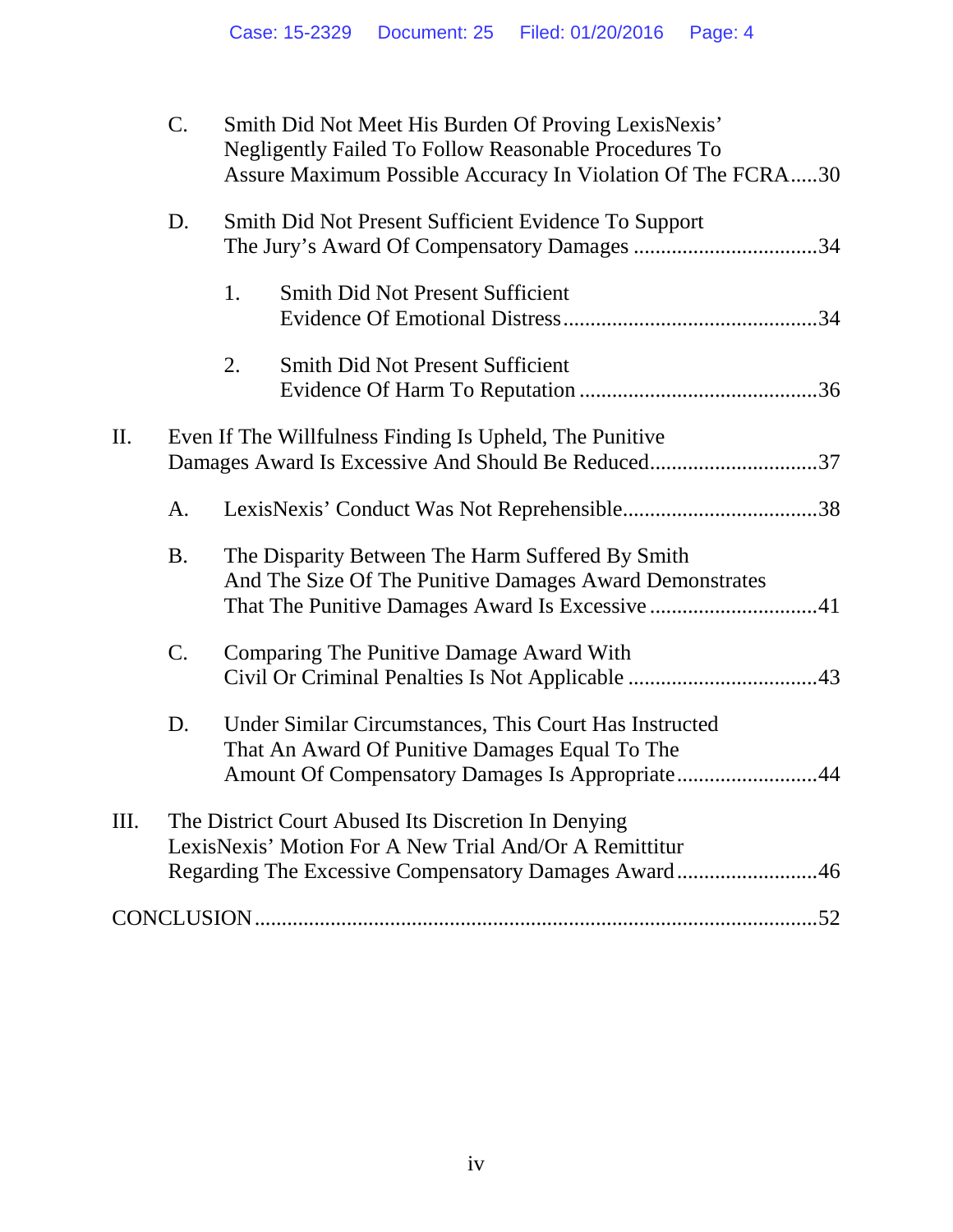# **TABLE OF AUTHORITIES**

**CASES**

# **Page(s)**

| Am. Trim, LLC v. Oracle Corp.,                     |
|----------------------------------------------------|
| Arnold v. Wilder,                                  |
| Bach v. First Union Nat'l Bank,                    |
| Bach v. First Union Nat'l Bank,                    |
| Bagby v. Experian Info. Solutions, Inc.,           |
| Balsley v. LFP, Inc.,                              |
| BMW of N. Am. v. Gore,                             |
| <i>Boris v. Choicepoint Servs.,</i>                |
| Bryant v. TRW, Inc.,                               |
| Childress v. Experian Info. Solutions, Inc.,       |
| Cooper Indus., Inc. v. Leatherman Tool Grp., Inc., |
| Cortez v. Trans Union, LLC,                        |
| Dalton v. Capital Assoc. Indus., Inc.,             |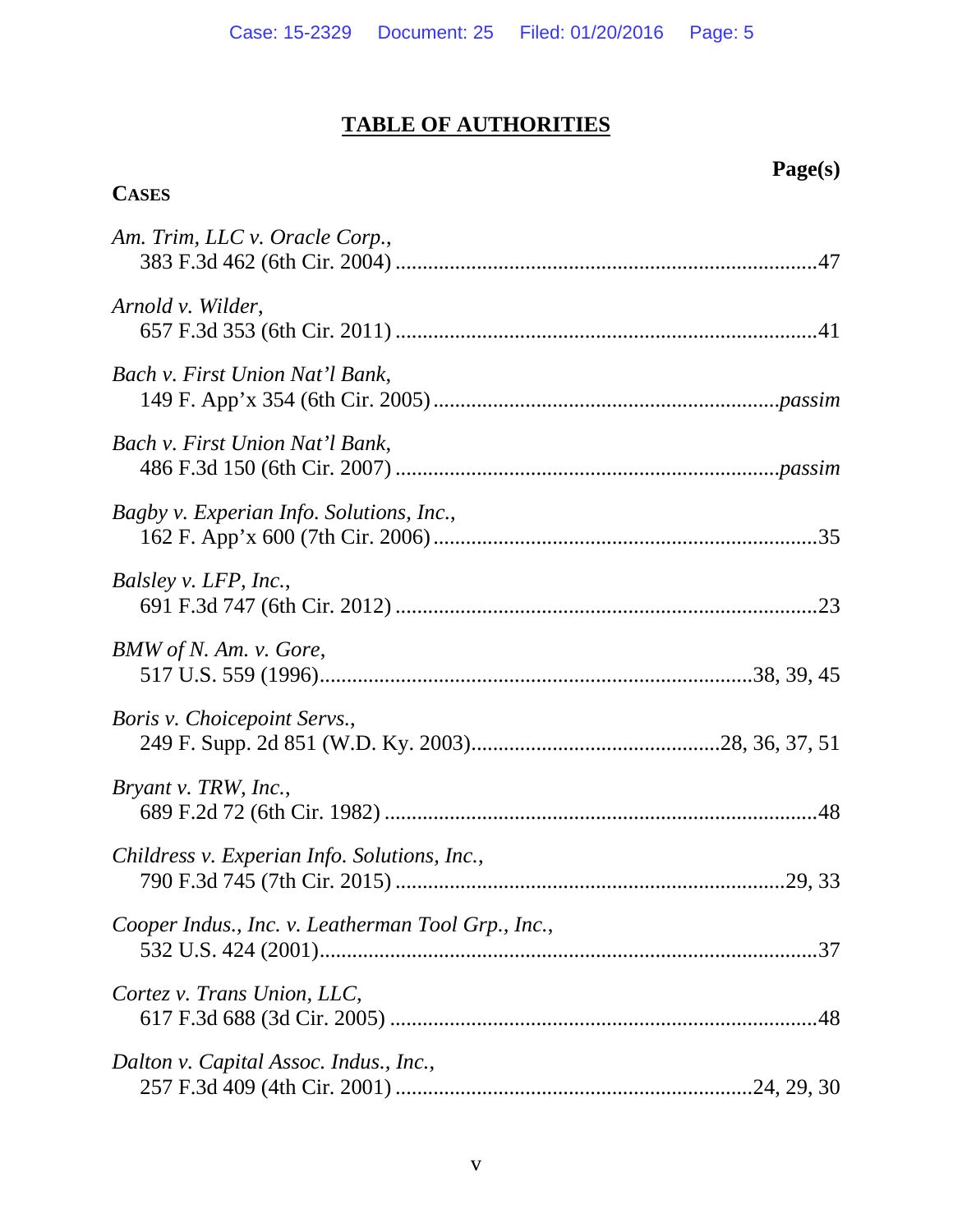| Henson v. CSC Credit Servs.,                                                                                      |
|-------------------------------------------------------------------------------------------------------------------|
| Kaplan v. Experian, Inc.,<br>No. 09-10047, 2010 WL 2163824 (E.D. Mich. May 26, 2010)34                            |
| Khoury v. Ford Motor Credit Co., LLC,                                                                             |
| Lagrassa v. Jack Gaughen, LLC,                                                                                    |
| Lentz v. City of Cleveland,                                                                                       |
| Millstone v. O'Hanlon Reports, Inc.,                                                                              |
| Moore v. First Advantage Enter. Screening Corp.,<br>No. 4:12CV00792, 2013 WL 1662959 (E.D. Mich. Apr. 17, 2013)36 |
| Morris v. Credit Bureau of Cincinnati, Inc.,                                                                      |
| Nelski v. Trans Union, LLC,                                                                                       |
| <i>Noble v. Brinker Int'l, Inc.,</i>                                                                              |
| Philbin v. Trans Union Corp.,                                                                                     |
| Pinner v. Schmidt,                                                                                                |
| Ruffin-Thompkins v. Experian Info. Solutions, Inc.,                                                               |
| Safeco Ins. Co. of Am. v. Burr,                                                                                   |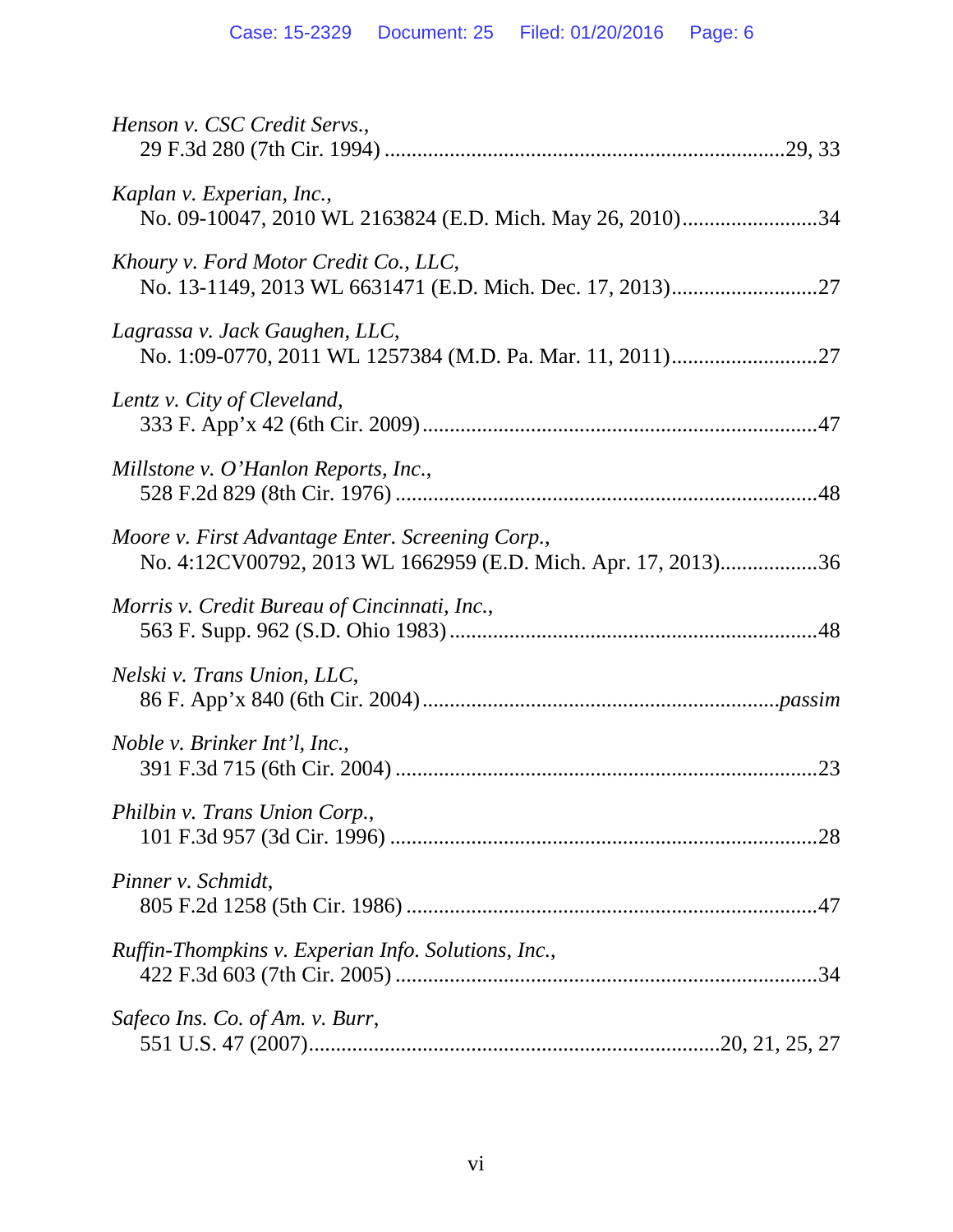| Sarver v. Experian Info. Solutions,         |
|---------------------------------------------|
| Shannon v. Equifax Info. Servs., LLC,       |
| Sheffer v. Experian Info. Solutions, Inc.,  |
| Sloane v. Equifax Info. Servs., LLC,        |
| Spence v. TRW, Inc.,                        |
| State Farm Mut. Auto. Ins. Co. v. Campbell, |
| Stevenson v. TRW Inc.,                      |
| Weisgram v. Marley Co.,                     |
| <b>STATUTES</b>                             |
|                                             |
|                                             |
| . 2                                         |
|                                             |
|                                             |
|                                             |
| <b>OTHER AUTHORITIES</b>                    |
|                                             |
|                                             |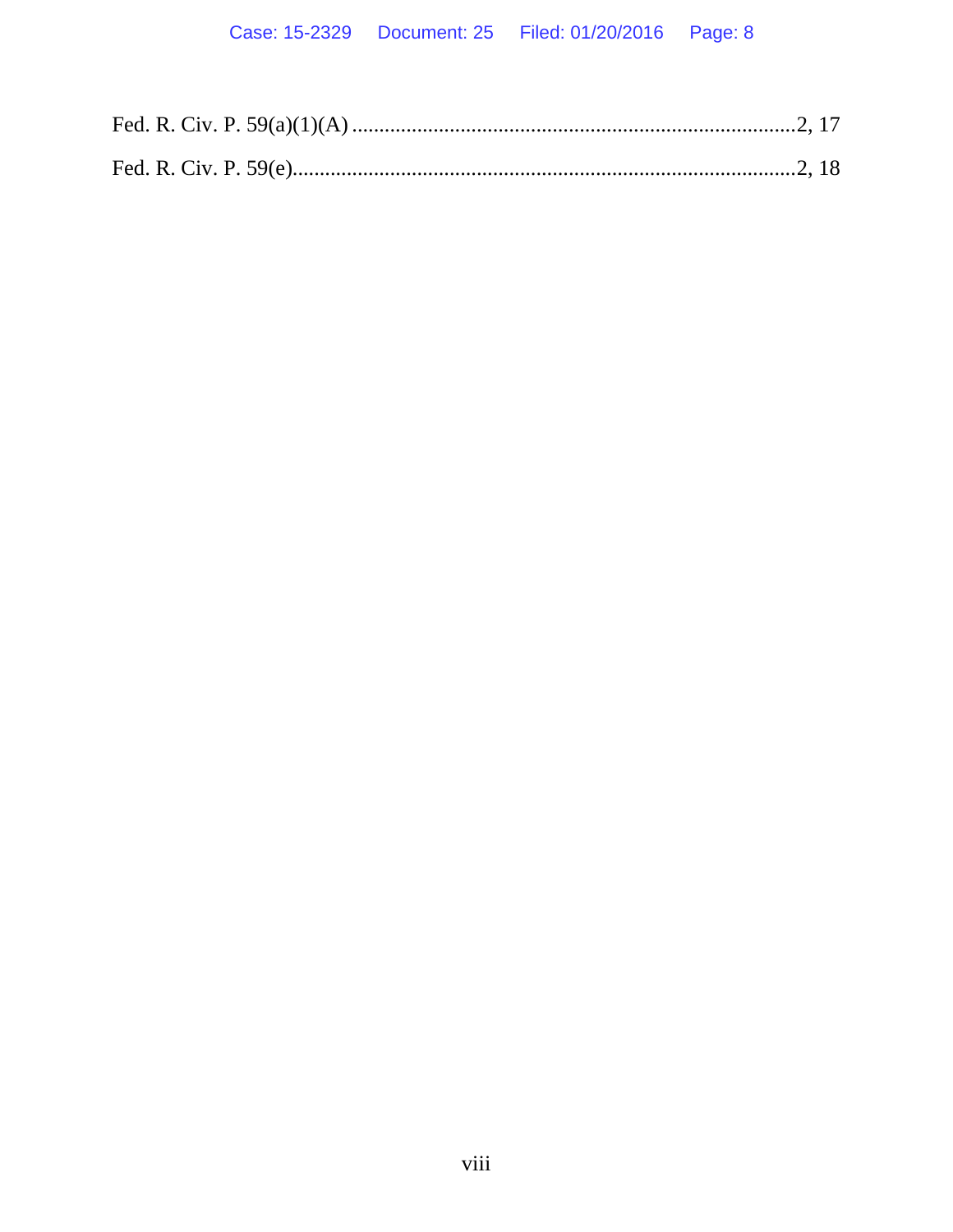## **STATEMENT IN SUPPORT OF ORAL ARGUMENT**

Defendant-Appellant/Cross-Appellee, LexisNexis Screening Solutions, Inc., requests that the Court grant oral argument in this case, as provided by Sixth Circuit Rule 34. Oral argument is appropriate because it will assist the Court's decisional process and allow the parties to address and answer any questions the Court may have regarding the parties' respective arguments and the relevant legal authorities.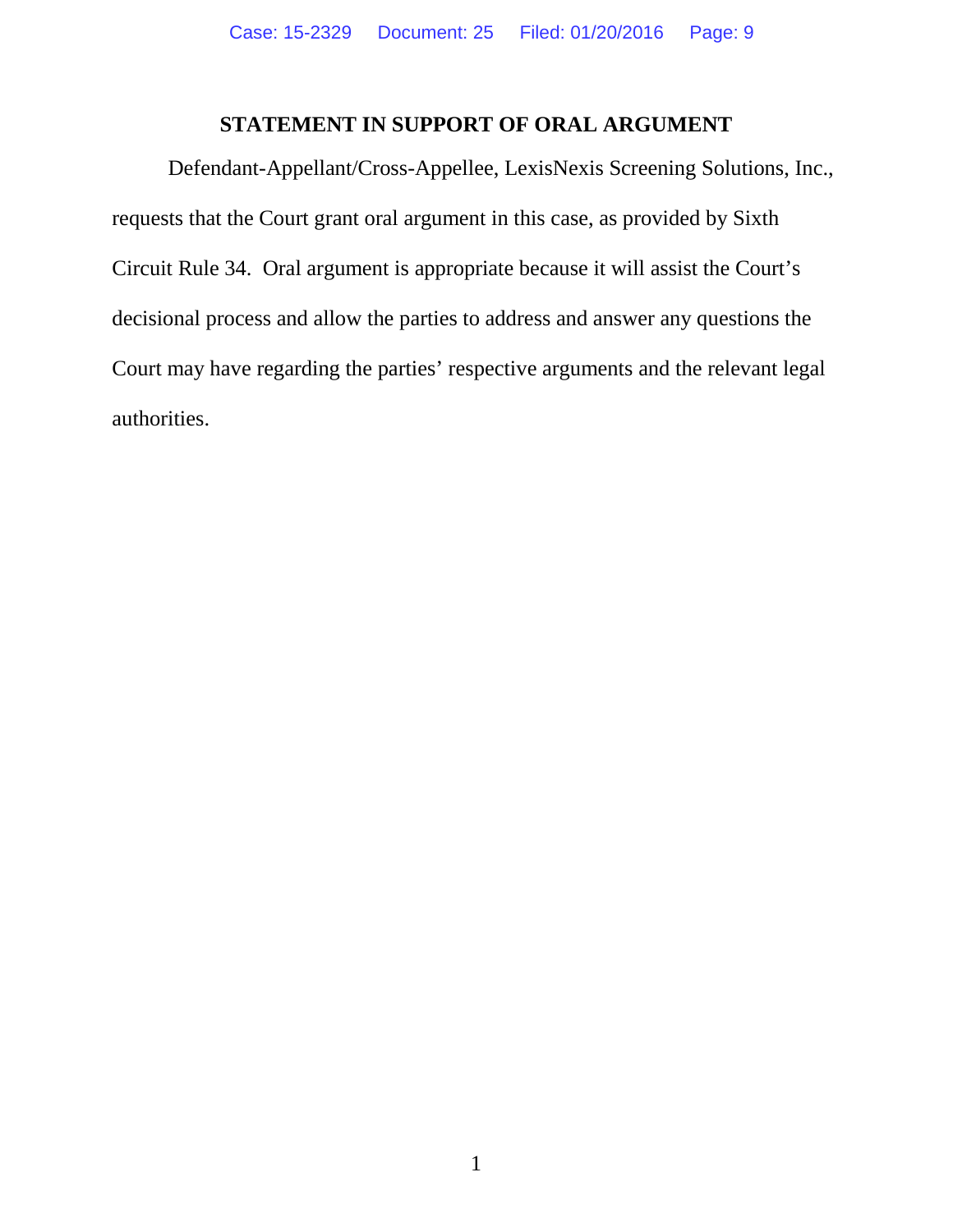#### **STATEMENT OF JURISDICTION**

Plaintiff-Appellee/Cross-Appellant David Alan Smith ("Smith") alleges a claim under the Fair Credit Reporting Act ("FCRA"), 15 U.S.C. § 1681 *et seq*. The District Court had jurisdiction under 15 U.S.C. § 1681p and 28 U.S.C. § 1331.

This Court has jurisdiction under 28 U.S.C. § 1291, because this is an appeal from the District Court's Opinion and Order, dated and filed on September 30, 2015, denying LexisNexis' motion for judgment as a matter of law pursuant to Fed. R. Civ. P. 50(b), granting in part and denying in part LexisNexis' motion for a new trial pursuant to Fed. R. Civ. P. 59(a)(1)(A) and/or remittitur pursuant to Fed. R. Civ. P. 59(e), and entering a modified judgment of \$150,000 for punitive damages (reduced from the jury's award of \$300,000). (Order, RE 70, PageID ## 1390-1429).

LexisNexis filed a timely Notice of Appeal with the District Court on October 30, 2015, appealing the District Court's decisions. (Notice of Appeal, RE 72, PageID ## 1431-1433).<sup>1</sup>

<sup>1</sup> Smith's motions for attorneys' fees and costs currently are pending in the District Court. (RE 61, 67, 76, 77).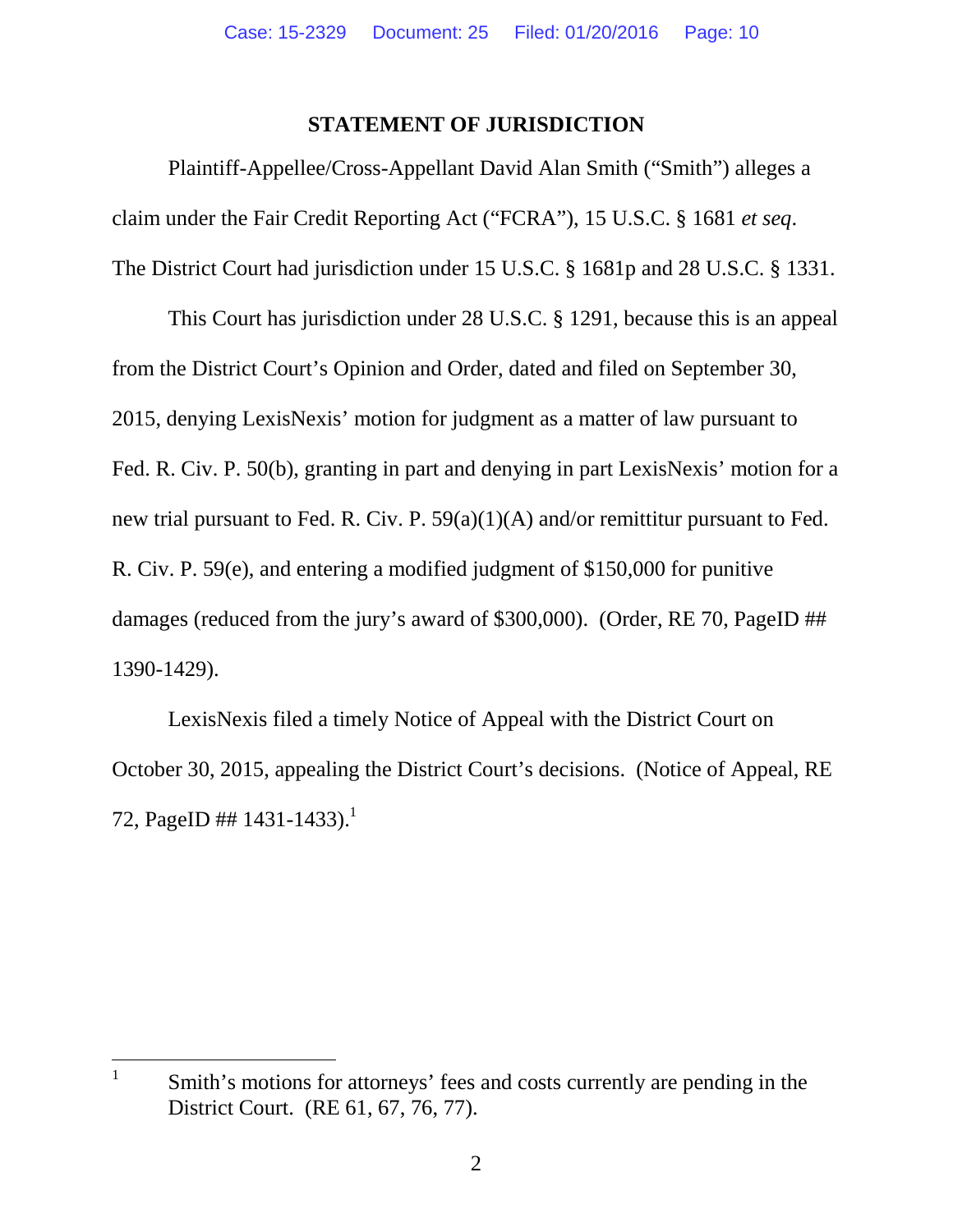#### **STATEMENT OF ISSUES**

1. Whether the District Court erred in concluding that the trial evidence supported the jury's verdict that LexisNexis willfully failed to follow reasonable procedures to assure the maximum possible accuracy of the information in the report it sold about Smith to Great Lakes Wine & Spirits on December 12, 2012.

2. Whether the District Court erred in concluding that the trial evidence supported the jury's verdict that LexisNexis negligently failed to follow reasonable procedures to assure the maximum possible accuracy of the information in the report it sold about Smith to Great Lakes Wine & Spirits on December 12, 2012.

3. Whether the District Court erred in concluding that the trial evidence supported the jury's verdict awarding Smith \$75,000 in compensatory damages.

4. Whether the District Court erred in concluding that the trial evidence supported a punitive damages award of \$150,000 (the reduced amount by the District Court from the jury's award of \$300,000).

5. Whether the District Court abused its discretion in denying LexisNexis' motion for a new trial.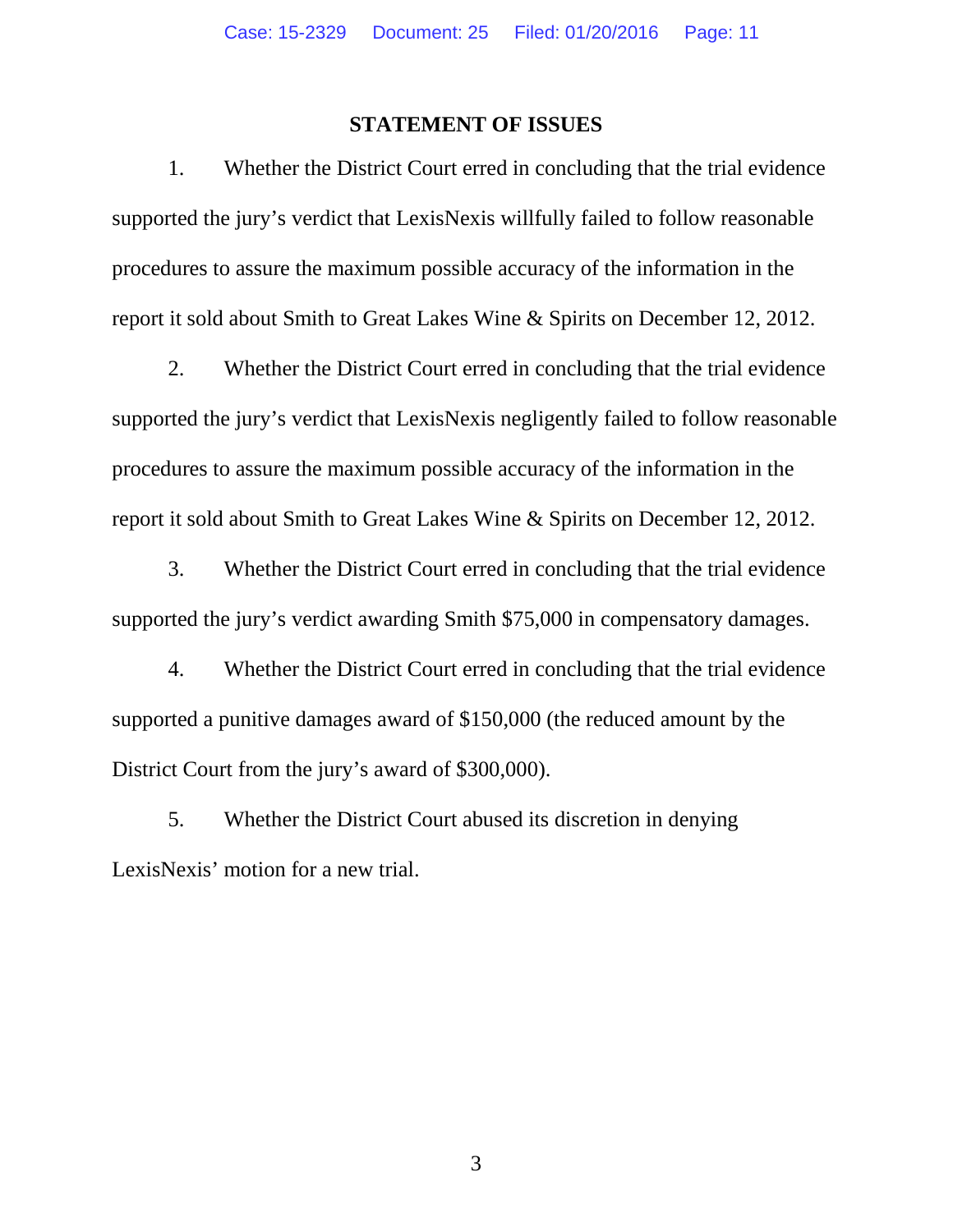#### **STATEMENT OF THE CASE**

#### **I. Factual Background**

#### **A. Smith Applies To Work At Great Lakes**

Smith was born on March 12, 1965. (Jury Trial Transcript ("Tr."), RE 47, PageID # 576). On or about March 5, 2002, Smith began working for Tasson Distributing ("Tasson"), delivering alcoholic beverages. (Tr., RE 47, PageID # 579).

In November 2012, Tasson was sold to Great Lakes Wine and Spirits ("Great Lakes"). (Tr., RE 47, PageID ## 581-82, 614). Tasson employees, including Smith, were not automatically rehired and were not guaranteed a position with Great Lakes; each Tasson employee had to apply for a job with Great Lakes. (Tr., RE 47, PageID ## 582-83, 675).

On December 6, 2012, Smith applied for a job with Great Lakes, requesting the position of delivery driver, the same position he held at Tasson. (Tr., RE 47, PageID ## 582-83, 615; Trial Ex. A, App. ## 072-077). On December 7, 2012, Smith and his wife went on vacation. (Tr., RE 47, PageID ## 583, 617).

On December 12, 2012, Smith received an email<sup>2</sup> from Great Lakes with an offer of employment for a full-time merchandiser position — not the delivery driver position for which he applied. (Tr., RE 47, PageID ## 588-90, 618; Trial

<sup>2</sup> The email was sent to Smith's wife's email address, which Smith regularly used for work communications. (Tr., RE 47, PageID # 588).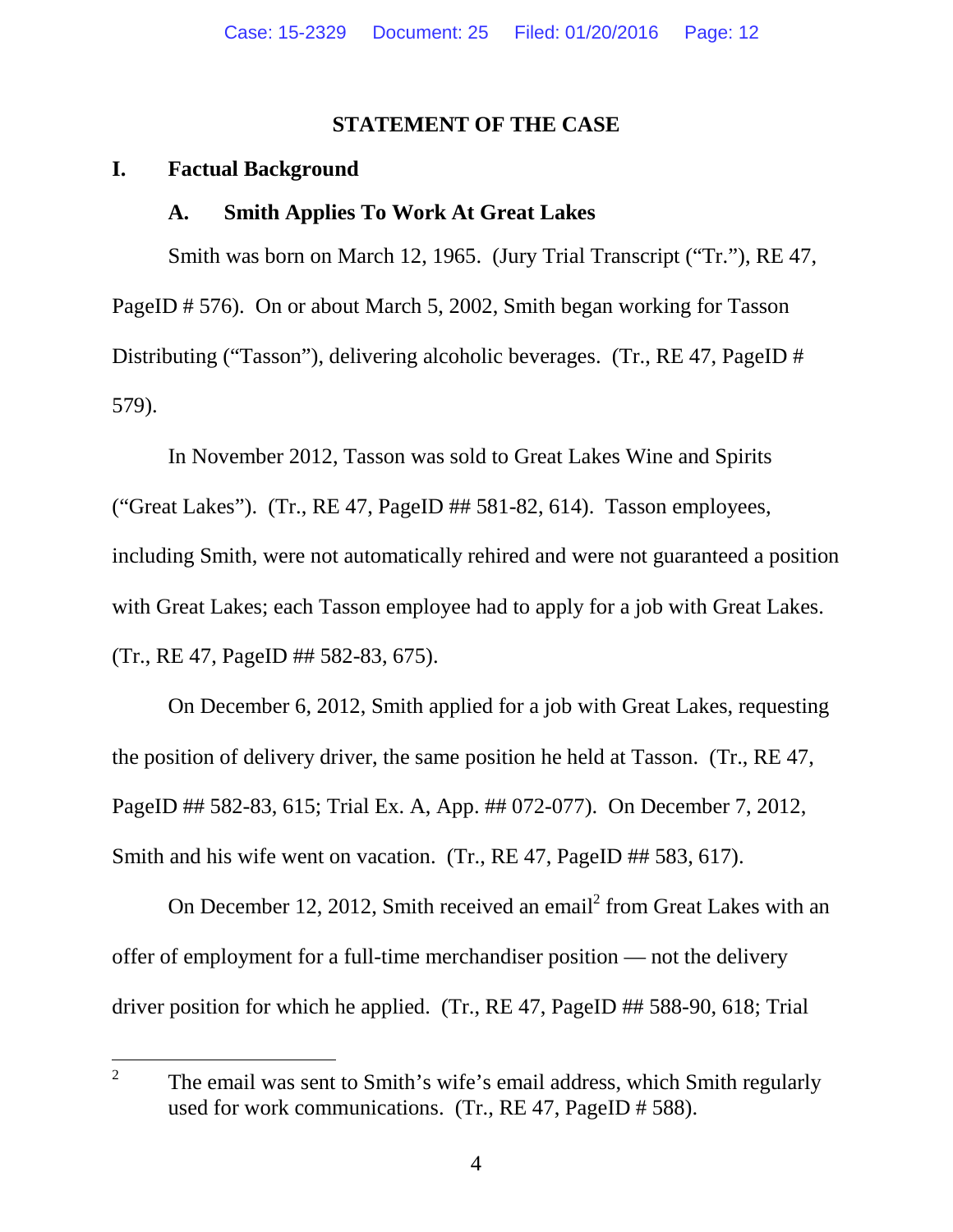Exs. 1, 2, App. ## 013-015). Merchandisers follow delivery drivers and are responsible for stocking the store shelves after drivers deliver the product. (Tr., RE 47, PageID ## 583, 618-19). Smith's offer of employment for the merchandiser position was at a pay rate of \$11.00 per hour, \$5.00 less per hour than he had been earning as a driver at Tasson, and the merchandiser position generally is considered a position with less responsibility than driver. (Tr., RE 47, PageID ## 590, 619-20; Trial Ex. 2, App. # 015). Smith testified that he would have taken the merchandiser position "if [he] had no other opportunity," but that he "would not be able to live on that wage." (Tr., RE 47, PageID ## 620-21).

Smith's employment offer provided that "[c]ontinued employment, subsequent to this offer, is conditional based upon your satisfactory completion of a ... credit check ... and criminal history check." (Tr., RE 47, PageID  $\#$  676; Trial Ex. 2, App. # 015). Smith authorized Great Lakes "to obtain a consumer report" and provided Great Lakes his first, middle, and last name, Social Security number, driver's license number, date of birth, sex, street address, and phone number. (TR., RE 47, PageID ## 584, 616, 682-83; Trial Ex. B, App. # 078).

Great Lakes contracted with LexisNexis, a consumer reporting agency ("CRA") as defined by the FCRA, to compile a credit check and criminal history check on Smith. (Tr., RE 47, PageID ## 683-84; Tr., RE 48, PageID ## 726-27).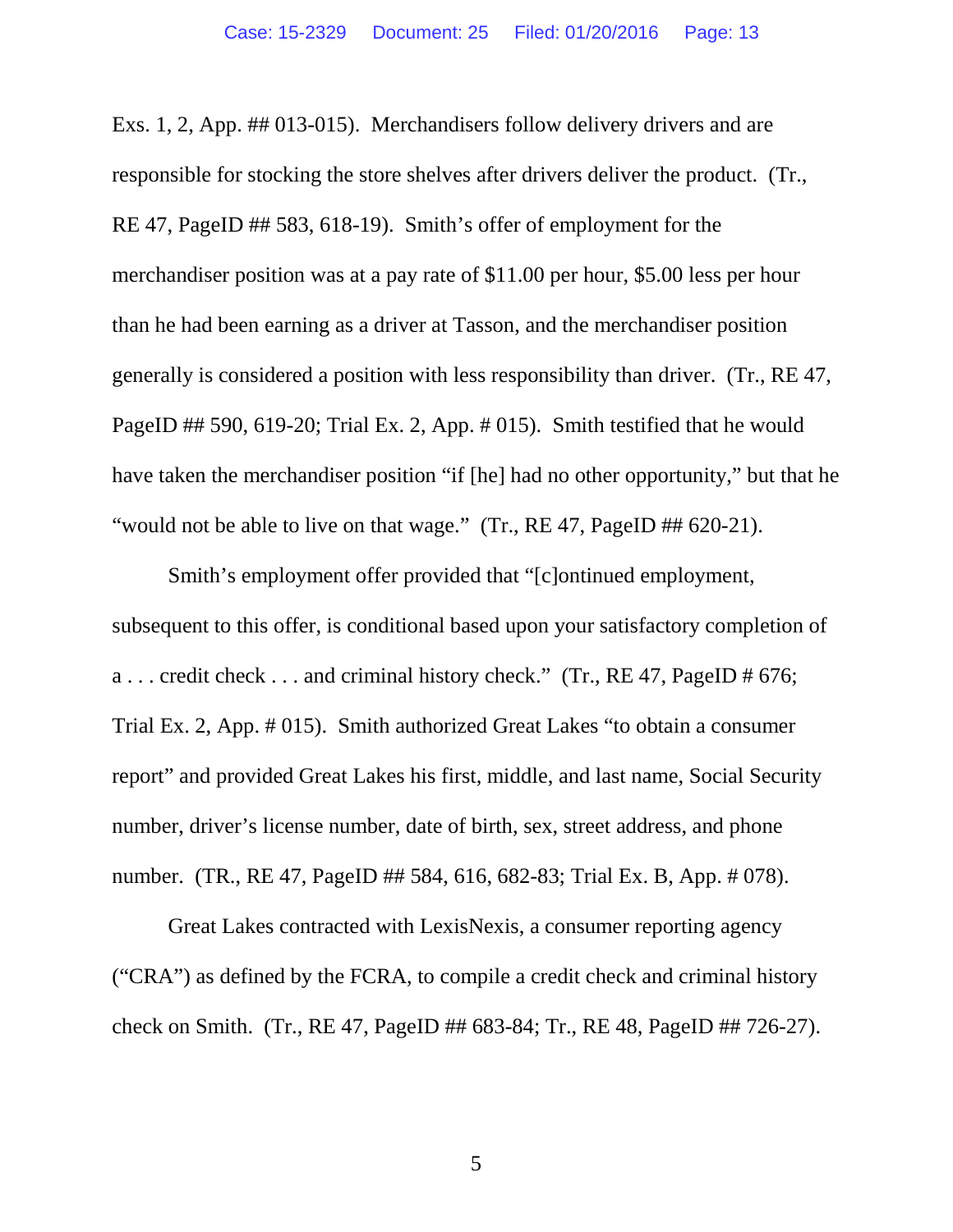#### **B. LexisNexis' Procedures For Preparing Criminal Background Reports**

LexisNexis can create a criminal background report in one of two ways depending on the particular product or package purchased by the customer (*i.e.*, the employer): by county or by database. (Tr., RE 48, PageID ## 742, 844-47). The customer decides which method LexisNexis will use to prepare the criminal background report. (Tr., RE 48, PageID # 846).

To create a criminal background report by county, LexisNexis physically visits a specific court or accesses an online court system (as decided by the customer) to search for criminal records using an individual's personal identifiers (name, date of birth, Social Security number) as provided by the customer, and includes in the report any matches between the prospective employee's personal identifiers and the personal information that appears in a public criminal record. (Tr., RE 48, PageID ## 847-48).

To create a criminal background report by database, LexisNexis searches its proprietary national criminal database, called the National Criminal File Database, which contains criminal records LexisNexis has collected by purchasing "bulk data" files" containing raw criminal data from court systems and various government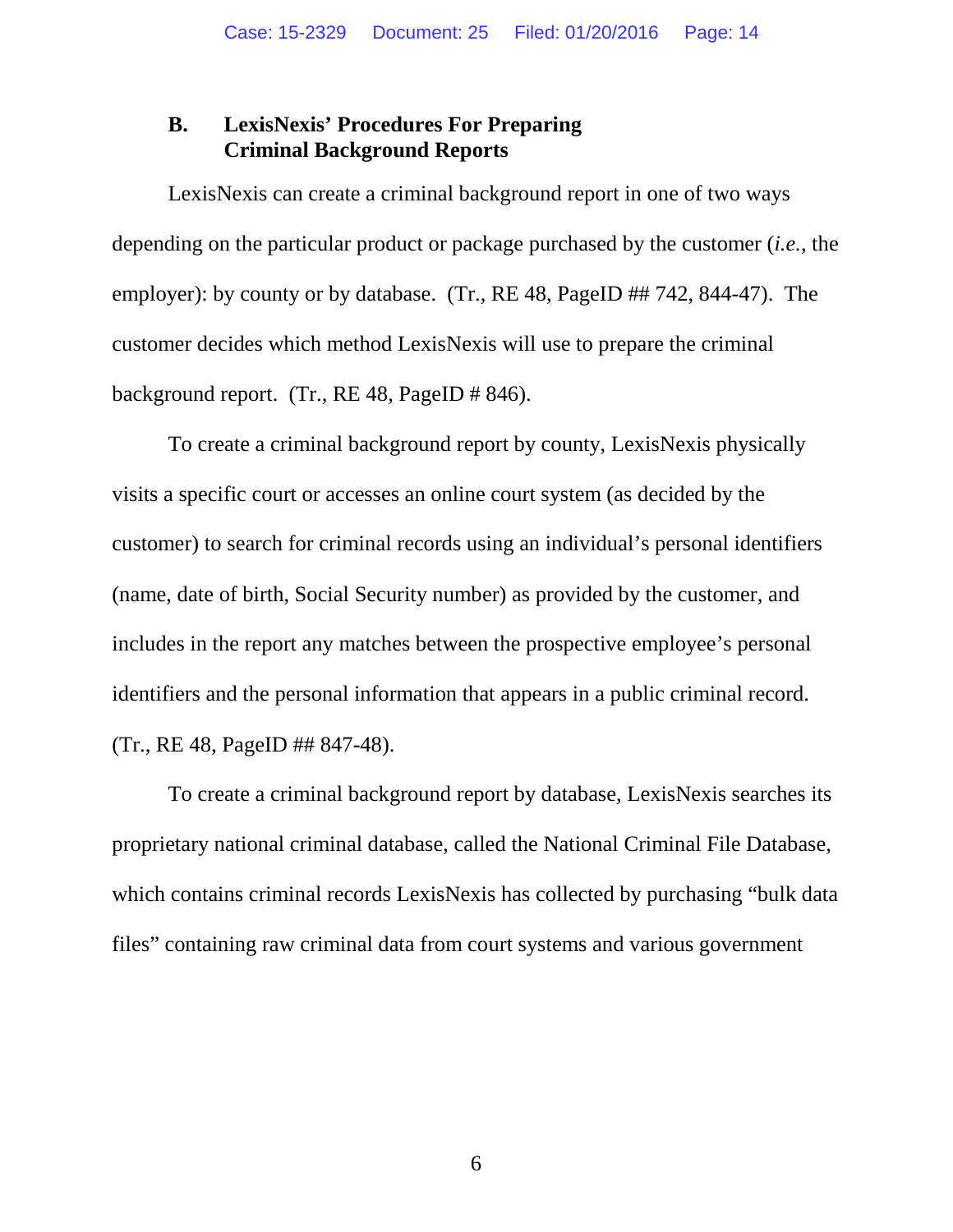agencies.<sup>3</sup> (Tr., RE 48, PageID ## 739-41, 777, 847). The bulk data files contain data and information regarding the crimes and the individuals convicted of committing the crimes that the contributing source or agency chooses to make available. (Tr., RE 48, PageID ## 740-41). For example, the bulk data files that LexisNexis received for its database from the Bay County, Florida Circuit and County Courts and from the Florida Department of Corrections did not contain Social Security numbers. (Tr., RE 48, PageID ## 780-81). This is not unusual due to increasing concerns over identity theft, many courts and other governmental agencies have removed or redacted Social Security information from criminal records such that the bulk data file criminal records rarely include Social Security numbers. (Tr., Re 48, PageID ## 779, 815).

When an employer orders a report by database, LexisNexis does not need to physically visit specific courts or access online court systems; instead, LexisNexis searches its database to find any matches between the identifiers that it has received from an employer with the information appearing in the criminal records. (Tr., RE 48, PageID ## 740-41, 847).

The minimum required information an employer must provide to LexisNexis in requesting a criminal background report by database is first name, last name,

<sup>&</sup>lt;sup>3</sup> Certain governmental agencies, such as the Florida Department of Law Enforcement, do not make raw criminal data available for CRAs like LexisNexis to purchase. (Tr., RE 48, PageID # 782).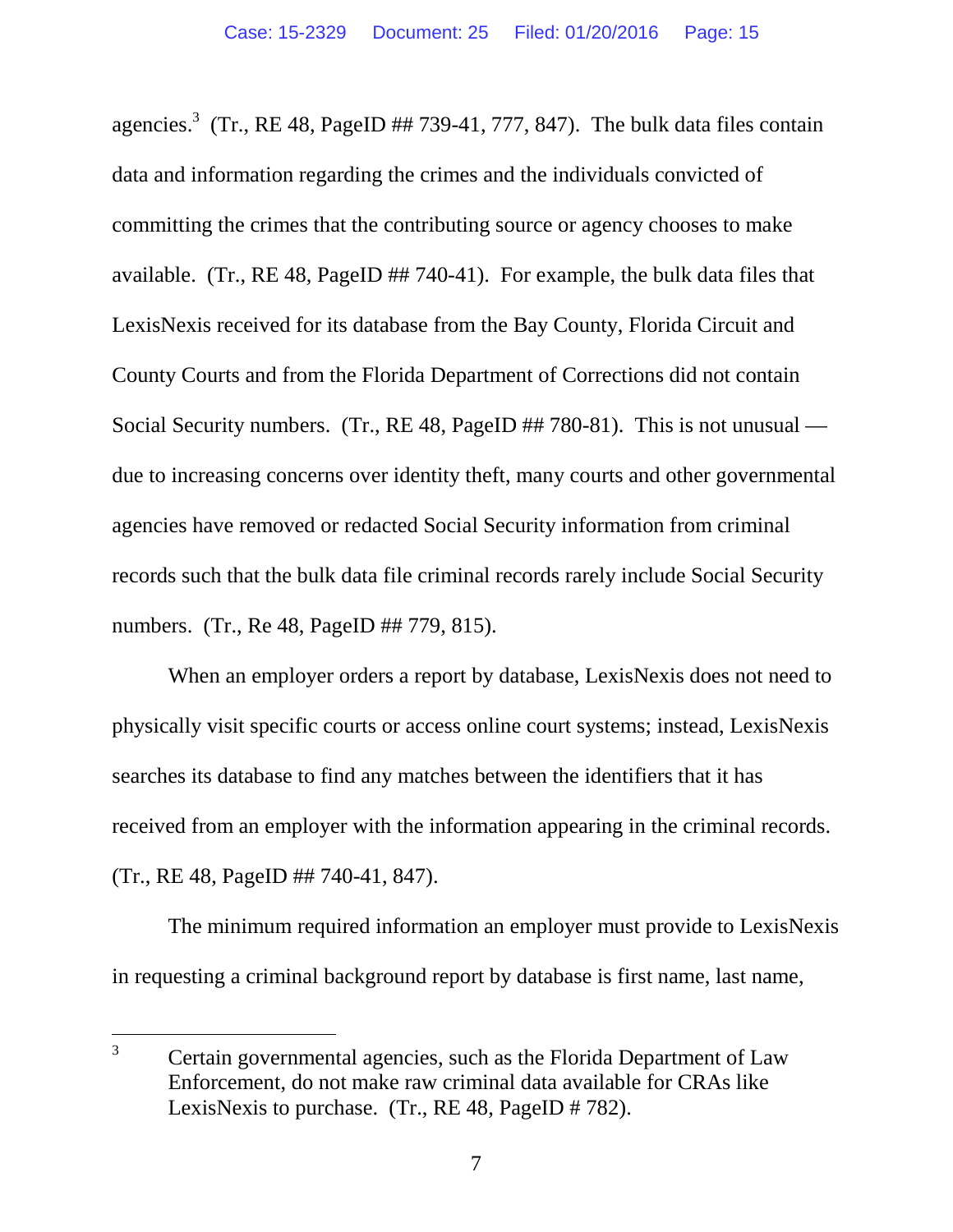and date of birth. (Tr., RE 48, PageID ## 753-54). LexisNexis also asks the employer to provide the middle name and Social Security number. (Tr., RE 48, PageID # 774). Because many people do not have a middle name or have more than one middle name, LexisNexis does not require the middle name in order to run a criminal background check by database. (Tr., RE 48, PageID # 808). Likewise, because Social Security numbers rarely are included in criminal records, LexisNexis does not require a Social Security number to run a criminal background check by database. (Tr., RE 48, PageID ## 815-16).

Before LexisNexis will include a criminal record on a criminal background report, it requires a match between a prospective employee's first name, last name, and date of birth as provided by the employer and the first name, last name, and date of birth as reflected in the criminal record in the database. (Tr., RE 48, PageID ## 753-54). LexisNexis will use additional information (*e.g.*, middle name or Social Security number) if provided by the employer and present in the criminal record in the database. (Tr., RE 48, PageID # 815).

LexisNexis' procedure and practice in preparing criminal background reports is to rely only on information it receives directly from the customer or the consumer — *i.e.*, the employer or the prospective employee about whom the search is being run. (Tr., RE 48, PageID ## 761, 787-88). For example, if an employer orders a credit check at the time it orders a criminal background report, LexisNexis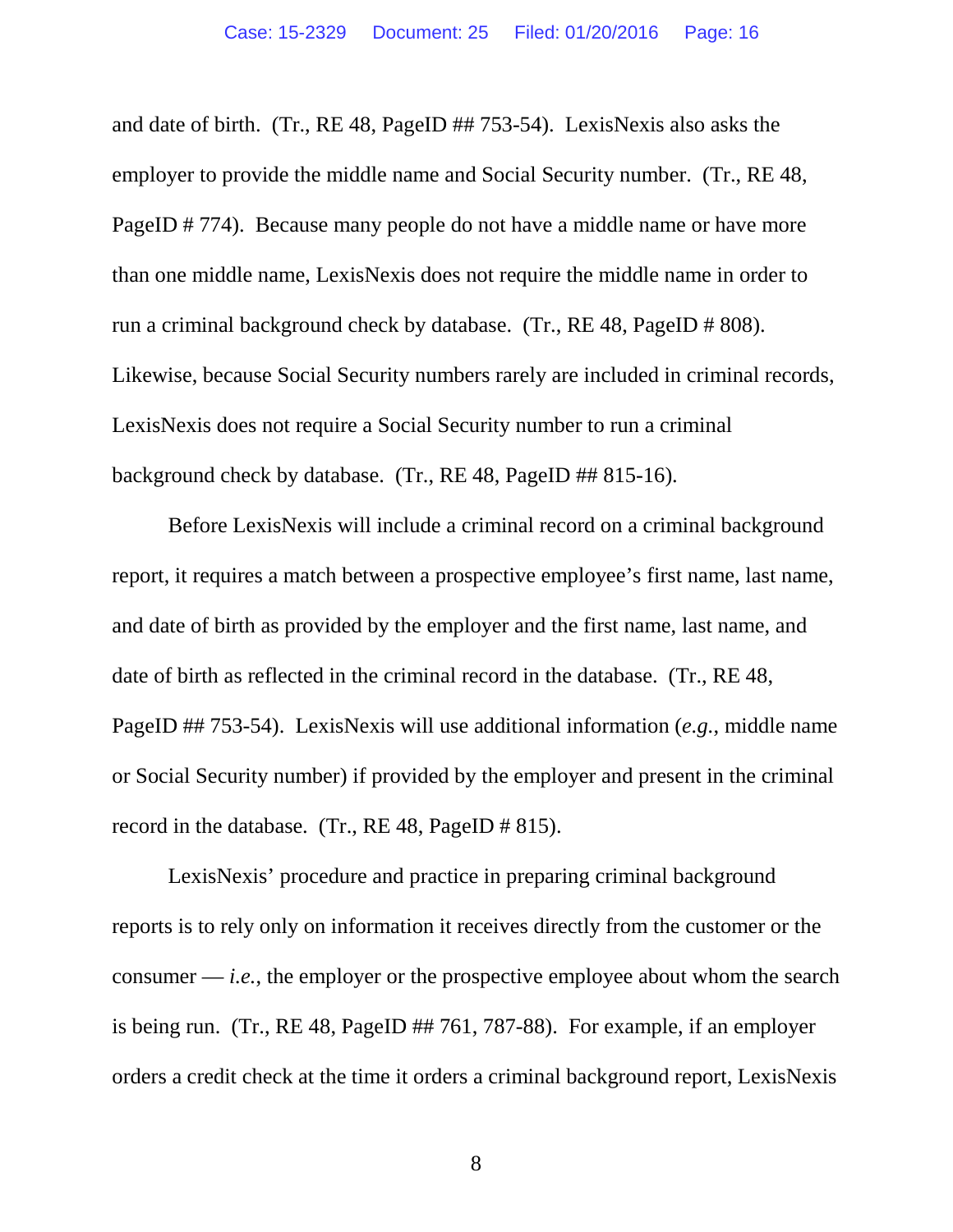may obtain information on the prospective employee from a third party source like Equifax as part of the credit check; however, LexisNexis does not, as a matter of practice or procedure, use the information obtained from the third party source during a credit check to prepare a criminal background report because LexisNexis is unable to validate or confirm the information's accuracy and it is not uncommon for there to be multiple names or multiple variations of a name returned from Equifax or other credit bureaus. (Tr., RE 48, PageID ## 761, 787-88).

The process and procedures that LexisNexis uses for running and reviewing criminal background reports meet or exceed industry standards — *i.e.*, LexisNexis' procedures for collecting bulk data files for its database, requiring personal identifying information, and matching and reporting criminal records for criminal background checks are the same as or more rigorous than procedures used by other CRAs. (Tr., RE 48, PageID ## 861-63).

In 2012, LexisNexis sold approximately 10 million criminal background reports; as of December 2014, LexisNexis ran and sold more than 20 million criminal background reports per year. (Tr., RE 48, PageID ## 731-32). In an effort to ensure quality and accuracy, LexisNexis tracks the dispute rate for its criminal background reports. (Tr., RE 48, PageID ## 855-56). LexisNexis' internal data shows that only .2% of all criminal background reports are disputed, meaning that 99.8% of LexisNexis reports are never disputed. (Tr., RE 48, PageID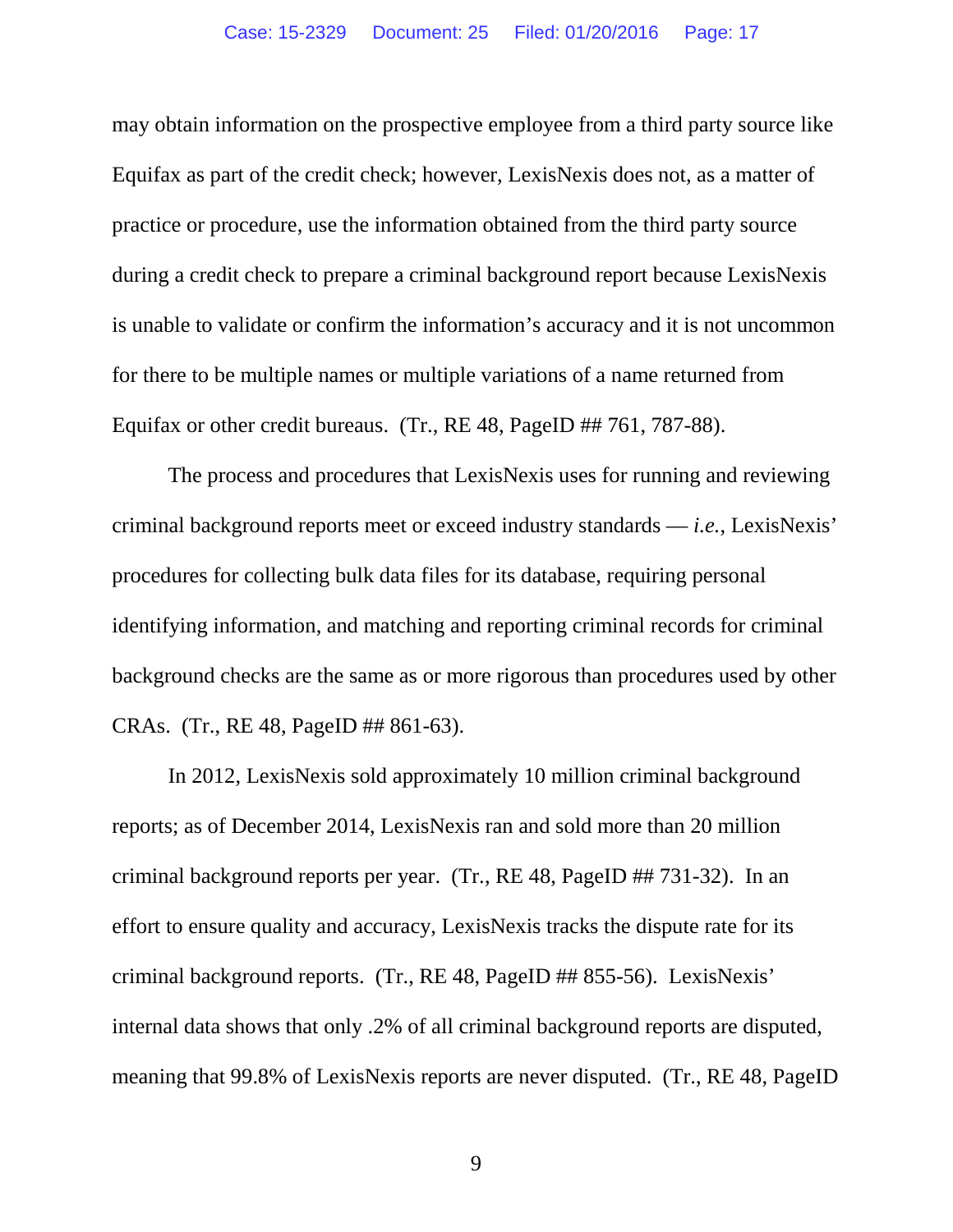## 856-57, 865; Tr., RE 49, PageID  $\#$  921). This dispute rate does not vary depending on whether the criminal background report is run by county or by database. (Tr., RE 48, PageID # 858).

# **C. LexisNexis Prepares A Credit Check And Criminal Background Report On Smith**

As part of its standard hiring process, Great Lakes ordered a credit check and criminal history check for Smith. (Tr., RE 47, PageID # 676). The product that Great Lakes purchased from LexisNexis for the criminal background report was the "National Criminal Record File Plus," meaning Great Lakes requested that LexisNexis run the criminal background report on Smith by database.<sup>4</sup> (Tr., RE 48, PageID # 857).

To order the report, a Great Lakes employee completed an Internet order form and provided Smith's personal information to LexisNexis. (Tr., RE 47, PageID ## 683-84; Tr., RE 48, PageID ## 749-50). LexisNexis' Internet order form provides space for the employer to input the employee's first name, middle name, last name, date of birth, and Social Security number. (Tr., RE 47, PageID # 684). When it ordered the report for Smith, Great Lakes provided LexisNexis with Smith's first name, last name, date of birth, and Social Security number — even

<sup>&</sup>lt;sup>4</sup> Great Lakes had the option of purchasing a report run by county (for example, to include criminal records from the Florida Department of Law Enforcement), but instead purchased a report by database. (Tr., RE 48, PageID # 857).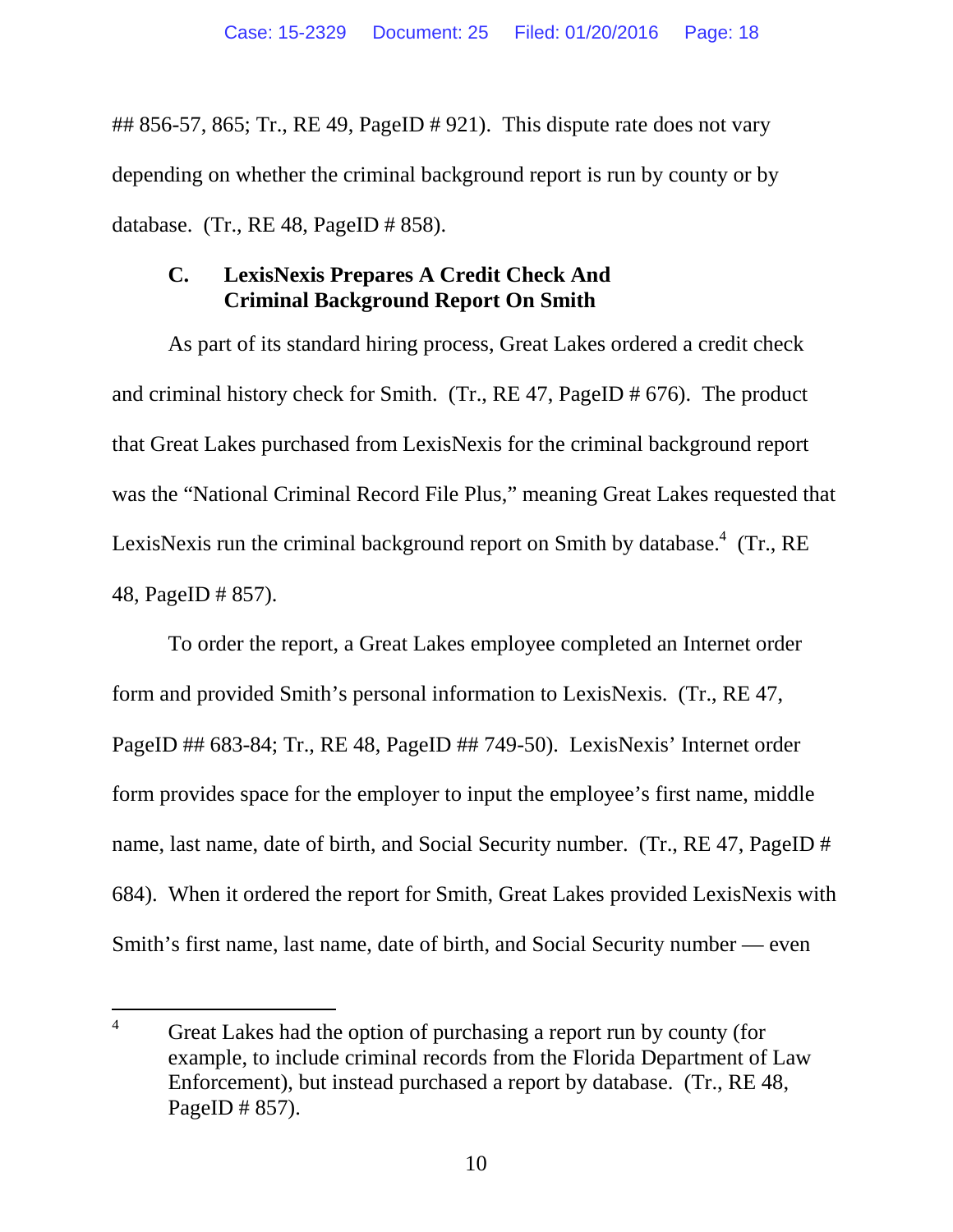though Great Lakes had it, Great Lakes did not provide LexisNexis with Smith's middle name. (Tr., RE 47, PageID # 684; Tr., RE 48, PageID ## 783, 786). Great Lakes admits that it "failed" to provide LexisNexis with Smith's middle name. (Tr., RE 47, PageID ## 685-86).

Based on Great Lakes' order, LexisNexis searched for criminal records in its database that matched Smith's information as provided by Great Lakes; LexisNexis' search revealed that two sources in its database — Bay County, Florida Circuit and County Courts and the Florida Department of Corrections had criminal records matching Smith's first name (David), last name (Smith), and date of birth (March 12, 1965). (Tr., RE 48, PageID ## 740, 776-77; Trial Ex. 3, App. ## 021-022; Trial Ex. L, App. # 096). Specifically, the criminal records matching such personal identifier information were for uttering a forged instrument committed by David Oscar Smith with a date of birth of March 12, 1965. $5$  (Tr., RE 47, PageID ## 595-97, 624-25; Trial Ex. 3, App. ## 021-022). Because Great Lakes did not provide LexisNexis a middle name for Smith, LexisNexis could not exclude the middle name of Oscar as a match. (Tr., RE 48, PageID # 788).

<sup>5</sup> Smith testified that, before trial, he ran an Internet search on Google and/or Spokeo and discovered that there are more than 125,000 individuals in the United States with the name "David Smith." (Tr., RE 47, PageID ## 578, 613-14). However, Smith further testified that he does not know how many David Smiths share the same date of birth. (Tr., RE 47, PageID # 614). The search of LexisNexis' national database identified only one David Smith born on March 12, 1965 with a criminal record.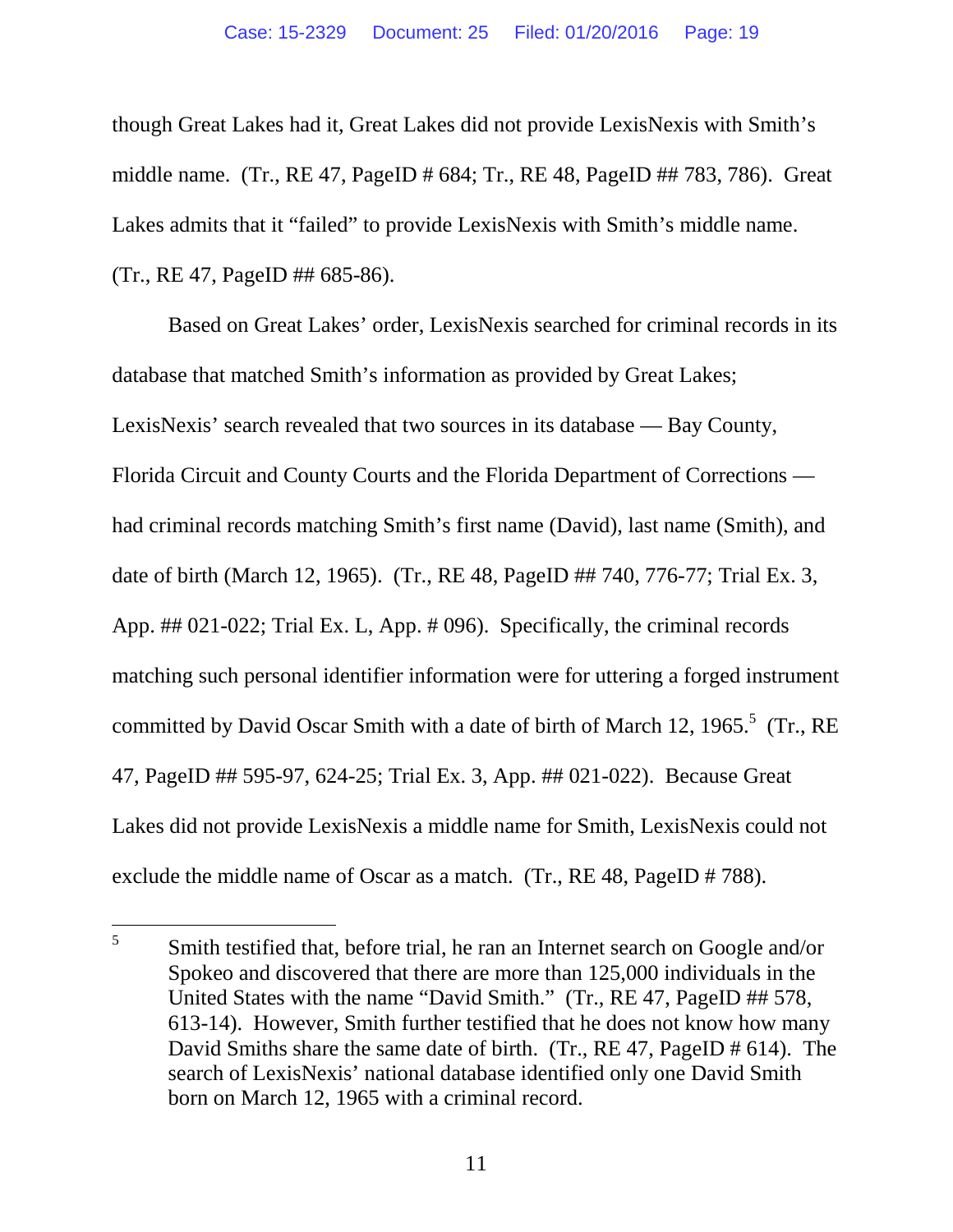Likewise, the criminal records in LexisNexis' database from Bay County, Florida Circuit and County Courts and the Florida Department of Corrections did not contain Social Security number information, so LexisNexis could not exclude the criminal records as a match based on Smith's Social Security number. (Tr., RE 48, PageID ## 746, 780-81, 789). Because LexisNexis could not exclude the criminal records that matched Smith's first name, last name, and date of birth, it included those records on the report it provided to Great Lakes. (Tr., RE 48, PageID ## 788-89; Trial Ex. 3, App. ## 021-022).

#### **D. Smith Disputes His Criminal Background Report**

On December 17, 2012, after returning from vacation, Smith went to Great Lakes to inquire about his employment status.  $6 \text{ (Tr., RE } 47, \text{PageID } \# 586)$ . Smith talked to a Great Lakes management employee who instructed him to go home and wait for a letter regarding his employment status. (Tr., RE 47, PageID ## 586, 628).

Later that same day, Smith received a letter from Great Lakes stating that it was rejecting his application for employment. (Tr., RE 47, PageID ## 590-92, 629; Trial Ex. 5, App. # 031). The letter stated that the action "was influenced by information in a consumer report" made, at Great Lakes' request, by LexisNexis, but that LexisNexis "did not make the adverse decision and cannot provide the

<sup>6</sup> Smith had not seen the December 12, 2012 email offer of employment while he was on vacation. (Tr.,  $RE\,47$ ,  $PageID\,\#H\,586, 590$ ).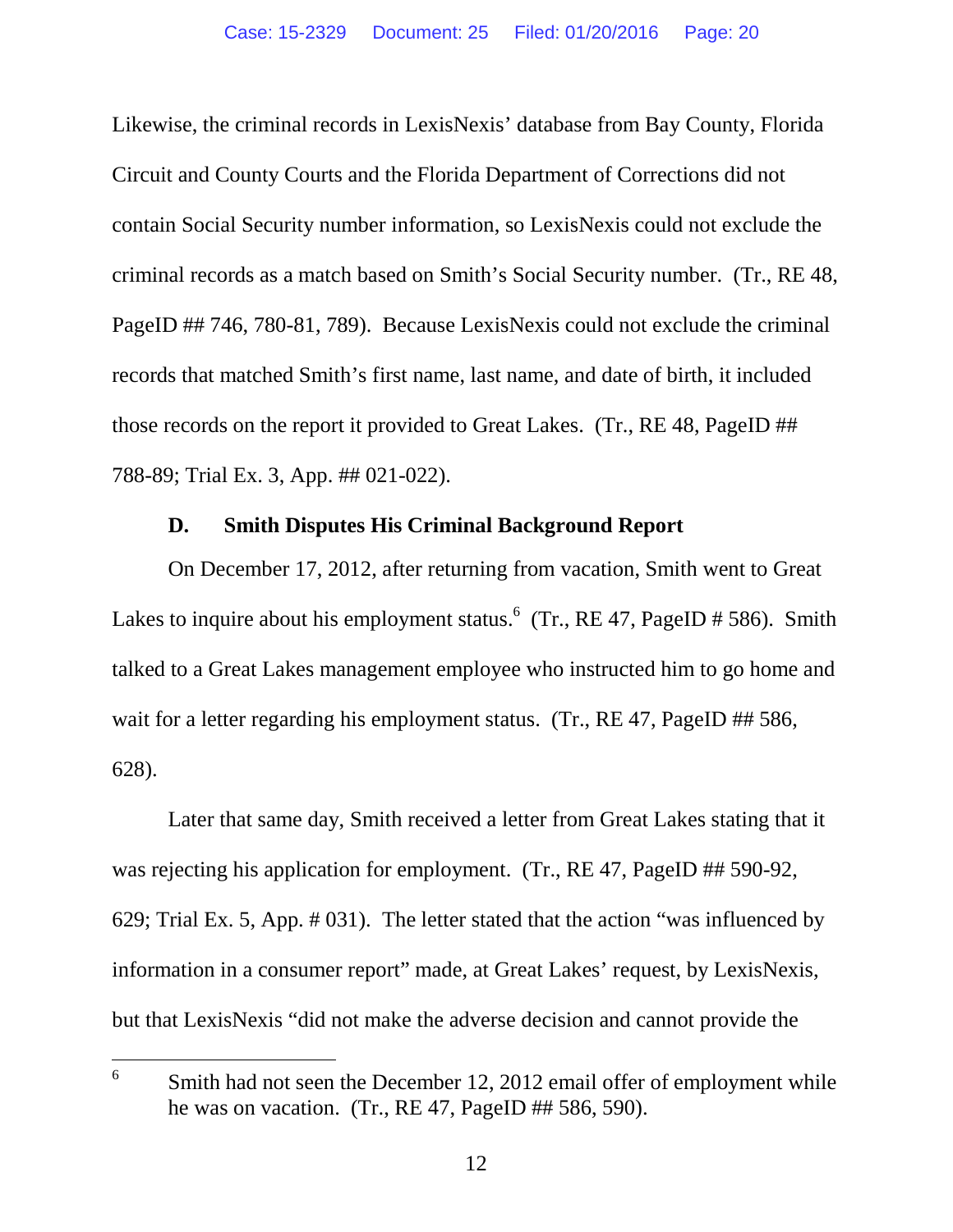reason for the decision." (Tr., RE 47, PageID ## 591-92; Trial Ex. 5, App. # 031). The letter included a copy of the criminal background report, which contained the criminal records of David Oscar Smith and a summary of Smith's rights under the FCRA. (Tr., RE 47, PageID ## 592-93).

When Great Lakes received Smith's background report, Vicki Strawsine ("Strawsine"), Human Resources Director for Great Lakes, noticed that the criminal history information included offenses for David Oscar Smith when Strawsine knew Smith's middle name was Alan, which led her to believe that Smith may not have committed the crimes identified in the report; Strawsine also recognized that the report listed crimes committed in Florida, which made her suspicious of the accuracy of the information in the report. (Tr., RE 47, PageID ## 686-87). Despite her suspicions, Strawsine decided not to hire Smith and felt that it was Smith's responsibility to contact LexisNexis to get the criminal history information corrected before Great Lakes would consider him for hire. (Tr., RE 47, PageID ## 691-92).

On December 17, 2012, soon after seeing the report, Smith called Great Lakes to report that the criminal history information on the report was incorrect; Great Lakes instructed Smith to contact LexisNexis. (Tr., RE 47, PageID ## 598- 99, 624). Smith contacted LexisNexis to dispute the report and LexisNexis instructed Smith to fax his driver's license as proof of identification so it could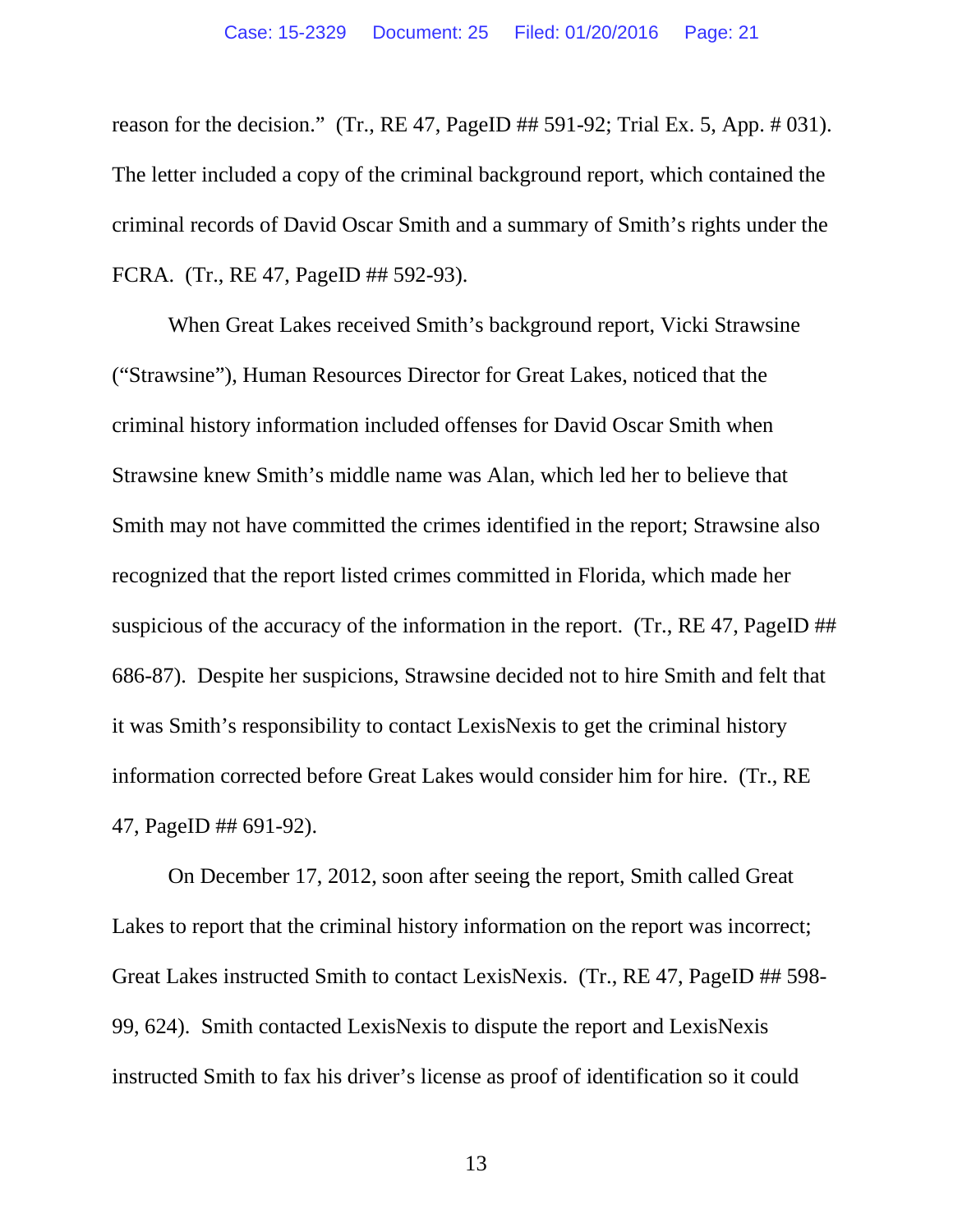investigate the disputed criminal history information in his report. (Tr., RE 47, PageID ## 598-99). Smith faxed LexisNexis a copy of his driver's license that same day — December 17, 2012. (Tr., RE 47, PageID ## 599, 629; Trial Ex. 6, App. # 032).

On January 11, 2013, LexisNexis sent Smith a letter indicating that LexisNexis had completed its investigation and that the disputed criminal history information in Smith's report had been revised. (Tr., RE 47, PageID ## 602, 630; Trial Ex. 9, App. ## 041-045). The January 11, 2013 letter also provided Smith a copy of the revised report showing no criminal history and stated that LexisNexis had provided a copy of the results of the investigation and the revised report to Great Lakes. (Tr., RE 47, PageID ## 630-31; Trial Ex. 9, App. ## 041-045). On January 10, 2013, LexisNexis had sent an email to Great Lakes providing a link to the updated revised report showing no criminal history for Smith. (Tr., RE 47, PageID ## 693-94; Trial Ex. D, App. ## 080-081). On January 29, 2013, Smith began working for Great Lakes as a delivery driver. (Tr., RE 47, PageID # 633).

#### **E. Smith's Claimed Damages**

At trial, Smith claimed economic loss in the form of six weeks of lost wages (\$2,640) for a merchandiser position with Great Lakes. (Tr., RE 48, PageID # 727).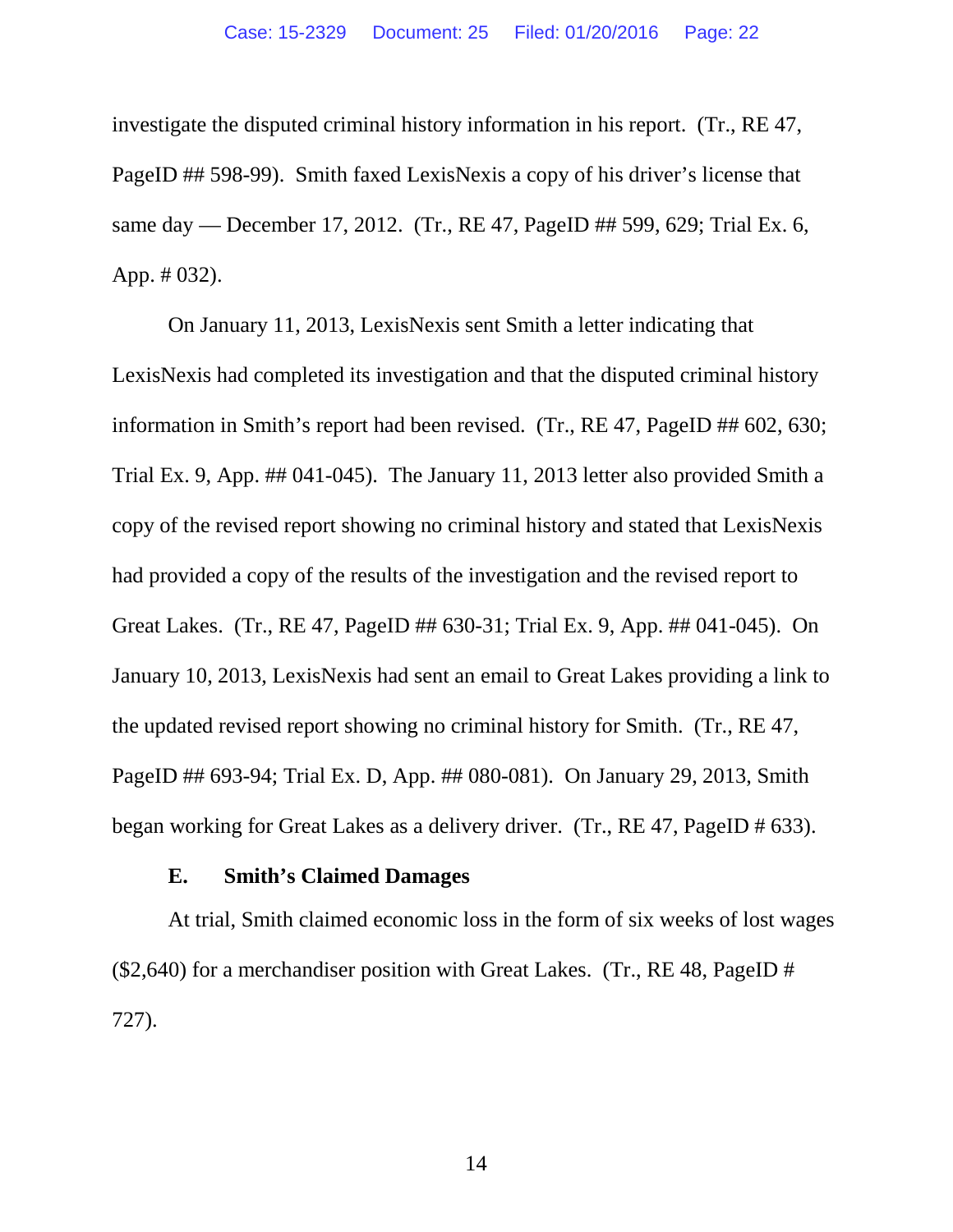Smith also claimed that he suffered emotional distress as a result of the LexisNexis report. (Tr., RE 47, PageID # 642). Smith testified that he was "down in the dumps," "depressed," and didn't know how he was going to make a living. (Tr., RE 47, PageID # 642). Smith never discussed his feelings with anyone other than his wife and never sought or considered seeking any kind of medical treatment for the emotional distress he claims to have suffered. (Tr., RE 47, PageID  $\#$  642).

Smith also claimed that, on one occasion, the owner of the Blue Link Party Store jokingly referred to Smith as the owner's "favorite felon." (Tr. RE 47, PageID # 607).

Smith's wife testified that Smith was "a bit angry about not being able to pay the bills . . . short with [her] . . . [and] depressed that he couldn't provide for his family." (Tr., RE 47, PageID # 665). The period of time that Smith was not working, from December 17, 2012 to January 29, 2013, was stressful for Smith "mainly" because they did not know if they would be able to pay the bills. (Tr., RE 47, PageID ## 665-66). In November 2012, the Smith family monthly expenses were \$4,000 per month, which included a mortgage payment, car payments, school loans, repayment of a \$15,000 hardship loan the Smiths received in May 2012 to pay off credit card debt, and food and gas and other bills. (Tr., RE 47, PageID ## 656-57, 671). Smith and his wife each earned approximately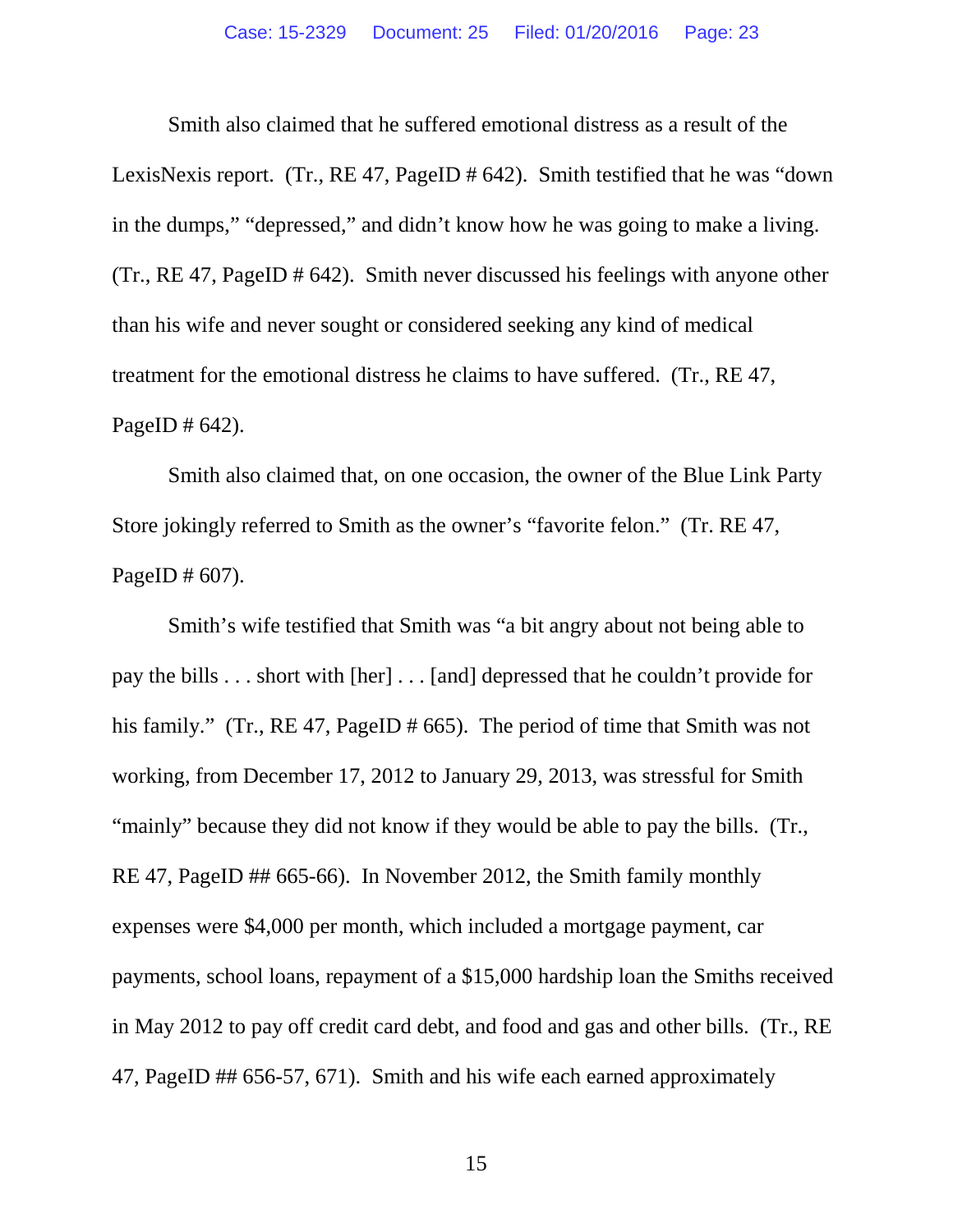\$30,000 per year pretax, which meant that, on a monthly basis, their take-home pay after taxes was \$4,000, or "just enough" to pay their bills. (Tr., RE 47, PageID ## 657-58, 670). In August, September, and October 2012, Smith was delinquent in making credit card payments. (Trial Ex. 3, App. # 018).

In order for Smith to pay his mortgage and bills during the period of time he was not working from December 17, 2012 to January 29, 2013, he had to borrow money from his parents and sister, which he felt "ashamed" about. (Tr., RE 47, PageID ## 600-01). Smith's wife believes that they may have missed a payment on their mortgage during this time, although there is no evidence that they actually did. (Tr., RE 47, PageID # 664).

#### **II. Procedural History**

On February 25, 2013, Smith filed his Complaint in the Eastern District of Michigan, asserting a claim under the FCRA. (Complaint, RE 1, PageID ## 1-5).

A jury trial was held October 21, 2014 to October 24, 2014. (Tr., RE 45-50, PageID ## 482-1003). On October 22, 2014, LexisNexis made an oral motion for judgment as a matter of law pursuant to Fed. R. Civ. P. 50(a). (Tr., RE 48, PageID ## 820-823, 875-877). The District Court took LexisNexis' motion under advisement and submitted the matter to the jury. (Tr., RE 48, PageID ## 827, 877). The jury returned a verdict in Smith's favor, finding that LexisNexis both negligently and willfully failed to follow reasonable procedures to assure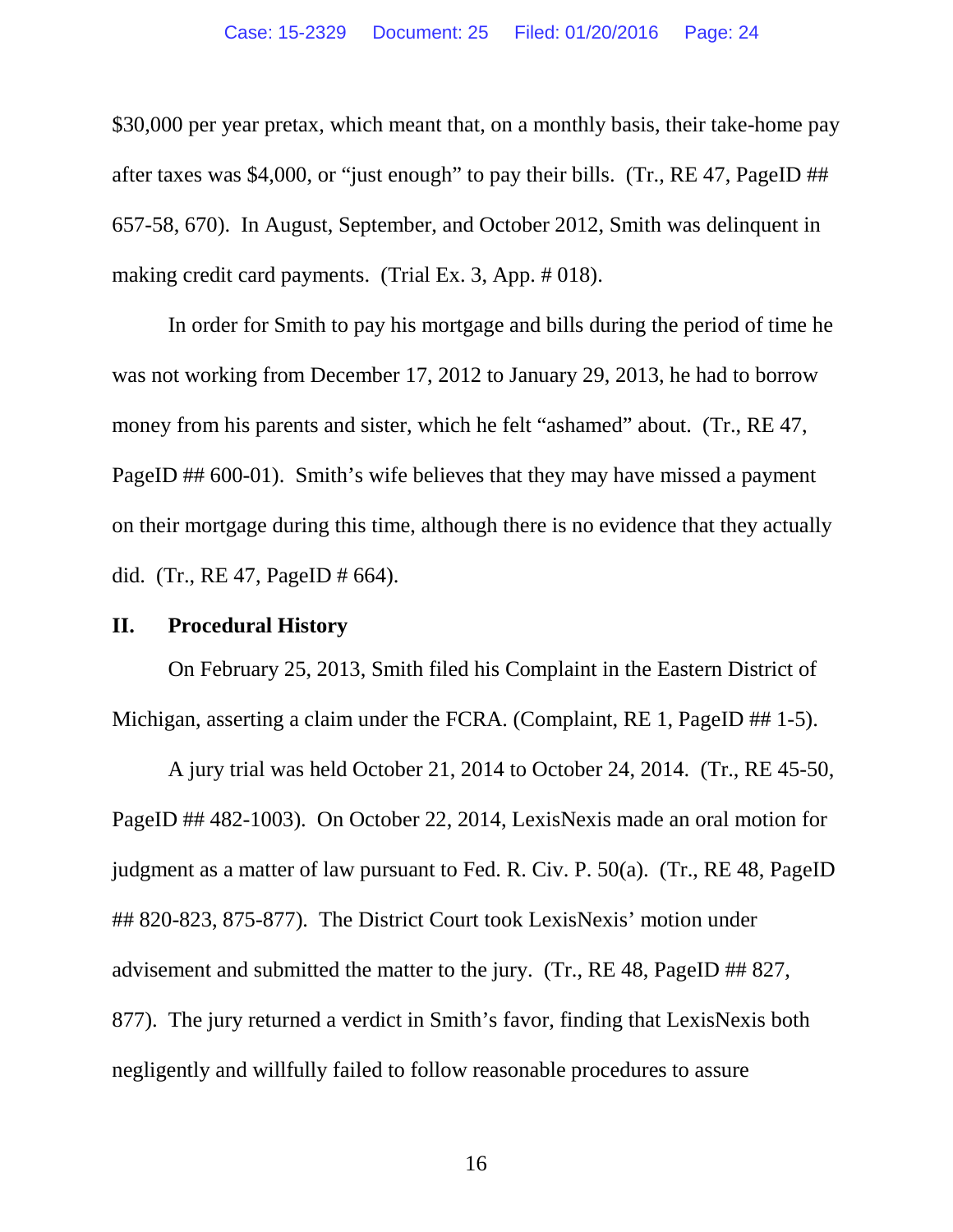maximum possible accuracy of the information in the report it sold about Smith to Great Lakes on December 12, 2012, and awarded Smith \$75,000 in compensatory damages and \$300,000 in punitive damages. (Verdict Form, RE 35, PageID ## 203-204). After the jury returned its verdict, the District Court ordered supplemental briefing on LexisNexis' motion for judgment as a matter of law. (Tr., RE 50, PageID ## 999-1000; Stipulated Order, RE 39, PageID ## 251-253). On December 30, 2014, the District Court denied LexisNexis' motion for judgment as a matter of law. (Order, RE 54, PageID ## 1015-1043).

On February 6, 2015, LexisNexis filed a renewed motion for judgment as a matter of law pursuant to Fed. R. Civ. P. 50(b) or, in the alternative, for a new trial pursuant to Fed. R. Civ. P. 59(a)(1)(A) and/or remittitur pursuant to Fed. R. Civ. P. 59(e). (Motion, RE 57, PageID ## 1047-1079). On September 30, 2015, the District Court denied LexisNexis' motion for judgment as a matter of law and granted in part LexisNexis' motion for a new trial and/or remittitur, ordering that the jury's punitive damages award be reduced from \$300,000 to \$150,000. (Order, RE 70, PageID ## 1390-1429).

On October 30, 2015, LexisNexis filed a timely Notice of Appeal, appealing: (1) the District Court's denial of LexisNexis' motion for judgment as a matter of law pursuant to Fed. R. Civ. P. 50(b); (2) the District Court's denial of LexisNexis' motion for a new trial pursuant to Fed. R. Civ. P.  $59(a)(1)(A)$ ; (3) the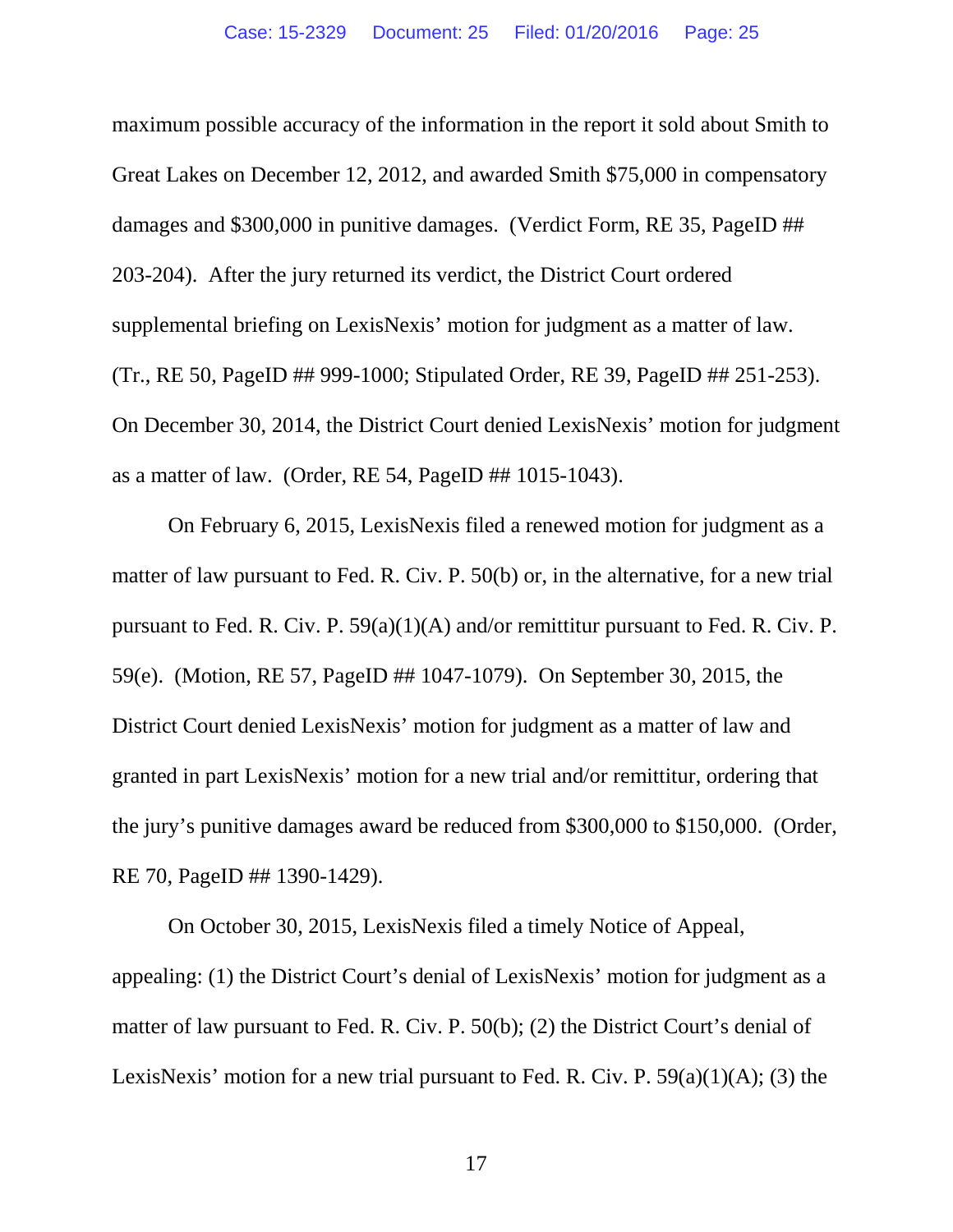District Court's denial of LexisNexis' motion for remittitur of the jury's actual damages award pursuant to Fed. R. Civ. P. 59(e); and (4) the District Court's modified judgment reducing the jury's punitive damages award only to \$150,000. (Notice of Appeal, RE 72, PageID # 1431).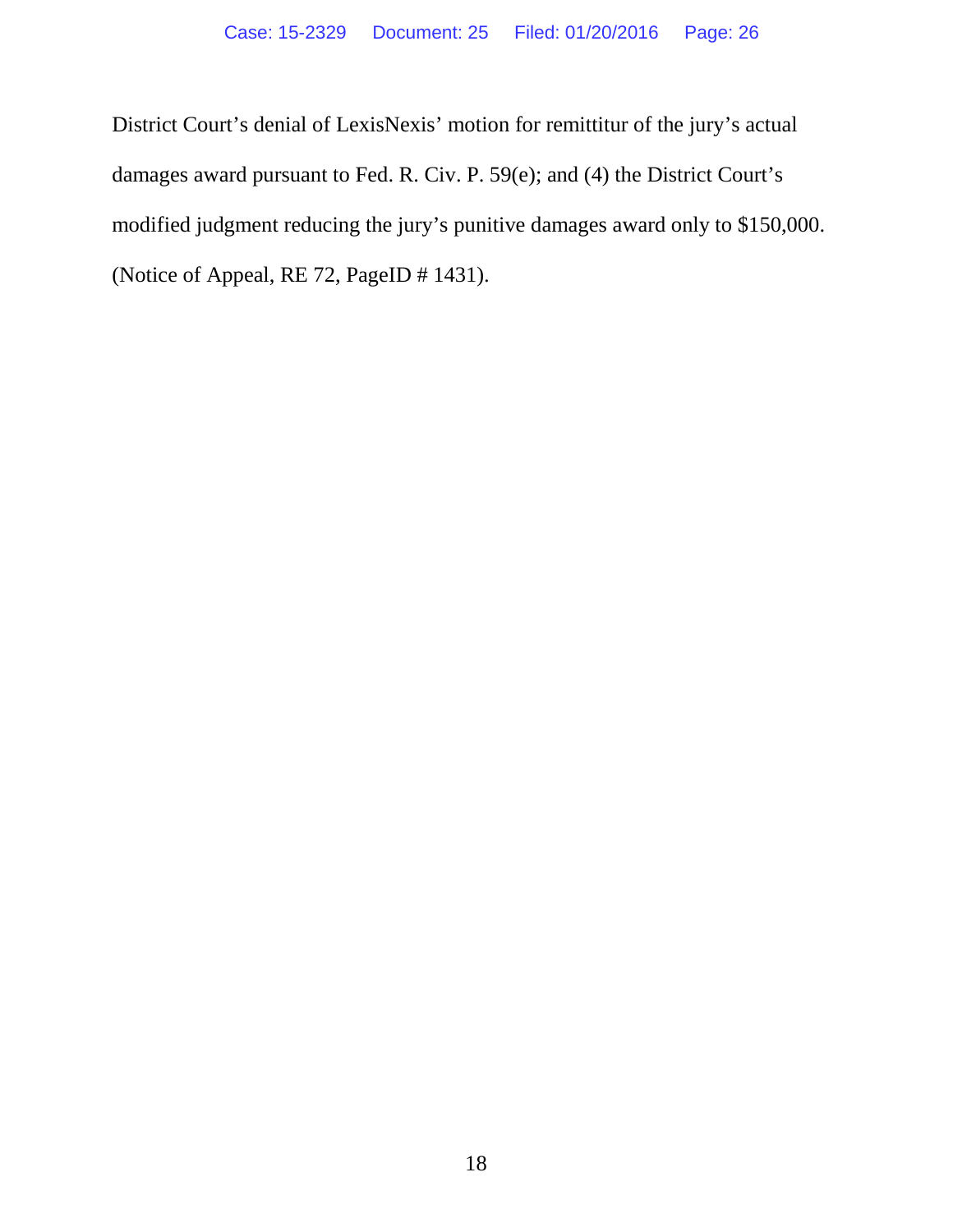#### **SUMMARY OF THE ARGUMENT**

1. The FCRA, 15 U.S.C. § 1681e(b), requires CRAs to "follow reasonable procedures to assure maximum possible accuracy" when preparing a consumer report. As a CRA, LexisNexis is required only to exercise reasonable care, which is determined "by reference to what a reasonably prudent person would do under the circumstances." *Spence v. TRW, Inc.*, 92 F.3d 380, 383 (6th Cir. 1996). The FCRA is not a strict liability statute and does not subject a CRA to liability whenever a report contains information inapplicable to the intended subject of the report. *Nelski v. Trans Union, LLC*, 86 F. App'x 840, 844 (6th Cir. 2004).

The trial evidence does not, as a matter of law, support the finding that LexisNexis failed to follow reasonable procedures to assure maximum possible accuracy. LexisNexis' procedures met or exceeded industry standards, its consumer dispute percentage is extremely low and, especially important, other than this case, there is not one instance in the trial record that the failure to require a middle name — rather than request a middle name (in this case, LexisNexis requested a middle name but Great Lakes did not provide it) — produced a criminal background report with information inapplicable to the intended subject. Indeed, the trial evidence established that LexisNexis' procedure of requesting, but not requiring, a middle name is reasonable because many people do not have a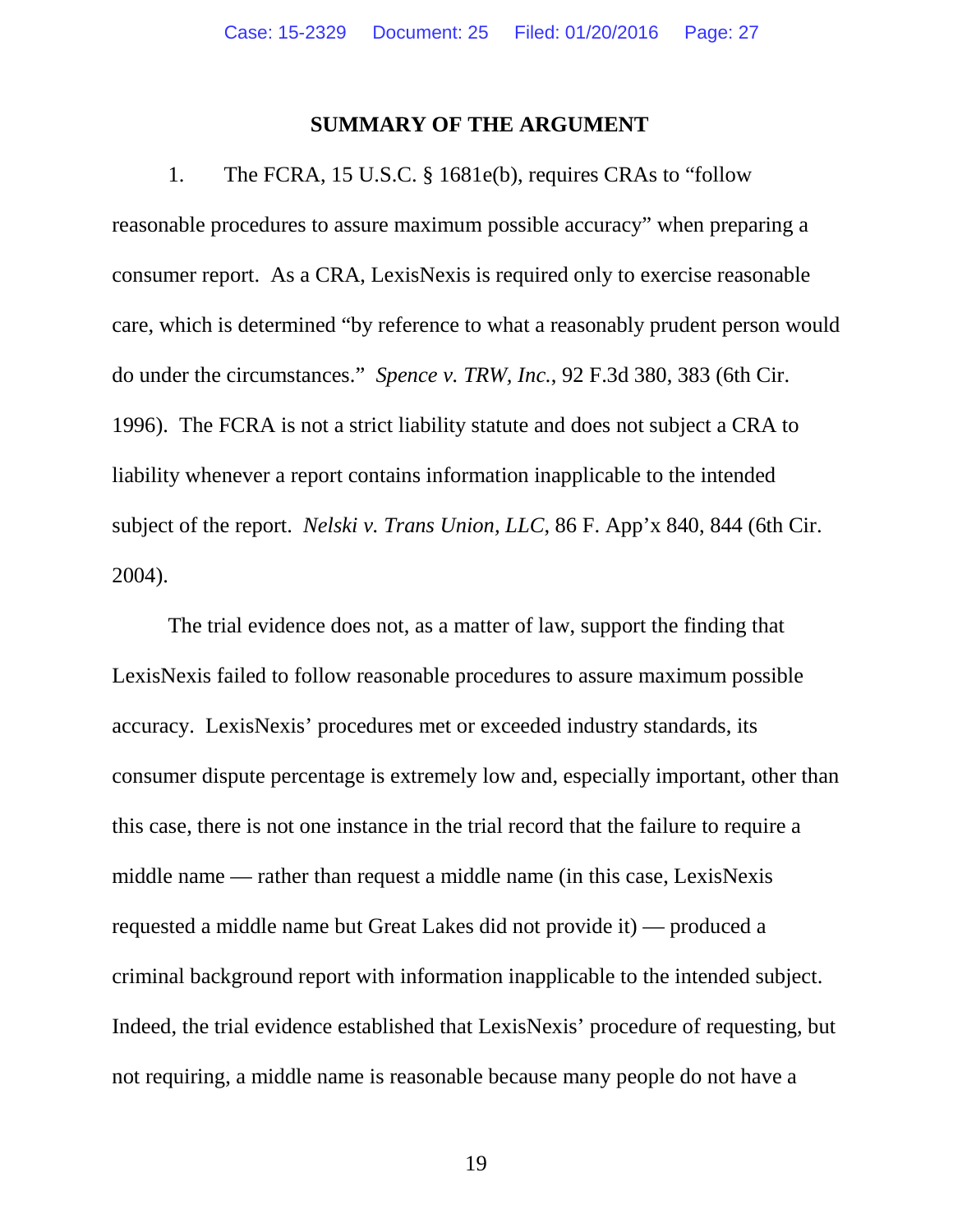middle name or have more than one middle name. Far more reliable is LexisNexis' procedure of requiring a date of birth. Furthermore, there was nothing unreasonable in LexisNexis not cross-checking information in a criminal background report and information in a separate credit report. *Sarver v. Experian Info. Solutions*, 390 F.3d 969, 972 (7th Cir. 2004) (a requirement "that each computer-generated report be examined for anomalous information and, if it is found, an investigation be launched," would *not* "be reasonable given the enormous volume of information [a CRA] processes daily").

Imposing liability in this case, in its rare circumstances resulting in an improbable outcome, would make the FCRA a strict liability statute. LexisNexis' procedures were eminently reasonable and preclude finding a FCRA violation.

2. The trial evidence does not support a finding of willfulness, which is necessary for the imposition of punitive damages. Willful violations of the FCRA are assessed for "reckless disregard." *Safeco Ins. Co. of Am. v. Burr*, 551 U.S. 47, 60, 69 (2007). An action is considered reckless only if, under an objective standard, it carries "an unjustifiably high risk of harm that is either known or so obvious that it should be known." *Id.* at 68. The Supreme Court has explained that "a company subject to [the] FCRA does not act in reckless disregard of it unless the action is not only a violation under a reasonable reading of the statute's terms,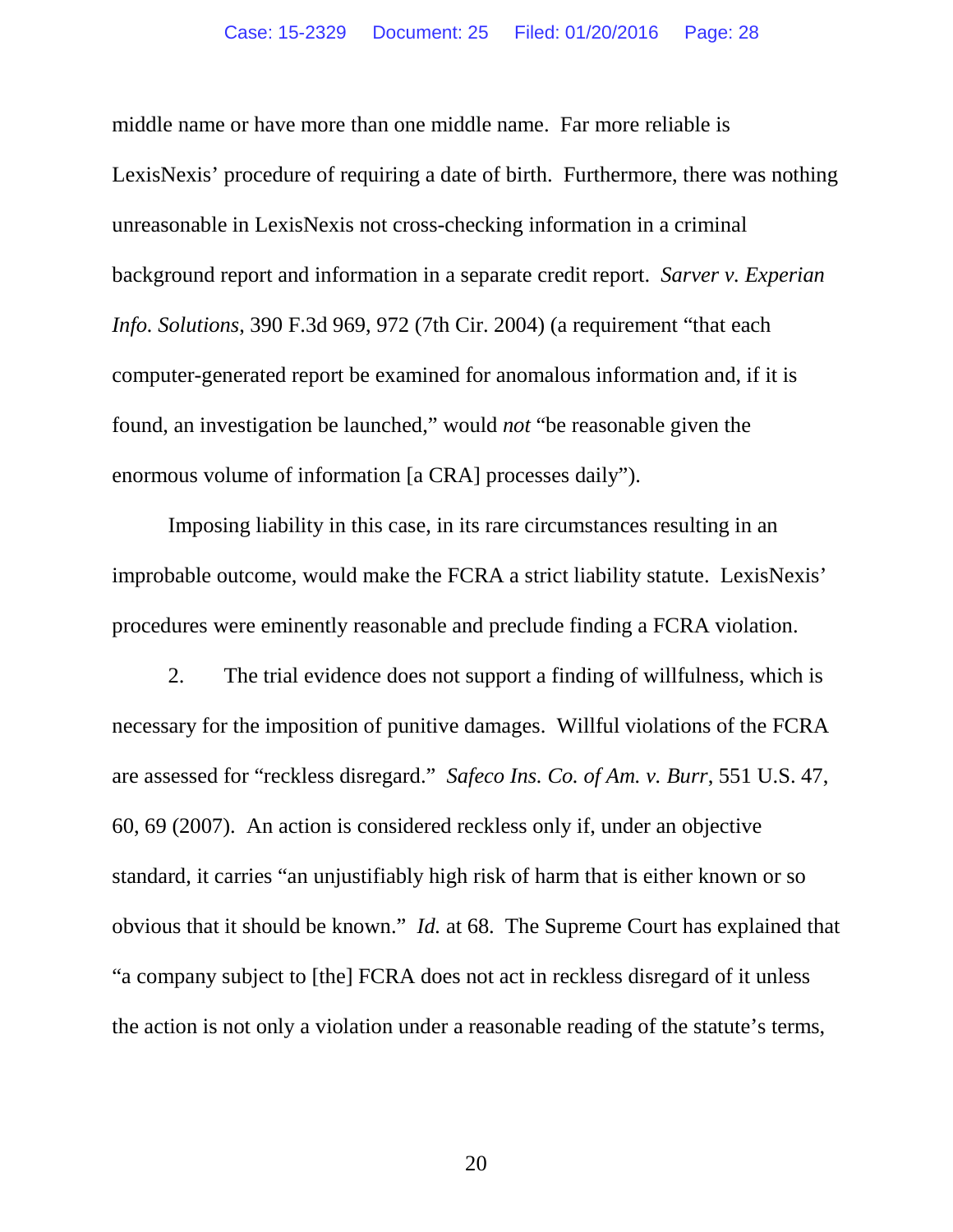but shows that the company ran a risk of violating the law substantially greater than the risk associated with a reading that was merely careless." *Id.* at 69.

For the reasons discussed above, the trial evidence does not support a finding of willfulness. There is nothing to suggest, let alone support, a finding that LexisNexis knew that requesting, rather than requiring a middle initial, created an unjustifiable risk of known or obvious harm. Indeed, that there never was a prior instance of any problem caused by a failure to require a middle initial makes a willfulness finding insupportable. The same is true for not performing a comparative analysis between credit information and criminal record information.

3. For the reasons already discussed, the trial evidence does not support a finding of negligence by LexisNexis.

4. The jury award of \$72,360 for emotional distress/harm to reputation is not supported by the evidence. Smith's generalized testimony and conclusory statements that he was depressed and stressed because he was not employed between December 17, 2012 and January 29, 2013, are not enough to sustain any emotional distress award, let alone one of \$72,360. Smith presented no evidence that he ever visited a doctor, was prescribed or took medication, or experienced the manifestation of any physical symptoms (*e.g.*, weight loss, loss of sleep) related to his alleged emotional distress.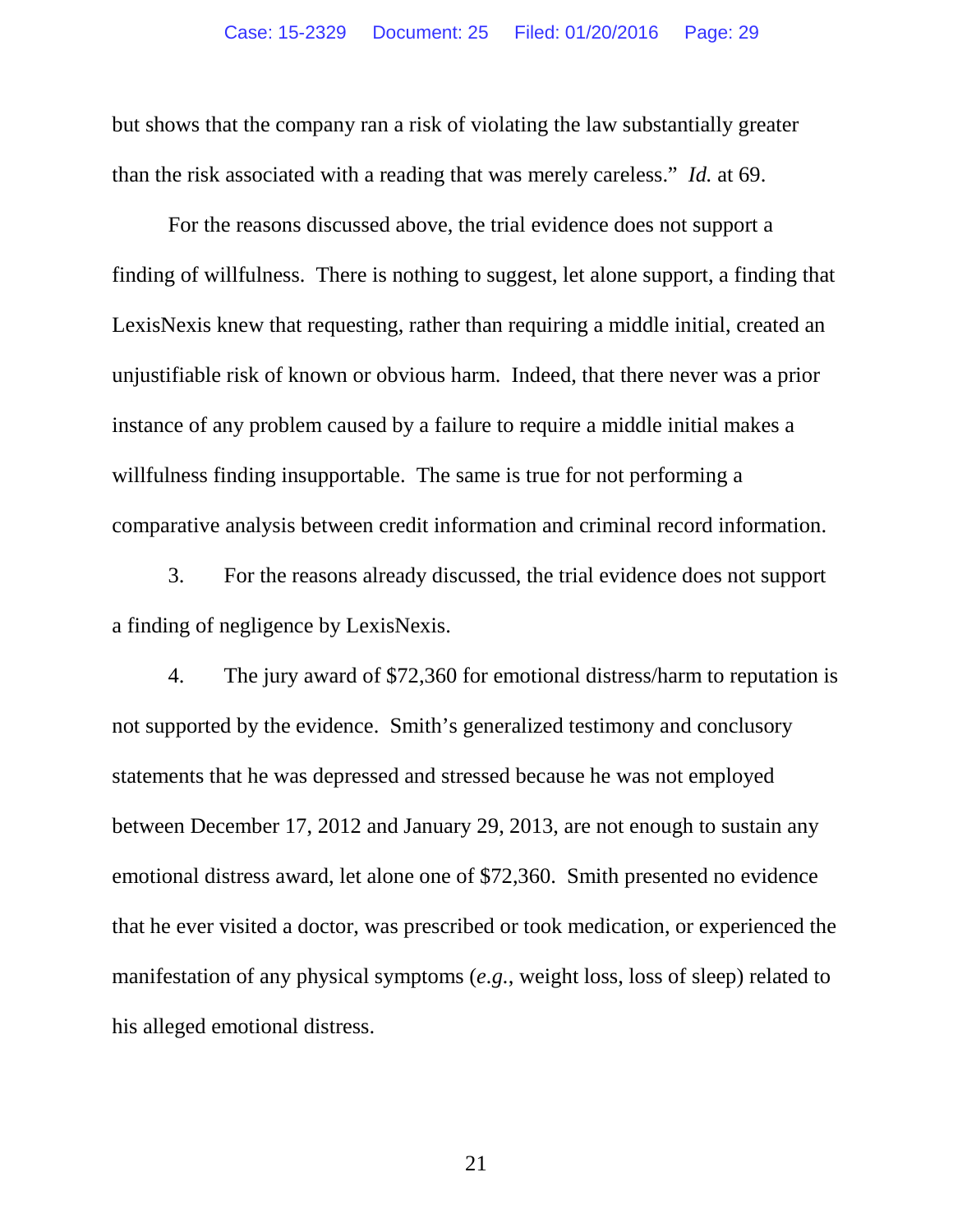Similarly, Smith's harm to reputation evidence is limited to his opinion that Great Lakes management "doesn't trust [him] in the same way that the Tassons did" because he feels he "do[esn't] have as much responsibility" (Tr., RE 47, PageID # 604), and that on one occasion, the owner of a company jokingly referred to Smith as the owner's "favorite felon," (Tr. RE 47, PageID # 607). This evidence is insufficient to support an award for damages for harm to reputation.

5. Even assuming the finding of willfulness is affirmed,<sup>7</sup> the \$150,000 punitive damages award (reduced by the District Court from \$300,000) is excessive. There is no evidence satisfying the standards for punitive damages set forth in *State Farm Mut. Auto. Ins. Co. v. Campbell*, 538 U.S. 408, 416 (2003) *i.e.*, that LexisNexis' culpability, after having paid compensatory damages, is so reprehensible as to warrant the imposition of further sanctions to achieve punishment or deterrence. *See Bach v. First Union Nat'l Bank*, 486 F.3d 150, 155- 56 (6th Cir. 2007).

6. Because the amount of compensatory damages is insupportable under the trial evidence, the District Court abused its discretion in denying LexisNexis' motion for a new trial on compensatory damages and/or remittitur.

<sup>7</sup> Punitive damages are only available for willful violations of the FCRA. *See Bach v. First Union Nat'l Bank*, 149 F. App'x 354, 364 (6th Cir. 2005).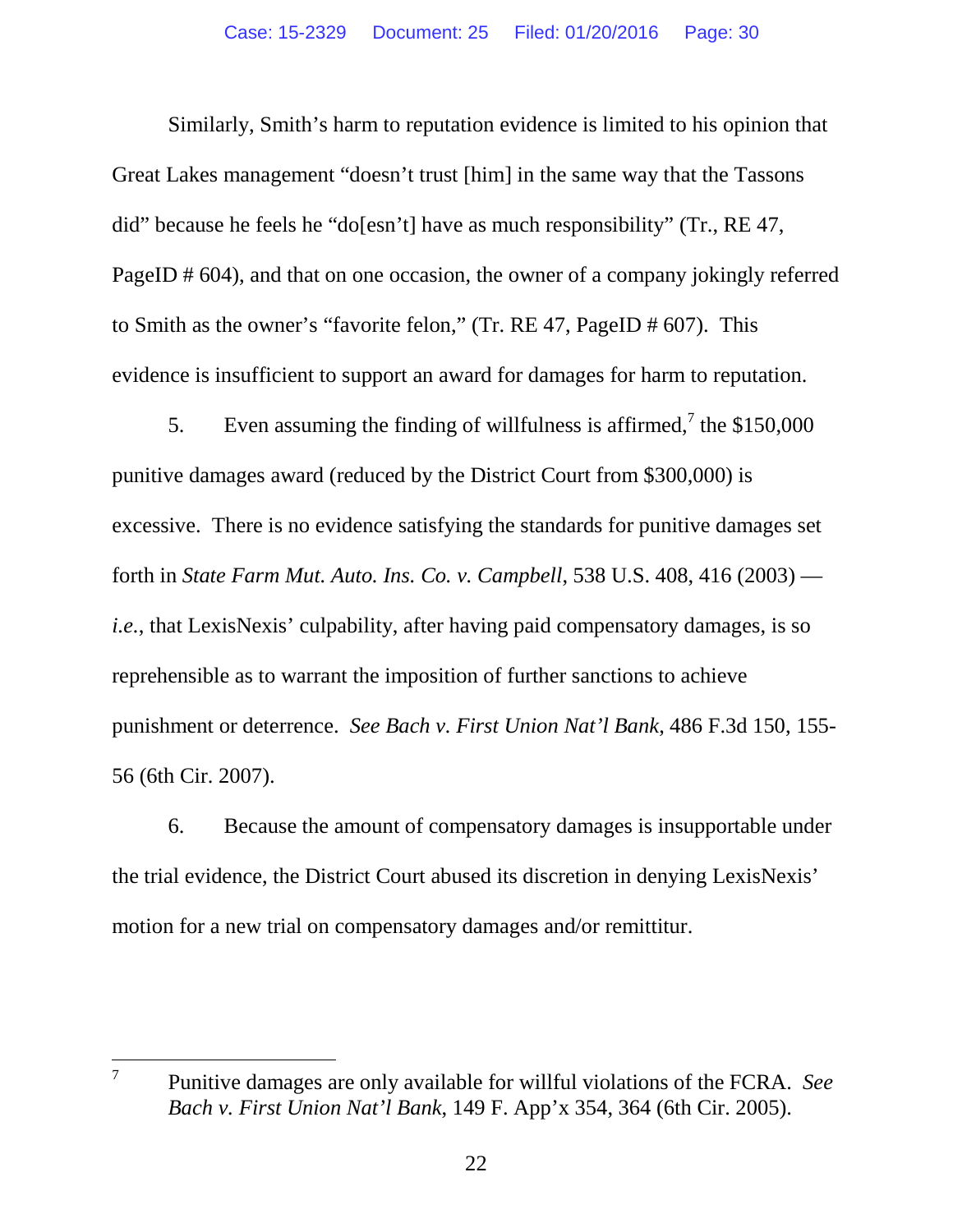#### **ARGUMENT**

# **I. The Trial Evidence Does Not Support The Jury's Verdict That LexisNexis Failed To Follow Reasonable Procedures To Assure Maximum Possible Accuracy Of The Information In Its Criminal Background Report About Smith**

#### **A. Legal Standard**

This Court reviews *de novo* a district court's denial of a renewed motion for judgment as a matter of law filed pursuant to Fed. R. Civ. P. 50(b). *Balsley v. LFP, Inc.*, 691 F.3d 747, 757 (6th Cir. 2012). Fed. R. Civ. P. 50 allows the Court "to remove cases or issues from the jury's consideration when the facts are sufficiently clear that the law requires a particular result." *Weisgram v. Marley Co.*, 528 U.S. 440, 447-48 (2000) (quotation omitted); Fed. R. Civ. P. 50(a) (judgment as a matter of law is appropriate on any issue for which "a reasonable jury would not have a legally sufficient evidentiary basis to find for the party on that issue"). Judgment as a matter of law should be granted "if in viewing the evidence in the light most favorable to the non-moving party, there is no genuine issue of material fact for the jury, and reasonable minds could come to but one conclusion, in favor of the moving party." *Noble v. Brinker Int'l, Inc.*, 391 F.3d 715, 720 (6th Cir. 2004) (quotation omitted).

Smith's claim is under 15 U.S.C. § 1681e(b), which requires CRAs to "'follow reasonable procedures to assure maximum possible accuracy' when preparing a consumer report." *See Nelski*, 86 F. App'x at 844 (quoting 15 U.S.C.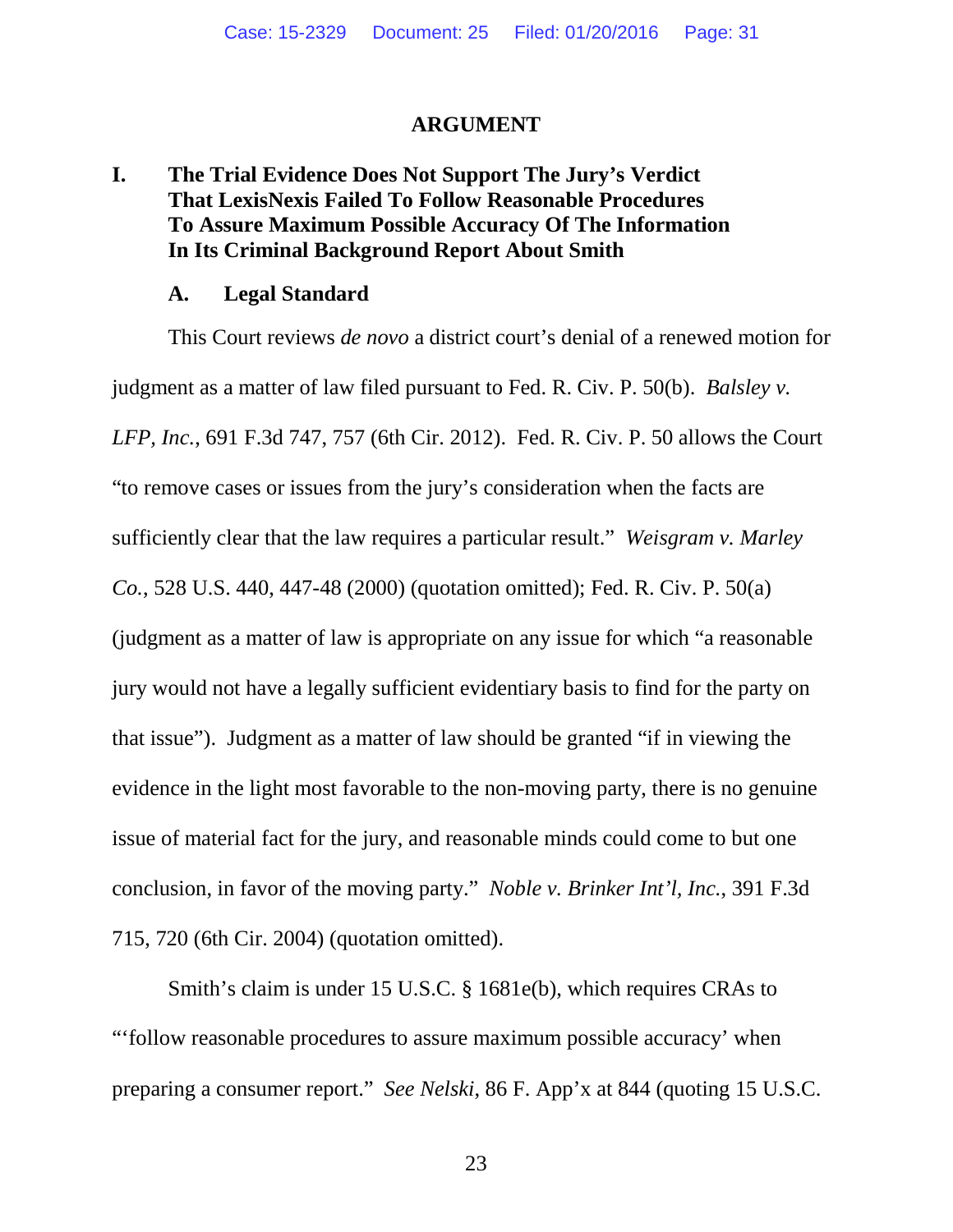§ 1681e(b)). LexisNexis concedes that the criminal background report it provided to Great Lakes included information about David Oscar Smith. Even if this information is deemed inaccurate, ${}^{8}$  inaccurate information in a criminal background report does not automatically make LexisNexis liable. Instead, LexisNexis, as a CRA, is required only to exercise "reasonable care," which is determined "by reference to what a reasonably prudent person would do under the circumstances." *Spence*, 92 F.3d at 383. The circumstances of this case — a criminal record matching the first name, last name, and date of birth of two different individuals — are rare. Indeed, the trial record contains no other instance of such a match. Yet, Smith claims that LexisNexis' procedures are "unreasonable" simply because they did not prevent such a rare event from occurring. Smith is wrong.

Significantly, the FCRA is not a strict liability statute. *Nelski*, 86 F. App'x at 844. Rather, to succeed on his claim under § 1681e(b), Smith must prove: (1) LexisNexis reported inaccurate information about Smith; (2) LexisNexis either negligently or willfully failed to follow reasonable procedures to assure maximum

<sup>&</sup>lt;sup>8</sup> A report is "inaccurate" only when it is "patently incorrect" or when it is "misleading in such a way and to such an extent that it can be expected to have an adverse effect." *Dalton v. Capital Assoc. Indus., Inc.*, 257 F.3d 409, 415 (4th Cir. 2001) (quotation omitted). Here, Great Lakes contracted with LexisNexis to provide a criminal background report on "David Smith" with a date of birth of March 12, 1965. (Tr., RE 47, PageID ## 684-86; Tr., RE 48, PageID ## 783, 786; Trial Ex. 3, App. # 16). The report that LexisNexis provided to Great Lakes contained precisely that information.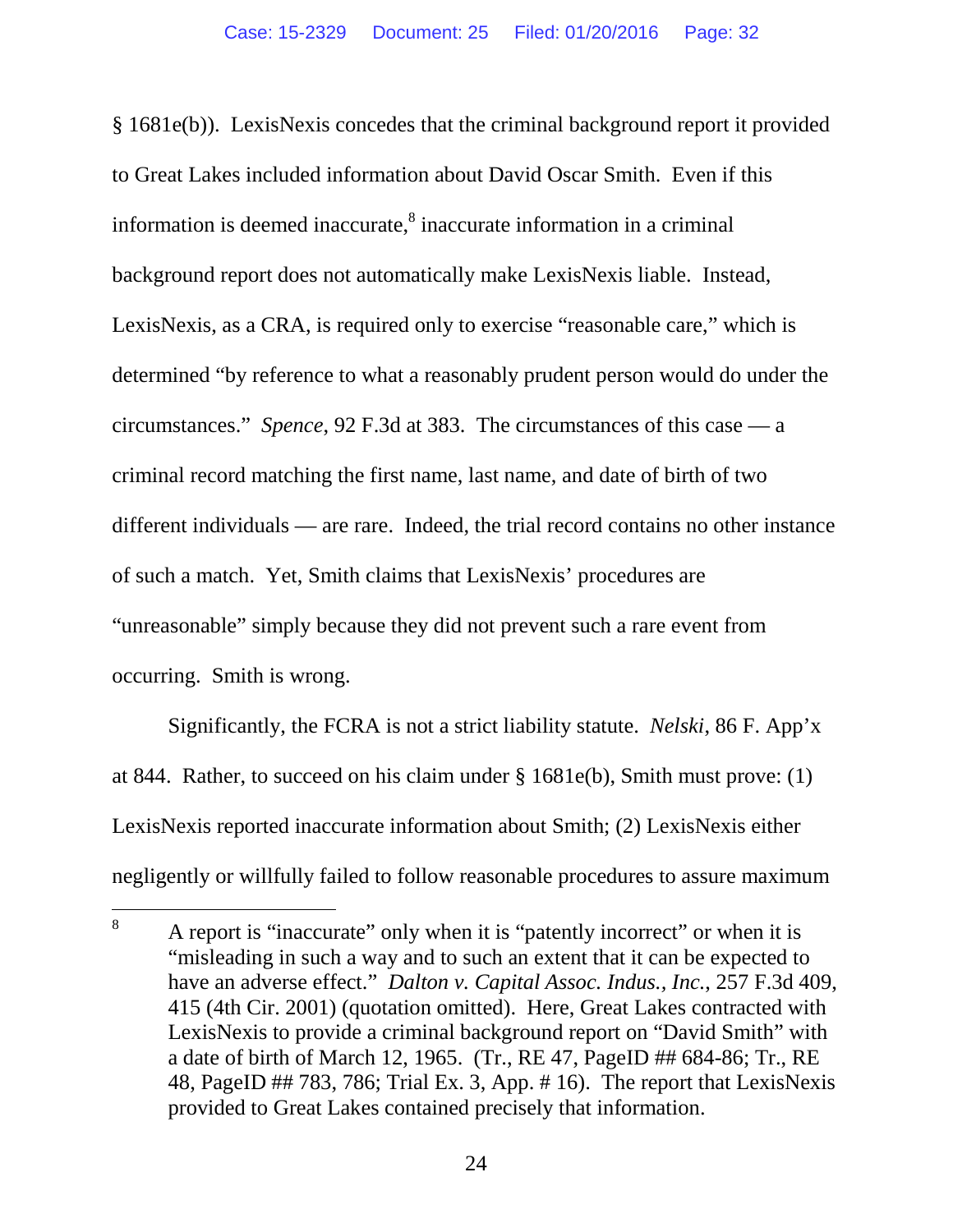possible accuracy of the information about Smith; (3) Smith was injured; and (4) LexisNexis' conduct was the proximate cause of Smith's injury. *Id.* Smith failed to present sufficient evidence to meet his burden, making judgment as a matter of law appropriate.

#### **B. Smith Did Not Meet His Burden Of Proving That LexisNexis Willfully Violated Its Obligations Under The FCRA**

The United States Supreme Court's decision in *Safeco* set the standard for a willful violation of the FCRA. Under *Safeco*, willful violations of the FCRA are assessed for "reckless disregard." 551 U.S. at 60, 69. An action is considered reckless only if, under an objective standard, it carries "an unjustifiably high risk of harm that is either known or so obvious that it should be known." *Id.* at 68 (quotation omitted). The Supreme Court explained that "a company subject to [the] FCRA does not act in reckless disregard of it unless the action is not only a violation under a reasonable reading of the statute's terms, but shows that the company ran a risk of violating the law substantially greater than the risk associated with a reading that was merely careless." *Id.* at 69.

There is no evidence of recklessness to support a willful violation in this case. Indeed, the uncontroverted record evidence establishes that:

(1) LexisNexis knew of its obligations under the FCRA;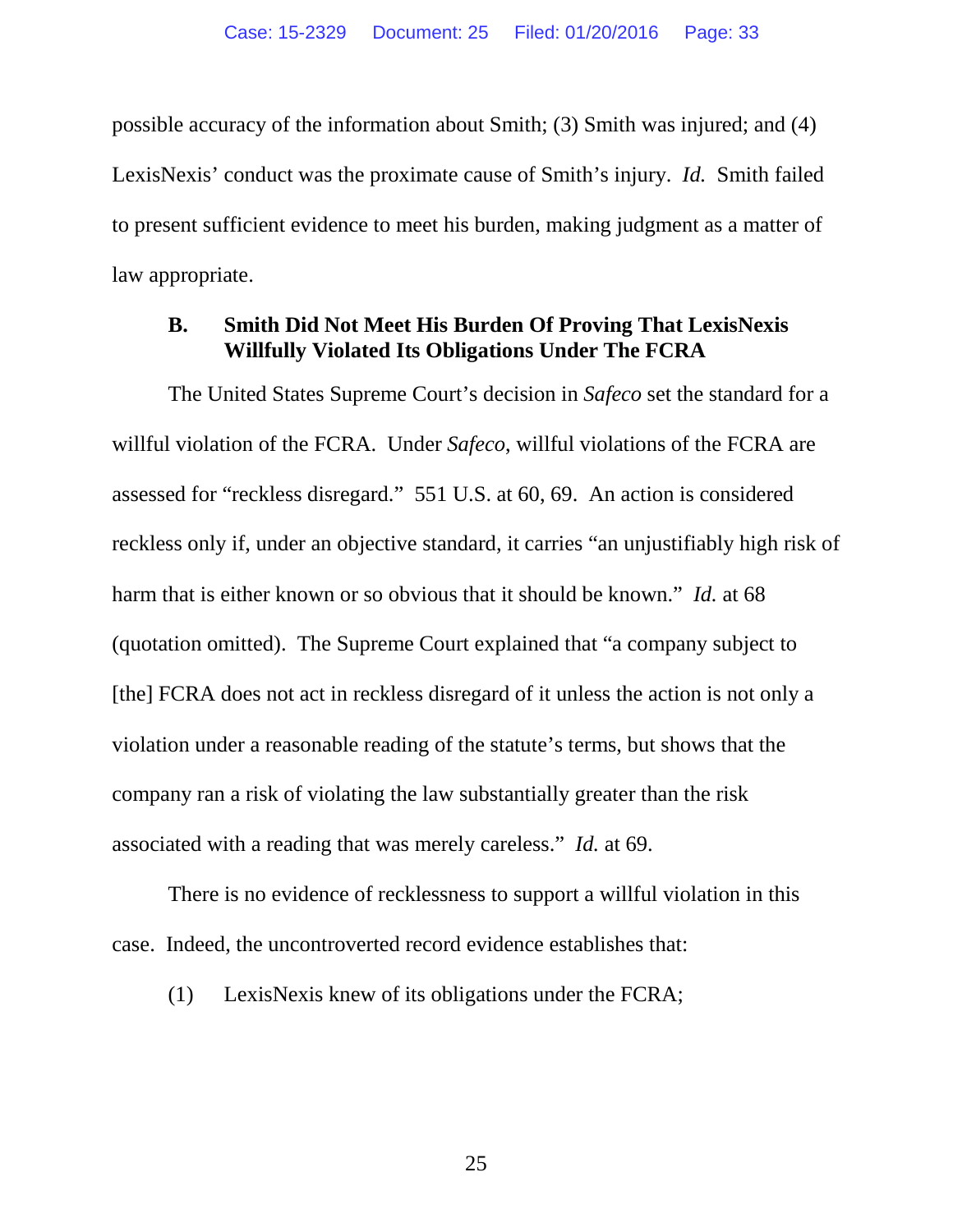- (2) LexisNexis had procedures in place to ensure FCRA compliance, including maximum possible accuracy of the information in its criminal background reports (Tr., RE 48, PageID ## 752-54, 774-76, 815, 850-51);
- (3) The procedures LexisNexis used for running and reviewing criminal background reports, including reporting records that match first name, last name, and date of birth, met or exceeded industry standards for matching and reporting criminal records (Tr., RE 48, PageID ## 861-63);
- (4) LexisNexis conducted internal studies to ensure its procedures resulted in the maximum possible accuracy of its reports (Tr., RE 48, PageID ## 855-56); and
- (5) LexisNexis' procedures assured maximum possible accuracy in that they resulted in a dispute rate of only .2% for all criminal background reports, meaning that 99.8% of LexisNexis criminal background reports were never disputed (Tr., RE 48, PageID ## 856-57; Tr., RE 49, PageID # 921).

Importantly, there is no evidence that LexisNexis' procedure of requesting,

but not requiring, a middle name *ever* resulted in an inaccurate criminal background report prior to Smith's report. Smith's situation is the first time a problem has arisen by using first name, last name, and date of birth for a criminal record report (of course, LexisNexis requested the middle name but Great Lakes did not provide that information). Moreover, once LexisNexis was made aware of the potentially inaccurate information in Smith's report, it promptly investigated based on new information it received from Smith (*i.e.*, his middle name), corrected the error, and issued a revised report. (Tr., RE 47, PageID ## 599, 602, 630-31).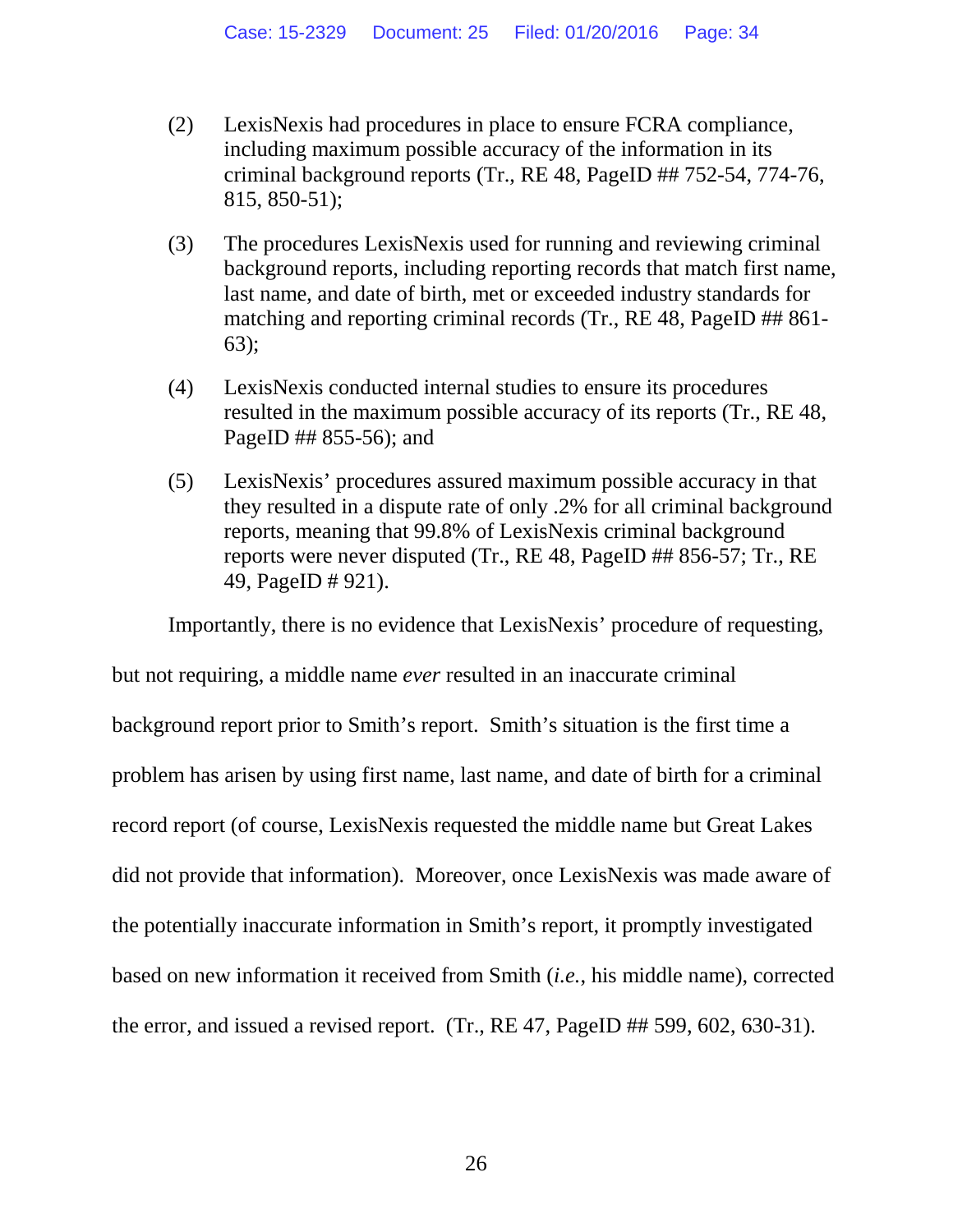Based on this undisputed evidence, there is simply no legally sufficient evidentiary basis for a jury to conclude, under an "objective standard," that LexisNexis acted in reckless disregard of its FCRA obligations. *See Safeco*, 551 U.S. at 68-69. Under similar circumstances, district courts have found no willful violation as a matter of law. *See, e.g.*, *Khoury v. Ford Motor Credit Co., LLC*, No. 13-1149, 2013 WL 6631471, at \*\*4-5 (E.D. Mich. Dec. 17, 2013) (no willful violation where evidence established the defendant recognized its FCRA obligations and had procedures in place to train employees about the FCRA because a one-time "mistake cannot be actionable under the willful or reckless FCRA culpability levels"); *Lagrassa v. Jack Gaughen, LLC*, No. 1:09-0770, 2011 WL 1257384, at  $*5$  (M.D. Pa. Mar. 11, 2011) ("[A] violation of the FCRA by itself does not amount to willful noncompliance with the FCRA"; "the evidence submitted by [the CRA] supports a finding that there were procedures in place to ensure FCRA compliance, and that this incident was likely a mistake. Such an error, at best, amounts to negligence, not a knowing, intentional or reckless violation of the FCRA.") (citations omitted); *Shannon v. Equifax Info. Servs., LLC*, 764 F. Supp. 2d 714, 725-26 (E.D. Pa. 2011) (finding, as a matter of law, that CRA's "procedures and actions were not in reckless disregard of the FCRA" where the procedures met industry standard — *i.e.*, the procedures were the same or similar to those used by other CRAs — and thus the CRA's actions "did not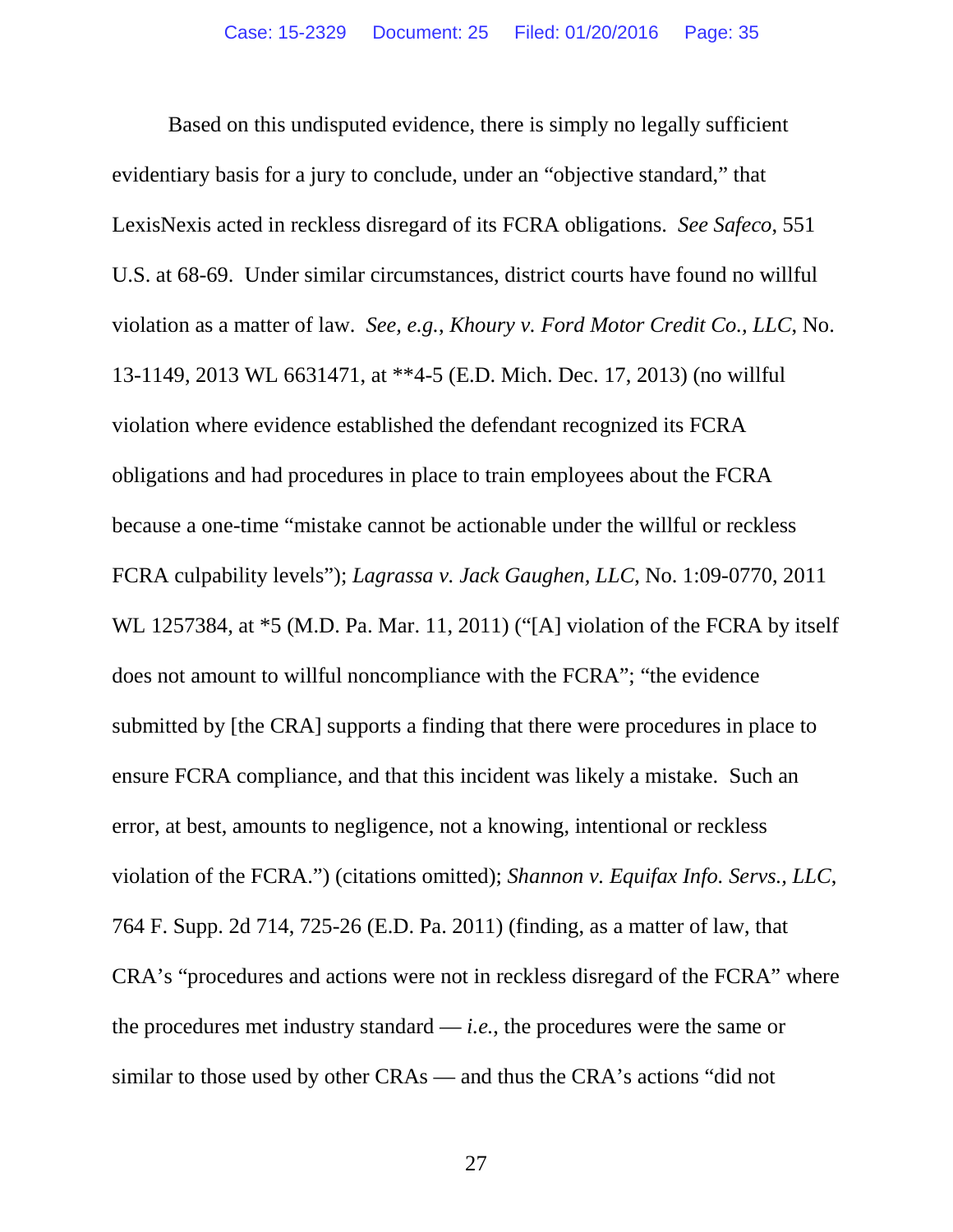constitute a high risk that was known or should have been known"); *see also Sheffer v. Experian Info. Solutions, Inc.*, No. 02-7407, 2003 WL 21710573, at \*3 (E.D. Pa. July 24, 2003) (recognizing that a willful violation or a finding of recklessness under the FCRA requires "something more than an isolated instance" of error "which [the CRA] promptly cure[s]"); *Boris v. Choicepoint Servs.*, 249 F. Supp. 2d 851, 862 (W.D. Ky. 2003) (same).

Rather than presenting evidence establishing that LexisNexis acted knowingly or recklessly, Smith asked the jury to find that this single instance of reporting inapplicable information, without more, amounted to willful noncompliance. However, it is well-established that the FCRA does not impose strict liability for inaccuracies, and a single inaccurate report by itself does not amount to willful noncompliance. *See Nelski*, 86 F. App'x at 844; *Philbin v. Trans Union Corp.*, 101 F.3d 957, 970 (3d Cir. 1996) (finding, as a matter of law, that plaintiff "has not produced sufficient evidence of willful noncompliance with § 1681e(b)" because "one instance . . . falls short of evidence of a willful violation"); *Dalton,* 257 F.3d at 418 (holding as a matter of law that "no reasonable jury could conclude that [the CRA] acted willfully in violating § 1681e(b)" where it had no notice of similar mistakes and corrected its mistake shortly after the plaintiff challenged the accuracy of the report).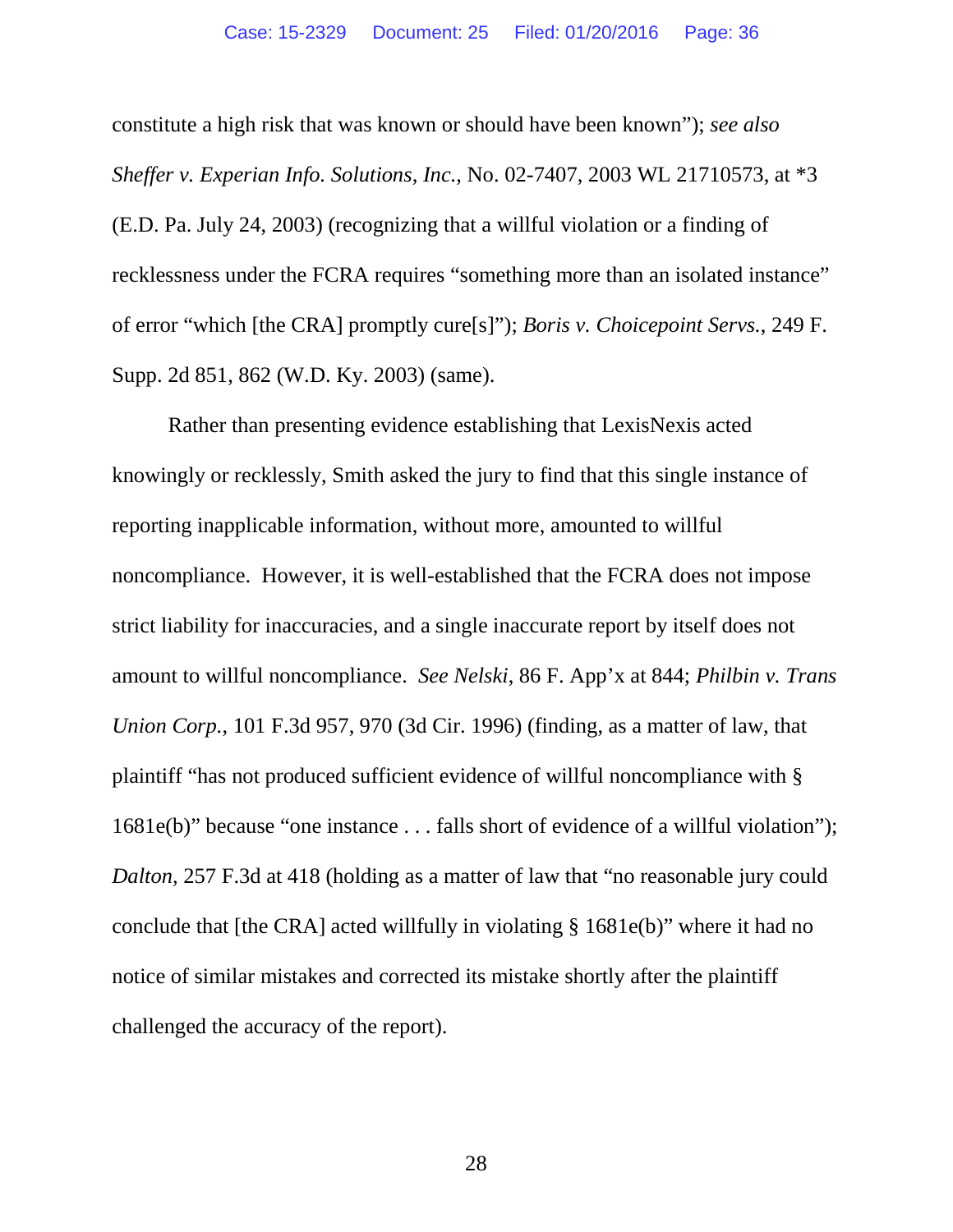Smith argued below that LexisNexis should have recognized an internal discrepancy within Smith's criminal background report between the credit check information LexisNexis received from Equifax — identifying Smith as "Dave A. Smith" — and the criminal record information for "David Oscar Smith," and then investigated and resolved that discrepancy before providing the criminal background report to Great Lakes, and that LexisNexis' failure to do so establishes recklessness. No court has required a CRA to engage in this type of internal investigation and analysis. Indeed, the Seventh Circuit has rejected such an argument, holding that a requirement "that each computer-generated report be examined for anomalous information and, if it is found, an investigation be launched," would *not* "be reasonable given the enormous volume of information [a CRA] processes daily." *Sarver*, 390 F.3d at 972; *see Childress v. Experian Info. Solutions, Inc.*, 790 F.3d 745, 747 (7th Cir. 2015) (requiring investigation of otherwise matching records before reporting would "put an enormous burden on the [CRA]" and "is not 'reasonable'"); *Henson v. CSC Credit Servs.*, 29 F.3d 280, 285 (7th Cir. 1994) (stating that "[s]uch a rule would also require credit reporting agencies to engage in background research which would substantially increase the cost of their services," costs that would, in turn, have to be passed on to their customers).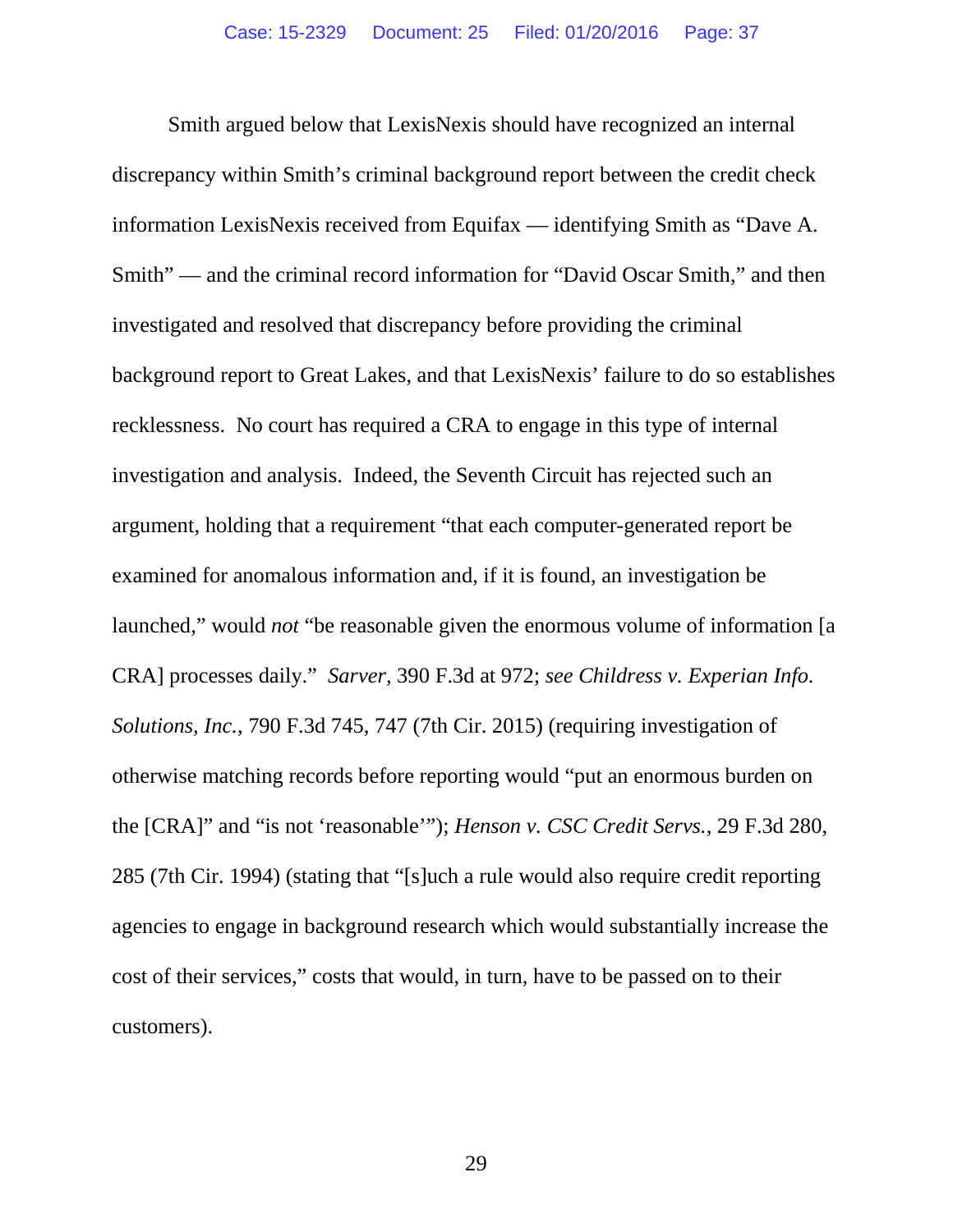Because the record lacks sufficient evidence to support a finding that LexisNexis acted in reckless disregard of its FCRA obligations, no reasonable jury could have found that LexisNexis willfully violated the FCRA and judgment as a matter of law is appropriate.

## **C. Smith Did Not Meet His Burden Of Proving LexisNexis' Negligently Failed To Follow Reasonable Procedures To Assure Maximum Possible Accuracy In Violation Of The FCRA**

A CRA like LexisNexis is not liable under the FCRA if it followed "reasonable procedures to assure maximum possible accuracy, but nonetheless reported inaccurate information" in the criminal background report. *See Sarver*, 390 F.3d at 971-72. It is Smith's burden to prove that LexisNexis negligently failed to follow reasonable procedures. *Nelski*, 86 F. App'x at 846; *Dalton,* 257 F.3d at 416. Smith failed to meet his burden, making judgment as a matter of law appropriate.

Smith presented no evidence — other than that the criminal background report contained information about another David Smith with the same date of birth — to prove that the procedures LexisNexis used for matching and reporting criminal record information were unreasonable. As already discussed, the FCRA is not a strict liability statute — the FCRA specifically contemplates that mistakes will occur, especially given the "complexity" and "volume of information involved," and "a mistake does not render the procedures unreasonable." *Sarver*,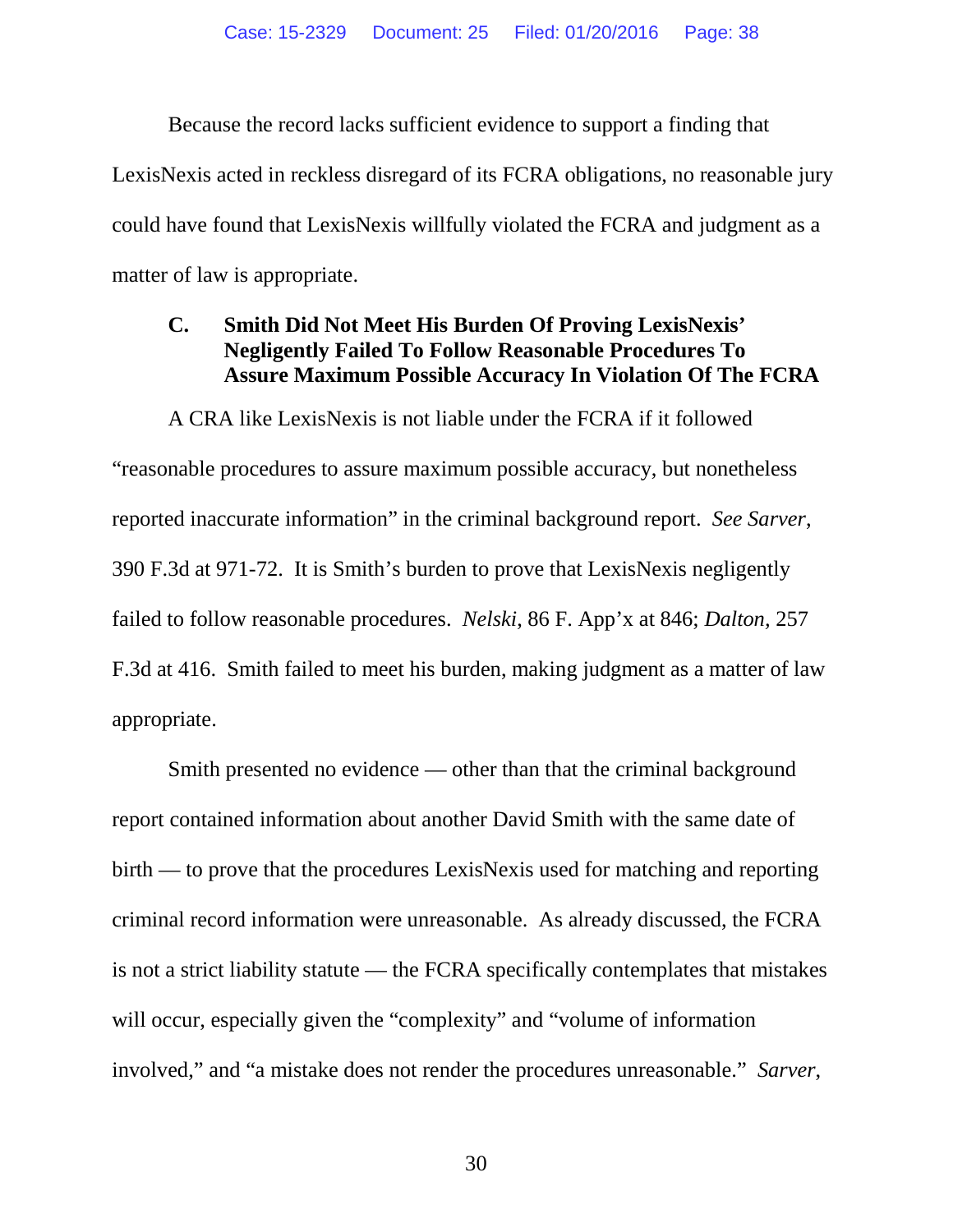390 F.3d at 972. Contrary to Smith's position, a CRA is not liable under the FCRA for failing to follow reasonable procedures simply because there were other "possible" procedures that, in hindsight, may have prevented the inaccurate information in his report. Rather, § 1681e(b) holds a CRA "only to a duty of reasonable care," which "is determined by reference to what a reasonably prudent person would do under the circumstances." *Spence*, 92 F.3d at 383.

Here, the record evidence establishes that the procedures LexisNexis used in matching and reporting the criminal history records in Smith's report meet or exceed industry standards — *i.e.*, what other reasonably prudent persons do under these circumstances. (Tr., RE 48, PageID ## 861-63). Smith presented no contrary evidence regarding industry standards. Such uncontroverted evidence establishes that LexisNexis' procedures were reasonable. *See Nelski*, 86 F. App'x at 846 (stating that the adequacy of procedures is judged according to what a reasonably prudent person would do under the circumstances and evidence that the procedures meet industry standard is relevant in determining whether procedures are reasonable).

Indeed, LexisNexis' procedures are designed to assure maximum possible accuracy by requiring a match between a prospective employee's first name, last name, and date of birth as provided by the employer and the first name, last name, and date of birth as provided in the criminal record in the database before including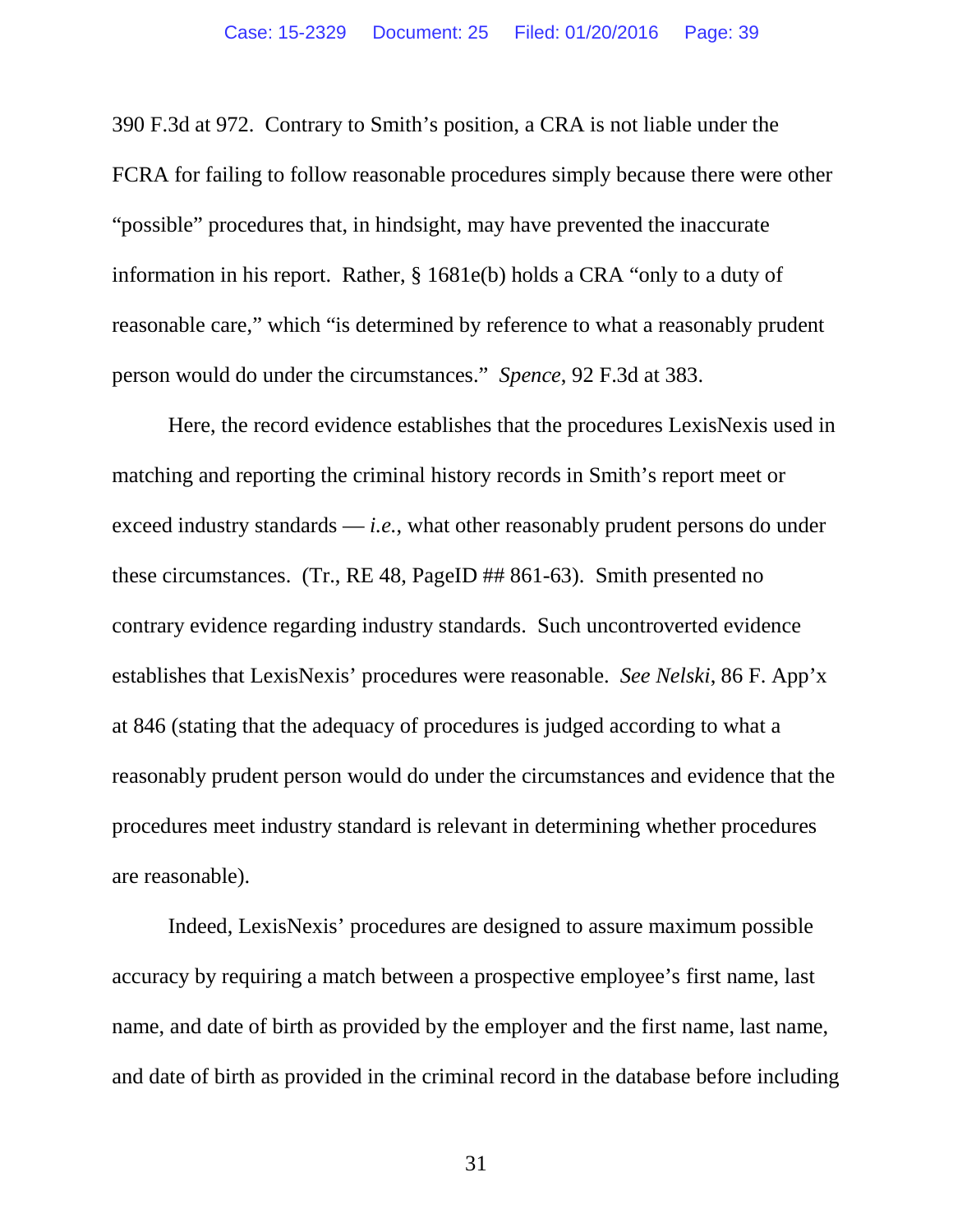a criminal record on a report. (Tr., RE 48, PageID ## 753-54). In addition, if the employer provides additional identifying information such as a middle name or a Social Security number, LexisNexis will use that additional information to confirm or exclude a match if that information is also available in the criminal record in the database. (Tr., RE 48, PageID # 815). Thus, LexisNexis relies on all of the information provided by employers in preparing its reports. These procedures demonstrably result in overwhelmingly accurate reports: only 2 in 1,000 consumers (.2%) contended that LexisNexis made an error on their criminal background reports. (Tr., RE 48, PageID ## 856-57; Tr., RE 49, PageID # 921). Significantly, there is no evidence that LexisNexis' procedure of requesting, but not requiring, a middle name ever has resulted in an inaccurate criminal background report prior to Smith's report.<sup>9</sup> This evidence, coupled with Smith's lack of evidence, conclusively establishes that LexisNexis' procedures are reasonable.

To the extent Smith argues that LexisNexis acted negligently by not investigating and resolving the "discrepancy" within Smith's report between the information LexisNexis received from Equifax — identifying Smith as "Dave A. Smith" — and the criminal record information for "David Oscar Smith," before providing the criminal background report to Great Lakes, Smith is wrong. To start,

<sup>9</sup> There is also no trial evidence that any other CRA requires a middle name before running a criminal background report.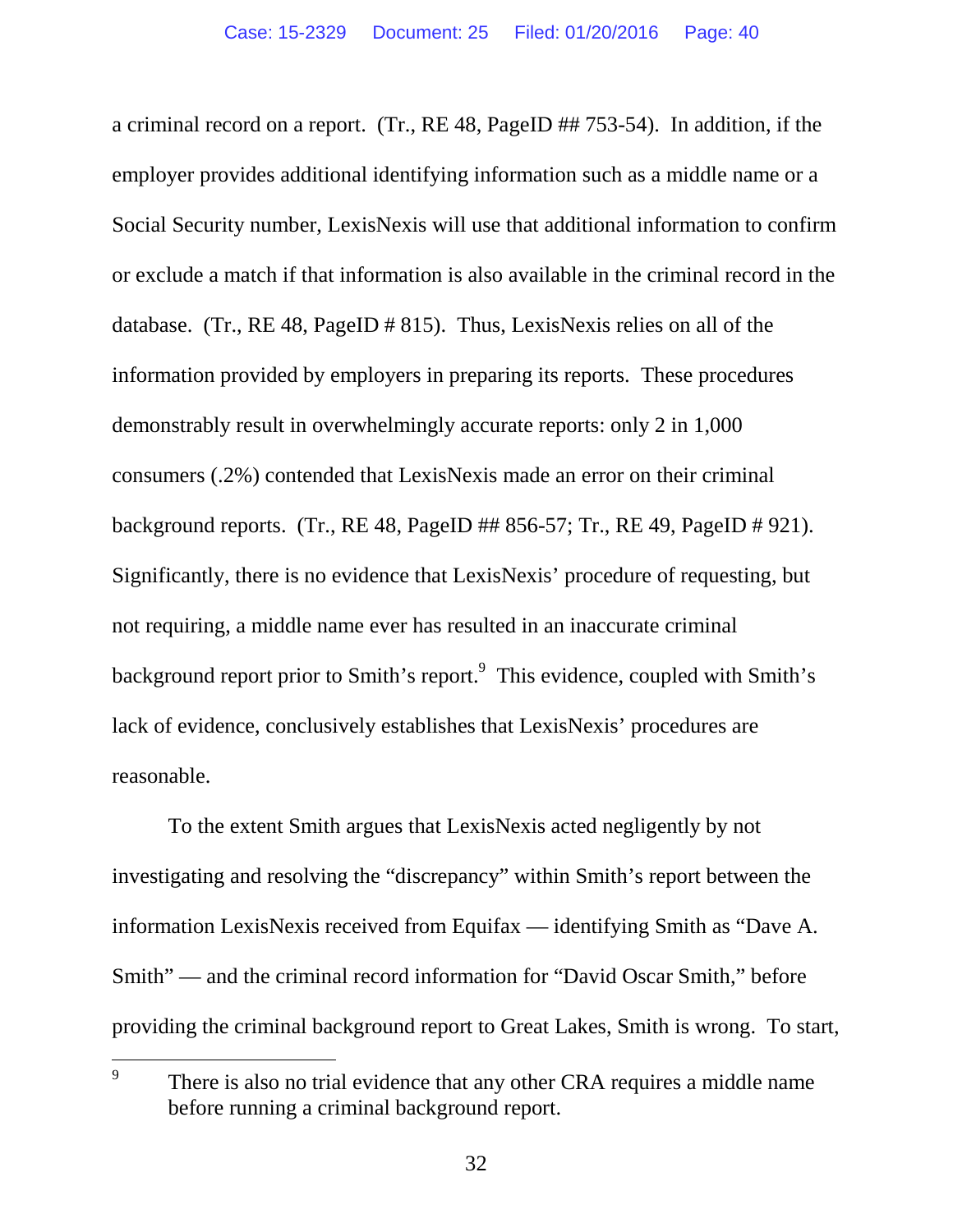the record evidence establishes that it would not be reasonable for LexisNexis to rely on the information obtained solely from Equifax because LexisNexis cannot validate or confirm the accuracy of that information and many Equifax reports contain multiple names; discrepancies are therefore common and checking each of them would not be a reasonable procedure. (Tr., RE 48, PageID ## 761, 787-88). Further, and as discussed in more detail above, the Seventh Circuit specifically has rejected such an argument, holding that a requirement "that each computergenerated report be examined for anomalous information and, if it is found, an investigation be launched," would *not* "be reasonable." *Sarver*, 390 F.3d at 972; *see Childress*, 790 F.3d at 747; *Henson*, 29 F.3d at 285.

As a CRA, LexisNexis is in the business of reporting information that exists in various information databases. Pursuant to its procedures, LexisNexis uses all of the information provided by employers to run reports and relies on employers to provide complete and accurate information. The best proxy for report accuracy how often LexisNexis' reports are disputed by consumers — establishes that these procedures result in highly accurate reports. Under such circumstances, there is insufficient evidence to conclude that LexisNexis negligently failed to follow reasonable procedures. Therefore, judgment in favor of LexisNexis is proper.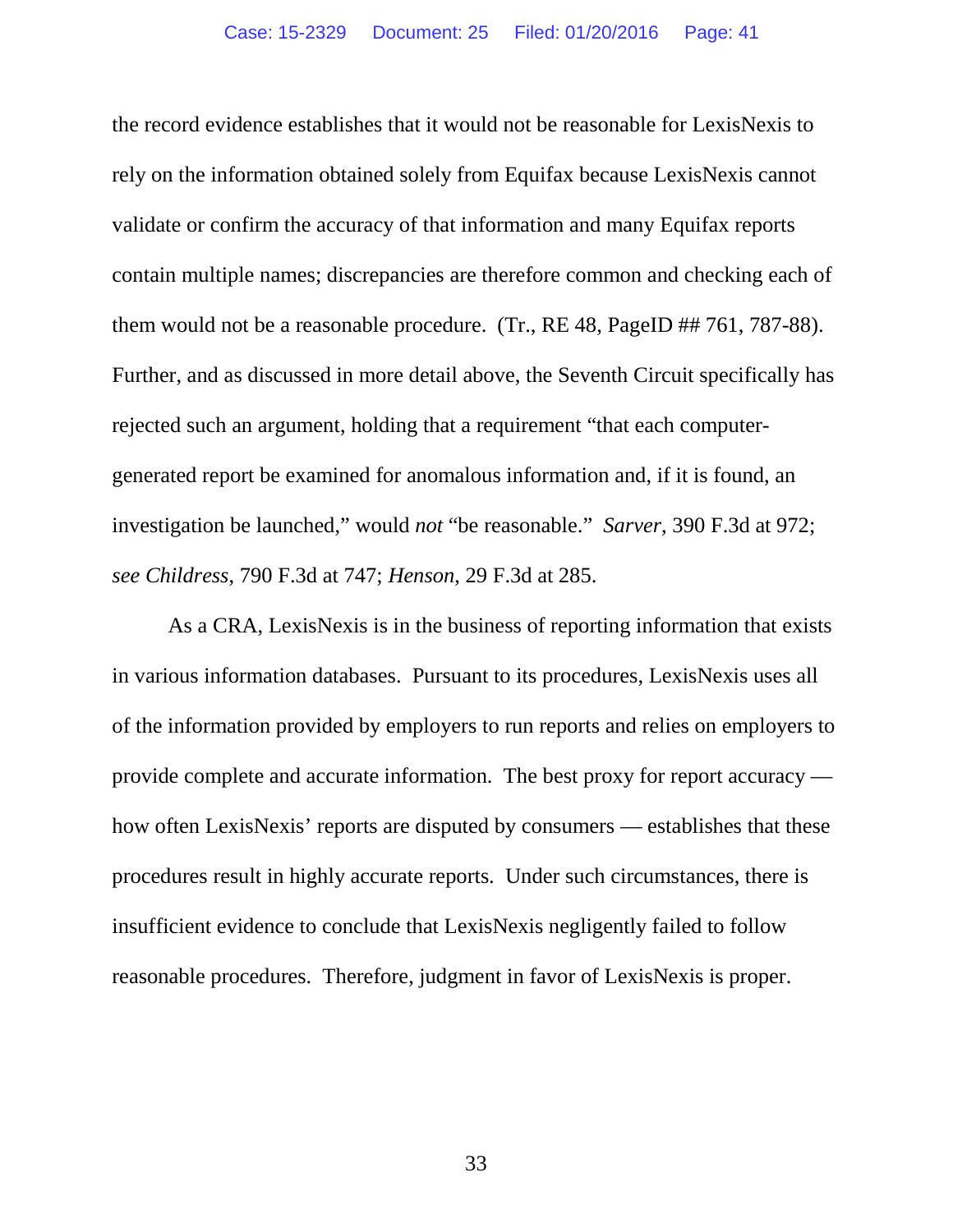# **D. Smith Did Not Present Sufficient Evidence To Support The Jury's Award Of Compensatory Damages**

The jury awarded Smith \$75,000 in compensatory damages (Verdict Form, RE 35, PageID ## 203-04), which appears to include \$2,640 in lost wages (Tr., RE 48, PageID # 727) and \$72,360 for emotional distress/harm to reputation. Even if LexisNexis' procedures were unreasonable, judgment as a matter of law is appropriate because Smith did not produce sufficient evidence to support this award.

### **1. Smith Did Not Present Sufficient Evidence Of Emotional Distress**

The FCRA does not presume damages; instead, the consumer must affirmatively prove that he is entitled to damages, including emotional distress damages. *Ruffin-Thompkins v. Experian Info. Solutions, Inc.*, 422 F.3d 603, 610 (7th Cir. 2005) (noting the "high threshold for proof of damages for emotional distress" under the FCRA) (quotation omitted). As courts recognize, emotional distress is "so easy to manufacture" and "is easily susceptible to fictitious and trivial claims." *See, e.g.*, *Sloane v. Equifax Info. Servs., LLC*, 510 F.3d 495, 503 (4th Cir. 2007); *Sarver*, 390 F.3d at 971; *Kaplan v. Experian, Inc.*, No. 09-10047, 2010 WL 2163824, at \*5 (E.D. Mich. May 26, 2010). Accordingly, this Court requires that, when testimony is the only evidence of emotional distress — as opposed to, for example, evidence of physical injuries or medical treatment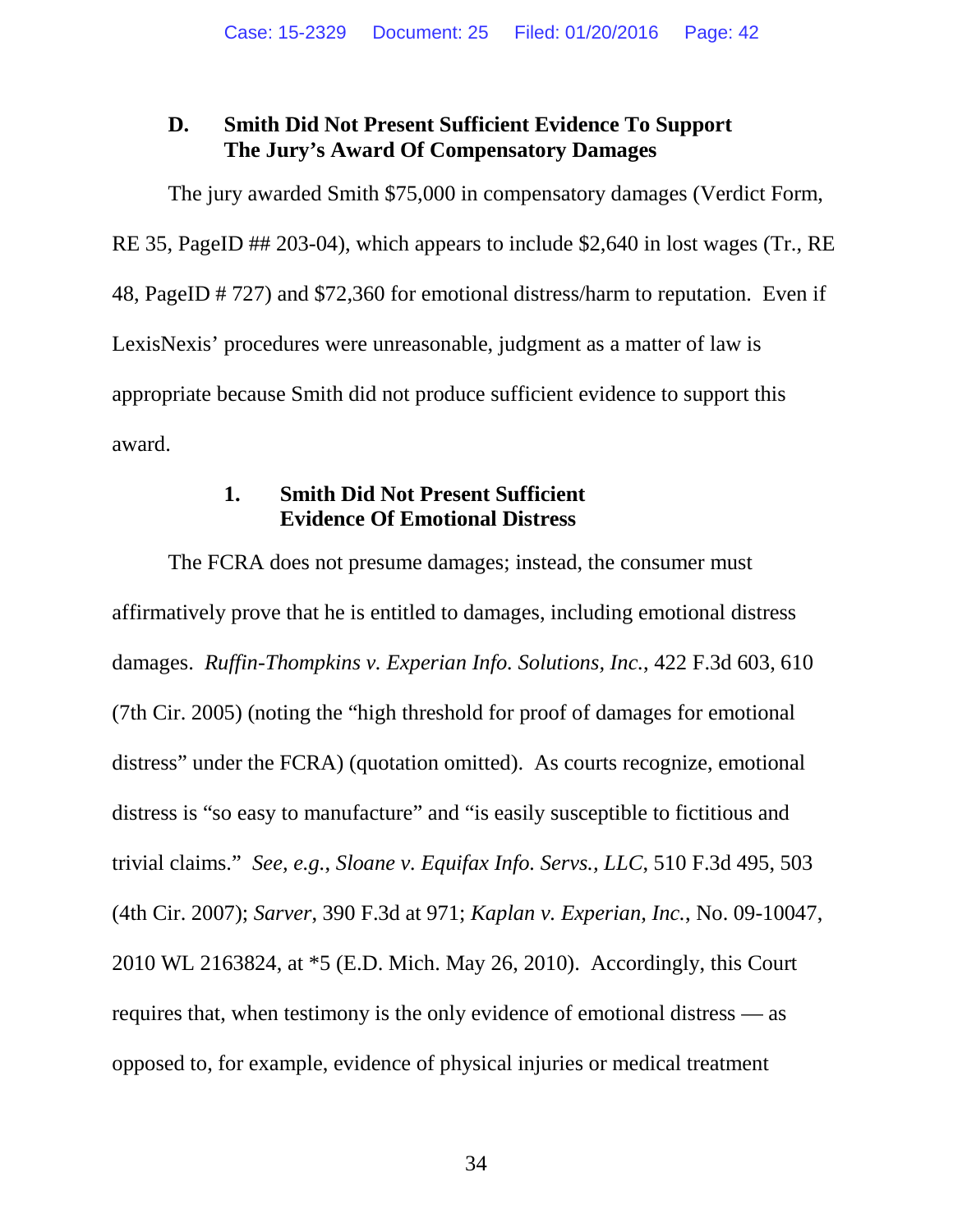resulting from emotional distress — the plaintiff must "reasonably and sufficiently explain[] the circumstances" surrounding his or her emotional injury and may not rely on "mere conclusory statements." *Bach v. First Union Nat'l Bank*, 149 F. App'x 354, 361 (6th Cir. 2005) ("*Bach I*").

Smith and his wife testified that Smith was depressed and stressed "mainly" because he did not know if he was going to be able to pay the bills, which Smith claims resulted from his inability to work from December 17, 2012 to January 29, 2013. (Tr., RE 47, PageID ## 642, 665-66). Smith presented no evidence that he ever visited a doctor, was prescribed or took medication, or experienced the manifestation of any physical symptoms (*e.g.*, weight loss, loss of sleep) related to his alleged emotional distress. Smith's evidence for emotional distress is nothing more than conclusory statements, which are insufficient as a matter of law to prove emotional distress. *See, e.g.*, *Bagby v. Experian Info. Solutions, Inc.*, 162 F. App'x 600, 604-05 (7th Cir. 2006) (a plaintiff's testimony that "she 'stress[es],' gets tension headaches, and clashes with her fiancé over her credit problems, are, at most, self-serving and conclusory statements about her emotional distress," and where "she did not seek any medical or psychological treatment for the emotional distress she claims resulted from Experian's actions," are insufficient as a matter of law to establish emotional distress damages); *Moore v. First Advantage Enter. Screening Corp.*, No. 4:12CV00792, 2013 WL 1662959, at \*4 (E.D. Mich. Apr.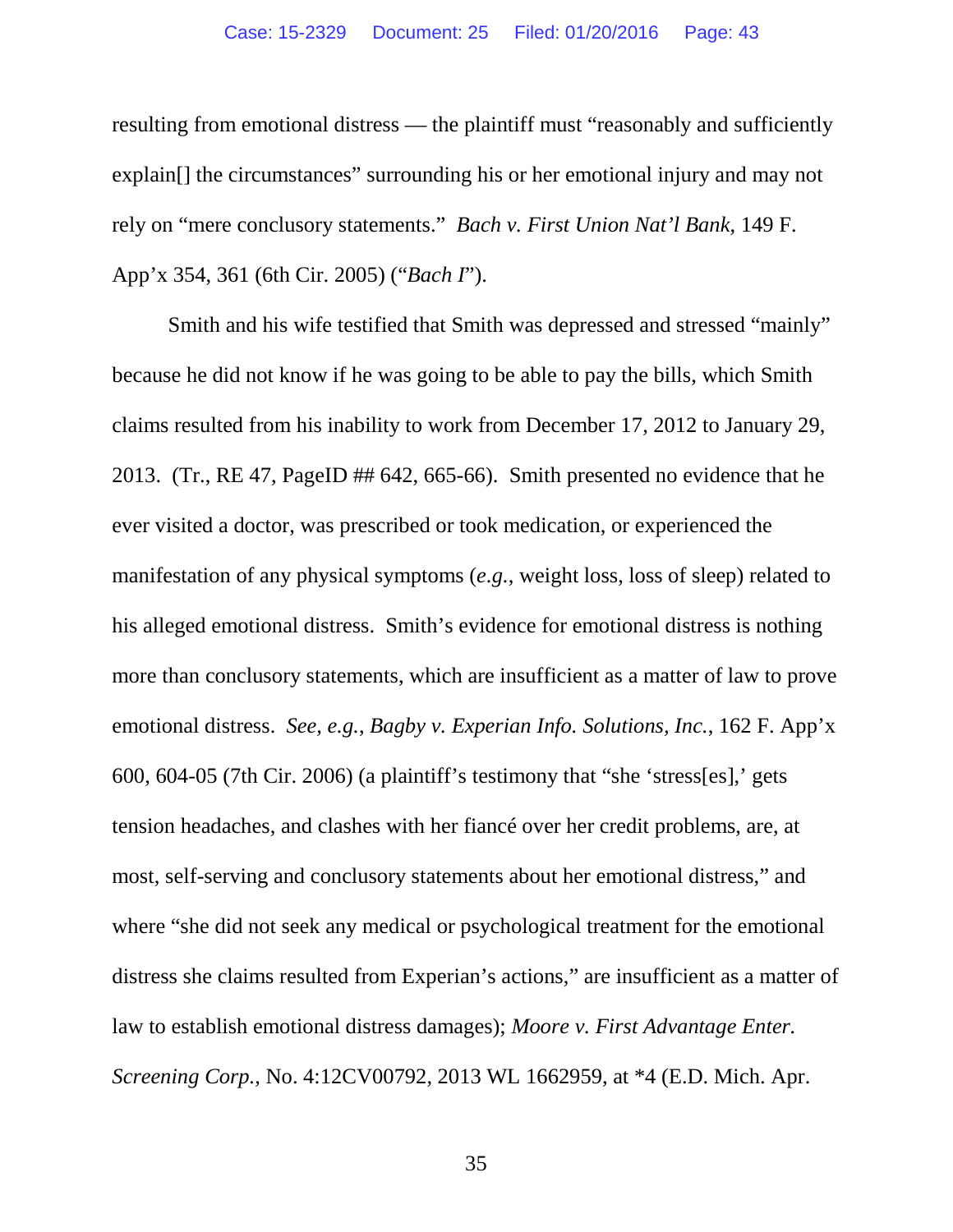17, 2013) (finding a plaintiff's "own general testimony, and that of his wife, as to 'shame, rejection, humiliation and embarrassment of not being able to provide for his family'" to be "conclusory allegations" insufficient as a matter of law to establish emotional distress damages).

#### **2. Smith Did Not Present Sufficient Evidence Of Harm To Reputation**

Although it is true that the FCRA permits recovery for not only emotional distress but for injury to one's reputation and creditworthiness, there must be proof to support a finding of compensatory damages for each, *Boris*, 249 F. Supp. 2d at 860-61. Damages for emotional distress and damages for harm to reputation "are based on entirely different evidentiary foundations." *Id.* at 861. A plaintiff's credible testimony can support his own claim of emotional distress, but harm to reputation "must rest upon some extrinsic evidence, not just upon Plaintiff's opinion." *Id.*

Here, the evidence Smith presented on harm to reputation is limited to his opinion that Great Lakes management "doesn't trust [him] in the same way that the Tassons did" because he feels he "do[esn't] have as much responsibility." (Tr., RE 47, PageID # 604). Smith's vague, subjective, and illogical opinion that his new employer holds less trust in him based on criminal convictions belonging to another David Smith is insufficient to support damages for harm to reputation. *See Boris*, 249 F. Supp. 2d at 861. Similarly, Smith's testimony that on one occasion,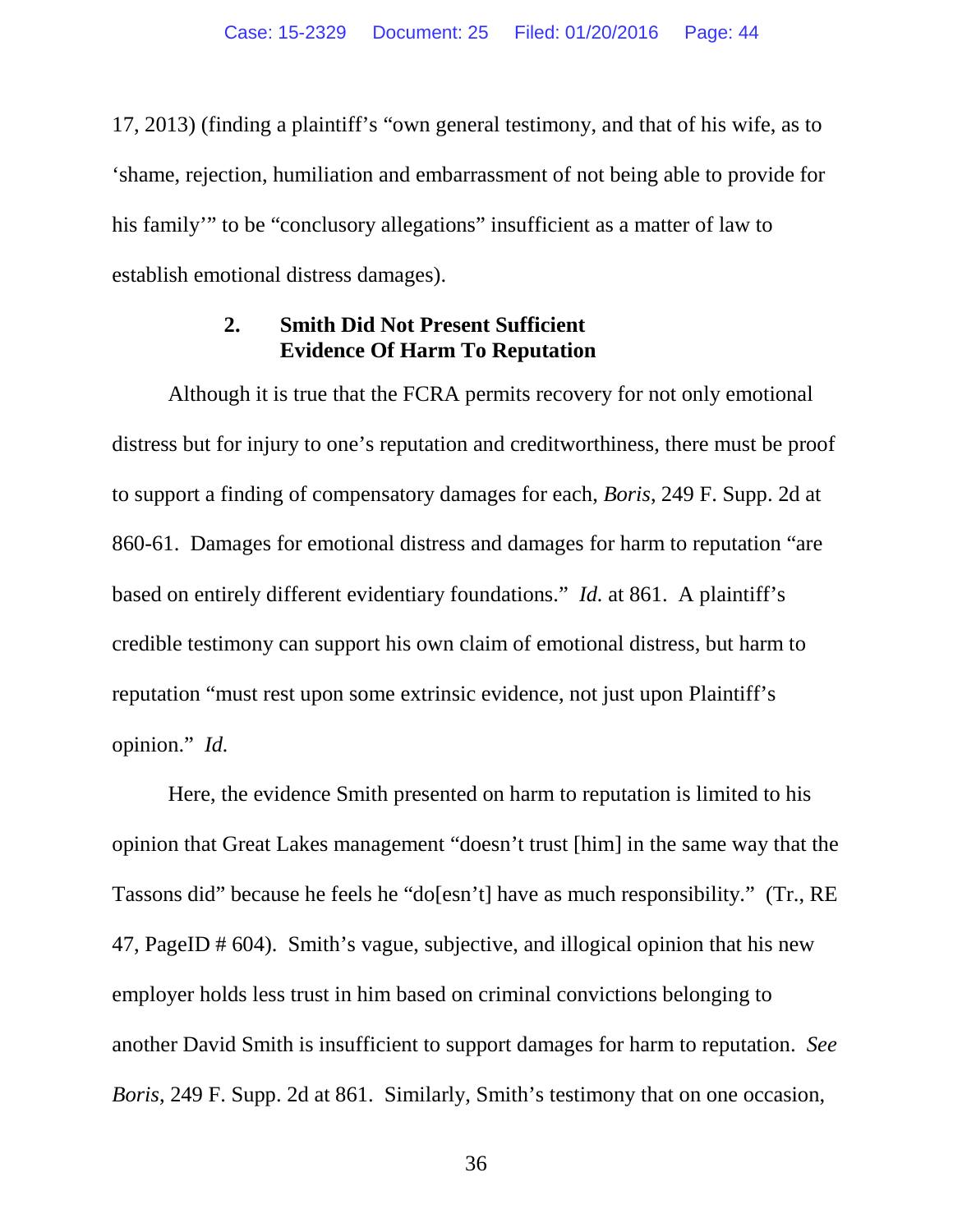the unidentified owner of a company jokingly referred to Smith as the owner's "favorite felon," (Tr. RE 47, PageID # 607), is insufficient evidence to support an award for damages for harm to reputation. *See Boris*, 249 F. Supp. 2d at 861.<sup>10</sup>

# **II. Even If The Willfulness Finding Is Upheld, The Punitive Damages Award Is Excessive And Should Be Reduced**

Even if the evidence could support a finding that LexisNexis willfully violated the FCRA, $^{11}$  the \$150,000 punitive damages award (reduced by the District Court from \$300,000) is excessive. This Court reviews the constitutionality of an award of punitive damages *de novo* to determine whether the award is excessive. *State Farm*, 538 U.S. at 416; *Cooper Indus., Inc. v. Leatherman Tool Grp., Inc.*, 532 U.S. 424, 436 (2001); *Bach I*, 149 F. App'x at 363.

In reviewing the punitive damages award, this Court "should assume that any compensatory damage award has sufficiently made a plaintiff whole for [his] injuries," and, therefore, "punitive damages are appropriate only where the defendant's culpability, after having paid compensatory damages, is so reprehensible as to warrant the imposition of further sanctions to achieve

<sup>&</sup>lt;sup>10</sup> No Great Lakes representative testified to holding less trust in Smith and the unidentified company owner did not testify.

<sup>&</sup>lt;sup>11</sup> If the Court concludes, as earlier argued, that LexisNexis did not willfully violate its obligations under the FCRA, the punitive damages award must be vacated in its entirety. *See Bach I*, 149 F. App'x at 364 (recognizing that the FCRA provides for an award of punitive damages only after finding willful noncompliance with the statute).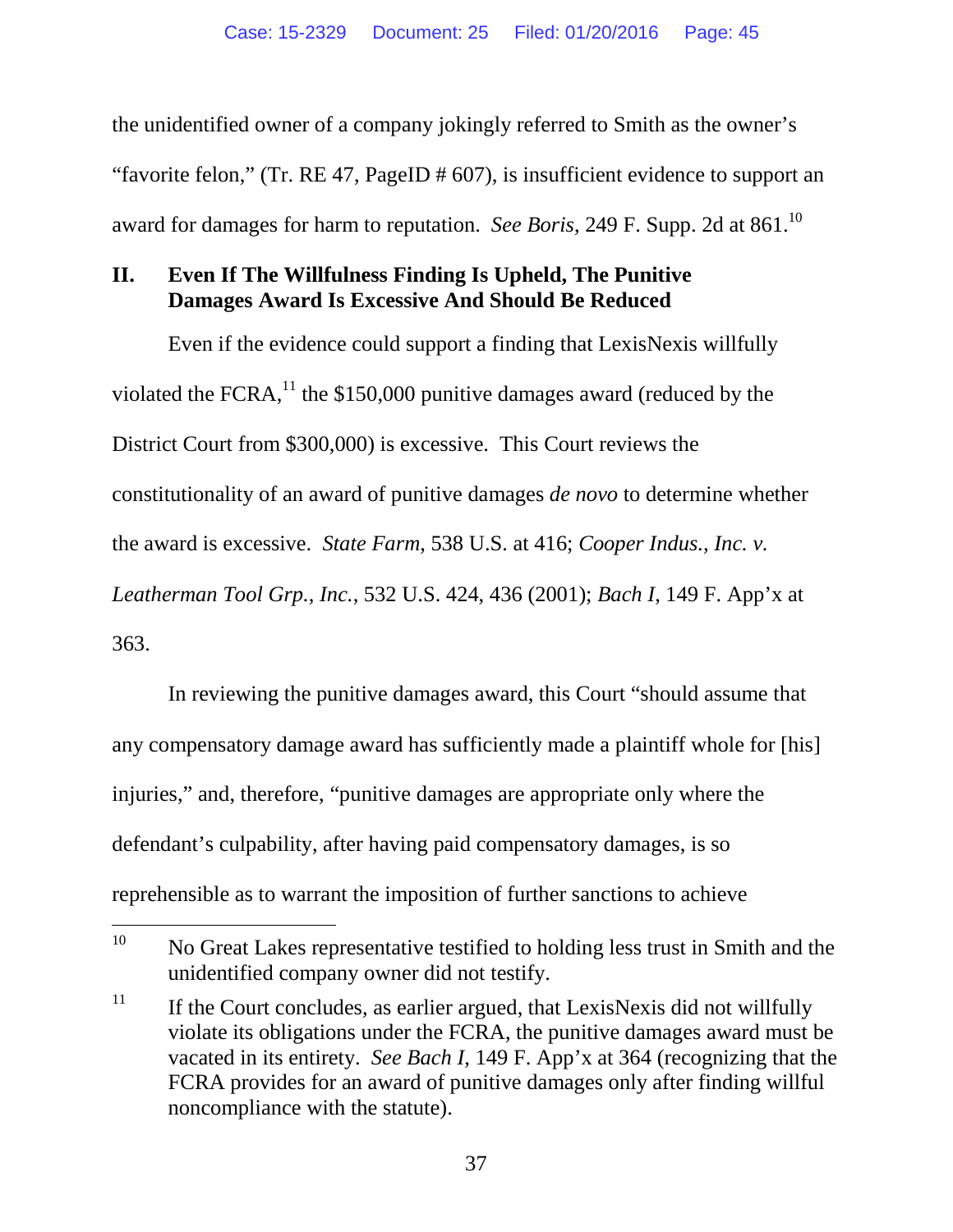punishment or deterrence." *Bach v. First Union Nat'l Bank*, 486 F.3d 150, 154 (6th Cir. 2007) ("*Bach II*") (quotation omitted). As the Supreme Court and this Court have recognized, "punitive awards, designed as tools of deterrence and retribution, have upward limits imposed by the elementary notions of fairness contained in the Due Process Clause." *Bach I*, 149 F. App'x at 364 (citing *State Farm*, 538 U.S. at 416-17).

The Supreme Court has provided three guideposts for courts to consider in reviewing punitive damages awards:

- (1) the degree of reprehensibility of the defendant's misconduct;
- (2) the disparity between the actual or potential harm suffered by the plaintiff and the punitive damages award; and
- (3) the difference between the punitive damages award by the jury and the civil penalties authorized or imposed in comparable cases.

*State Farm*, 538 U.S. at 418 (citing *BMW of N. Am. v. Gore*, 517 U.S. 559, 575 (1996)).

Application of the *State Farm* guideposts establishes that both the \$300,000 punitive damages award by the jury and the \$150,000 reduced punitive damages award by the District Court are excessive.

# **A. LexisNexis' Conduct Was Not Reprehensible**

"[T]he most important indicium of the reasonableness of a punitive damages award is the degree of reprehensibility of the defendant's conduct." *Gore*, 517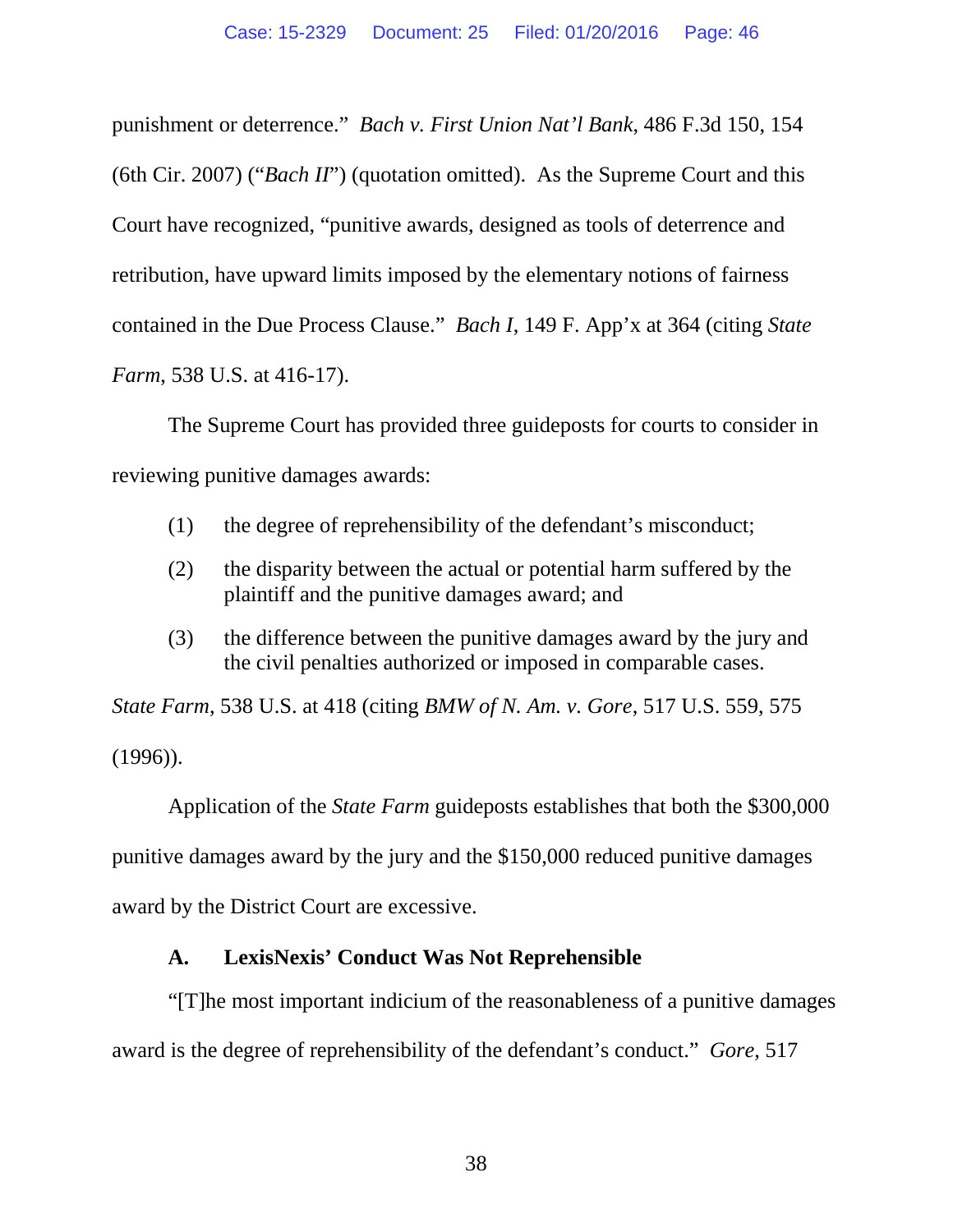U.S. at 575. In determining reprehensibility, the following factors should be considered:

- (1) whether the harm caused was physical as opposed to economic;
- (2) whether the tortious conduct evinced an indifference to or a reckless disregard of the health or safety of others;
- (3) whether the target of the conduct had financial vulnerability;
- (4) whether the conduct involved repeated actions or was an isolated incident; and
- (5) whether the harm was the result of intentional malice, trickery, or deceit, or mere accident."

*State Farm*, 538 U.S. at 419. This Court has adopted these *State Farm* factors in evaluating the reprehensibility of a defendant's conduct in FCRA cases. *See Bach II*, 486 F.3d at 153; *Bach I*, 149 F. App'x at 364.

Evaluating the *State Farm* reprehensibility factors establishes that LexisNexis' conduct was not reprehensible:

(1) LexisNexis' alleged FCRA violation in this case was "purely

economic rather than physical." *See Bach I*, 149 F. App'x at 364 (recognizing that harm caused by a FCRA violation is the result of "a transaction in the economic realm, not from some physical assault or trauma, and there were no physical injuries") (quoting *State Farm*, 538 U.S. at 426). That Smith claims to have suffered emotional distress as a result of LexisNexis' conduct does not change this conclusion because emotional distress "is not the sort of physical injury the *State*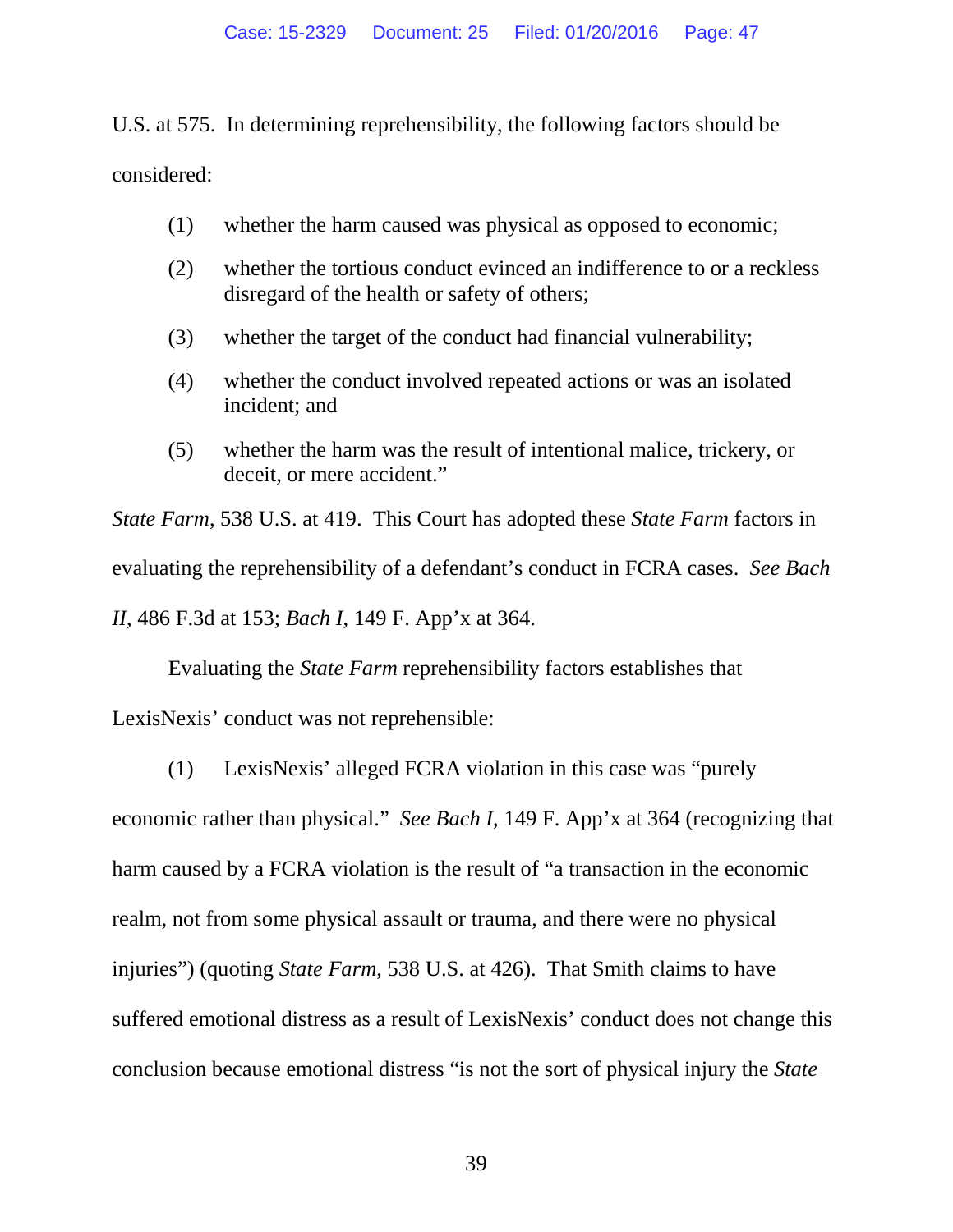*Farm* case contemplates, and thus, the first factor is not present." *Bach I*, 149 F. App'x at 364.

(2) Because LexisNexis' actions occurred in the "economic realm," it cannot be said that the allegedly tortious conduct displayed an indifference or reckless disregard for the health and safety of others. *See id.* at 365. Therefore, the second indicator of reprehensibility is not met. *Id.*

(3) LexisNexis assumes that the third factor of reprehensibility is met because Smith was financially vulnerable.

(4) There is no evidence of repeated actions or that Smith's inaccurate report was anything other than a single isolated incident. To the contrary, the record evidence establishes that claims that LexisNexis criminal background reports are inaccurate are exceedingly rare and there is no trial evidence that any other dispute was the result of the same actions at issue in this case. In addition, LexisNexis promptly investigated and issued a revised report once made aware that David Oscar Smith was not David Alan Smith. Thus, the fourth factor is not met. *See id.*

(5) Even if this Court concludes that LexisNexis' conduct was negligent or reckless, there is no evidence that LexisNexis acted out of intentional malice, trickery, or deceit. Accordingly, the fifth factor is not met. *Id.* at 365-66.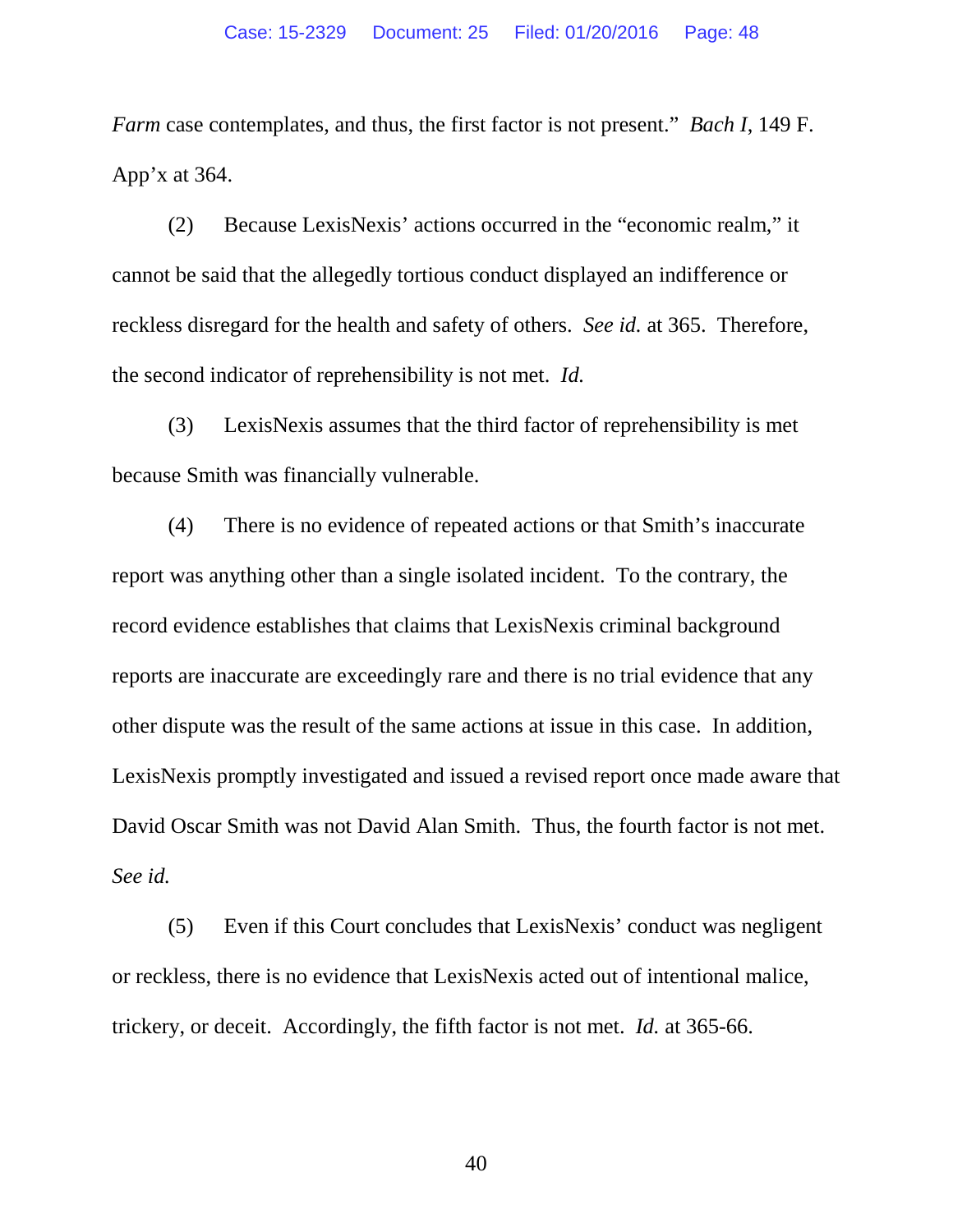Because only one of the five factors for reprehensibility is present,

LexisNexis' conduct was not reprehensible under *State Farm*. *See id.* (concluding that where only one of the five reprehensibility factors —the plaintiff's financial vulnerability — was present, the FCRA defendant's conduct was not reprehensible). Accordingly, the reprehensibility guidepost establishes that \$150,000 in punitive damages is excessive. *See Bach II*, 486 F.3d at 154.

### **B. The Disparity Between The Harm Suffered By Smith And The Size Of The Punitive Damages Award Demonstrates That The Punitive Damages Award Is Excessive**

The disparity between compensatory and punitive damages in this case further supports the conclusion that the punitive damages award (both the jury's award of \$300,000 and the District Court's reduction of the jury's award to \$150,000) is excessive, for three reasons.

First, the jury's punitive damages award of \$300,000 is four times the size of the compensatory damages award, a ratio that "might be close to the line of constitutional impropriety." *State Farm*, 538 U.S. at 425.

Second, the compensatory damage award itself — \$75,000 — is unreasonably large. *See Arnold v. Wilder*, 657 F.3d 353, 372 (6th Cir. 2011) (recognizing that \$57,400 in compensatory damages was "not a nominal amount"); (Order, RE 70, PageID # 1417) (District Court recognizing, after reviewing case law, that the compensatory damage award in this case "is certainly generous, and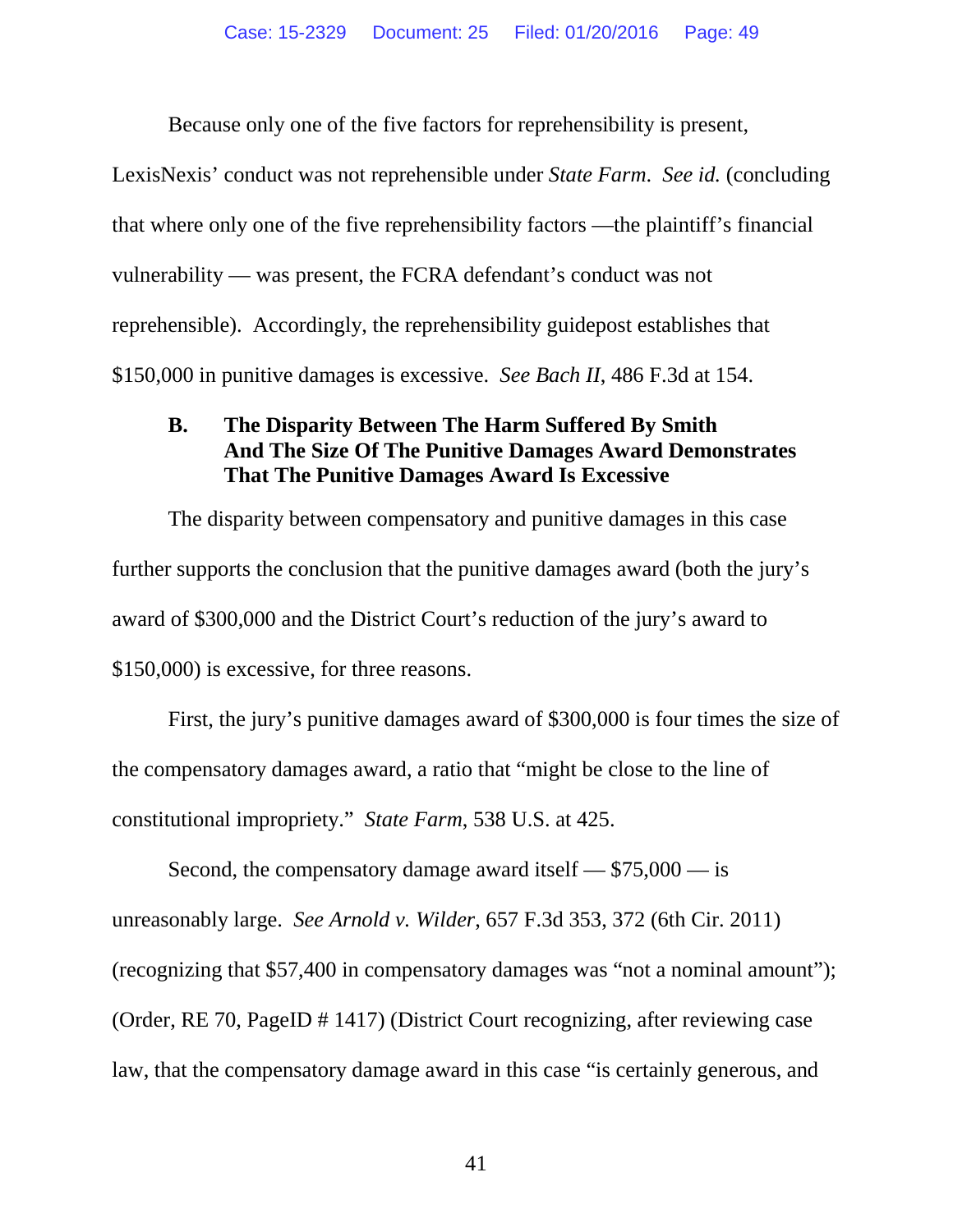may sit on the high end of what would be appropriate under these circumstances"). The Supreme Court and this Court recognize that where, as here, the compensatory damages award is substantial, "a lesser ratio, perhaps only equal to compensatory damages, can reach the outermost limit of the due process guarantee." *State Farm*, 538 U.S. at 425; *Bach II*, 486 F.3d at 156 (holding that "where the plaintiff has received a substantial compensatory damages award" due to emotional distress, then a punitive to compensatory "ratio of 1:1 . . . is an appropriate result").

Third, the \$75,000 compensatory damages award unquestionably included a punitive element. Because Smith was seeking wage loss damages of only \$2,640, almost the entirety of the \$75,000 compensatory damages award — \$72,360 or more than 96% of the award — was for emotional distress/harm to reputation. "This fact compels the conclusion that the punitive damage award is duplicative, and that either a new trial on punitive damages or a remittitur of the damages award is appropriate." *Bach I*, 149 F. App'x at 366. The Supreme Court's observations about the ratio of punitive to compensatory damages awarded in *State Farm* are applicable to this case:

The compensatory damages for the injury suffered here . . . likely were based on a component which was duplicated in the punitive award. Much of the distress was caused by the outrage and humiliation [the plaintiffs] suffered at the actions of [the defendant]; and it is a major role of punitive damages to condemn such conduct. Compensatory damages, however, already contain this punitive element.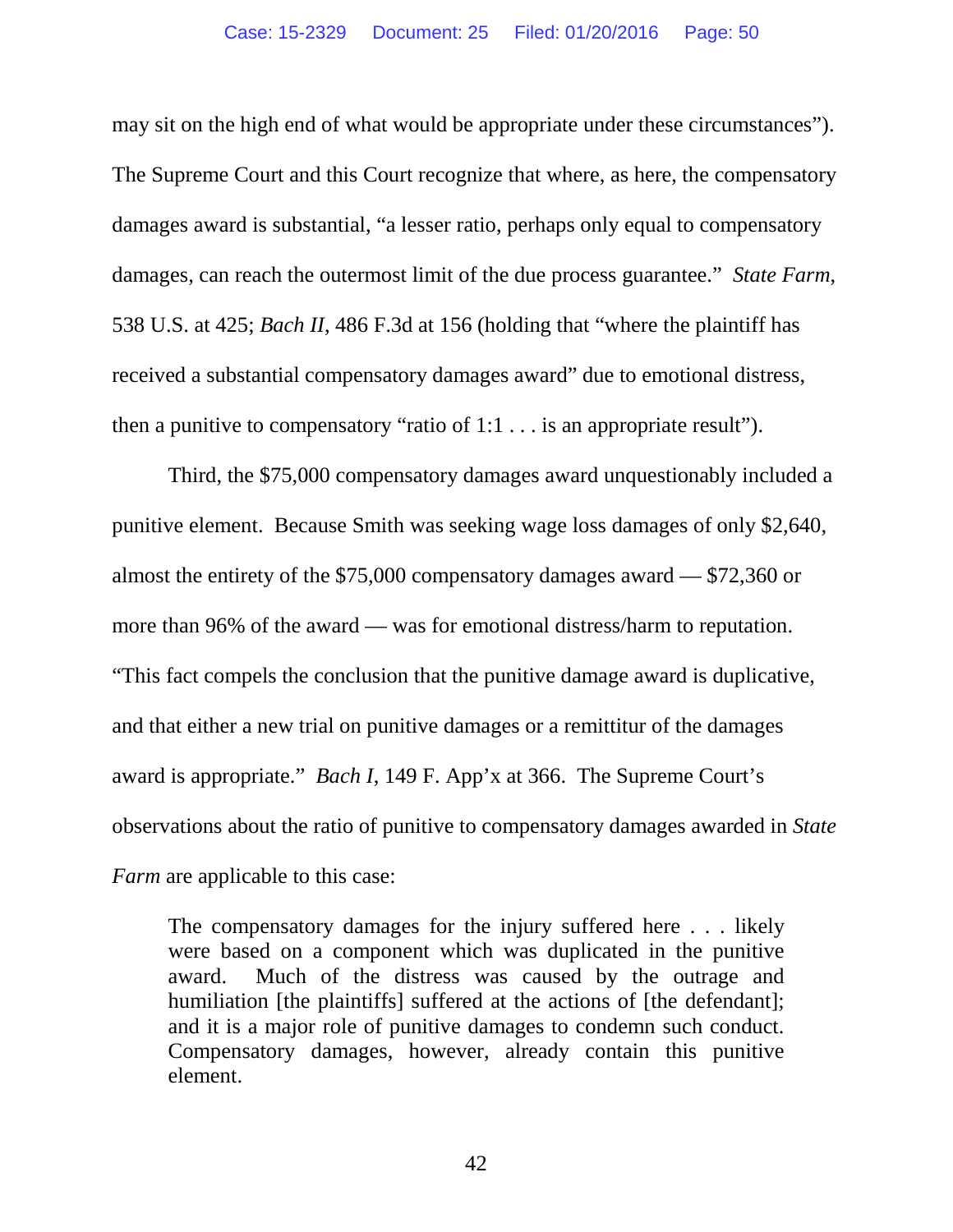*State Farm*, 538 U.S. at 426.

For these reasons, the evaluation of the ratio of punitive to compensatory damages awarded in this case supports a finding that the punitive damage award is excessive.

#### **C. Comparing The Punitive Damage Award With Civil Or Criminal Penalties Is Not Applicable**

*State Farm* next directs the Court to consider the disparity between the punitive damage award and the civil or criminal penalties imposed or authorized in comparable cases. The maximum civil penalty that the Federal Trade Commission can seek for knowing violations of the FCRA is \$2,500 per violation, 15 U.S.C. § 1681s(a)(2)(A). The jury's punitive damages award is 120 times the size of that maximum civil penalty and the District Court's reduced punitive damages award is 60 times the size of that maximum civil penalty. However, this Court has recognized that the maximum civil penalty is not applicable to actions brought under the FCRA by private citizens and, thus, "this guidepost is not particularly helpful in assessing the constitutionality of the punitive damage award" in a FCRA case. *Bach I*, 149 F. App'x at 367. Accordingly, *Bach* instructs this Court to rely solely on the first two *State Farm* guideposts in determining whether a FCRA punitive damages award was unconstitutionally excessive. *Id.*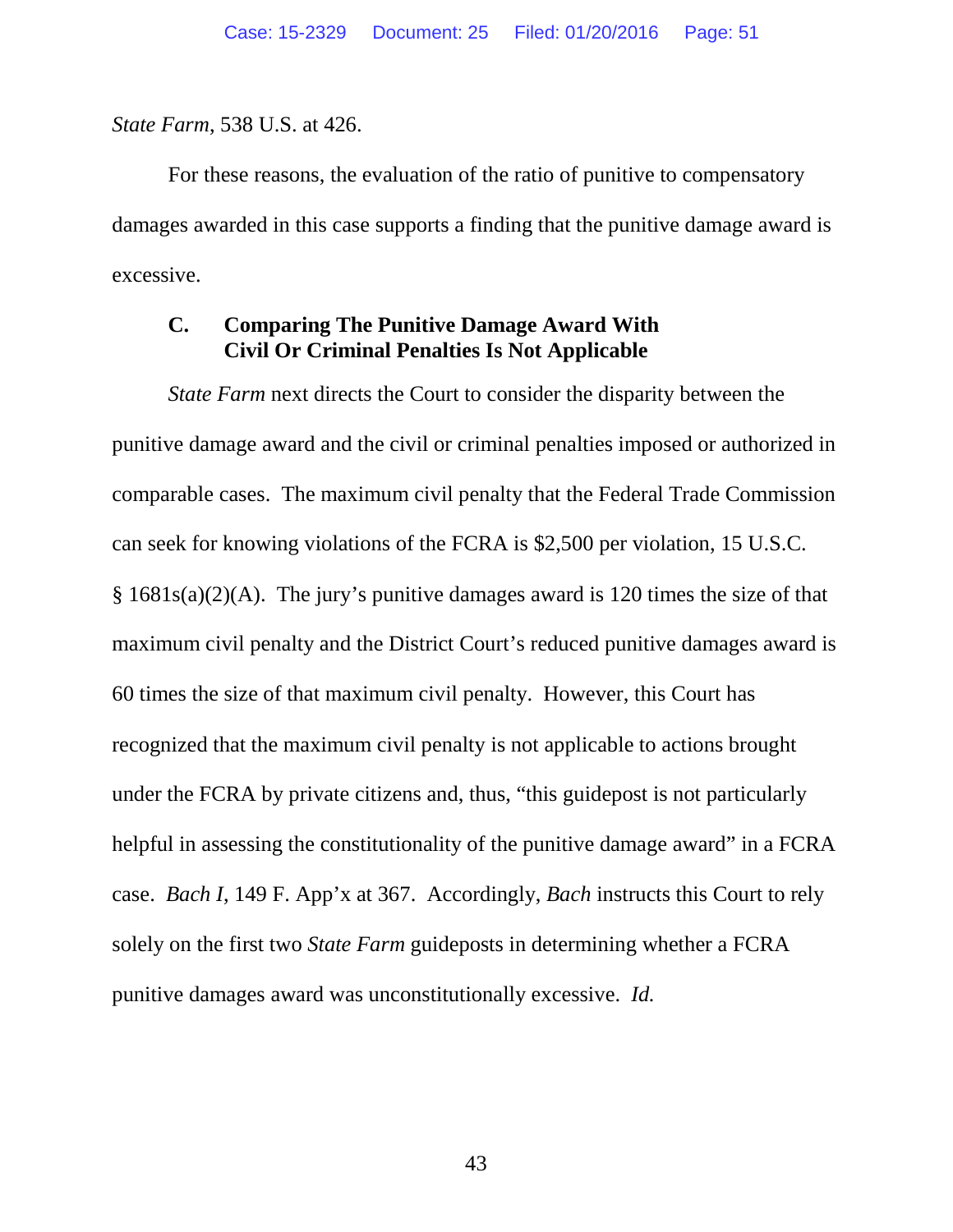#### **D. Under Similar Circumstances, This Court Has Instructed That An Award Of Punitive Damages Equal To The Amount Of Compensatory Damages Is Appropriate**

In *Bach I* and *Bach II*, this Court analyzed the excessiveness of a punitive damages award in a FCRA case. The plaintiff's granddaughter fraudulently opened a bank account and credit cards in plaintiff's name, which the granddaughter caused to become overdrawn and for which she ran up a high balance that was never paid, and which the bank repeatedly attempted to collect. *Bach I*, 149 F. App'x at 356-58. The bank continued to report unfavorable credit information regarding plaintiff, an elderly widow, for more than 1.5 years despite repeated notification that the information was inaccurate, causing plaintiff to be denied several mortgage loans and a credit card. *Id.*

On appeal regarding an excessive punitive damages award, this Court found only one of the *State Farm* reprehensibility factors — the plaintiff's financial vulnerability — present and stated that "[t]he absence of any of the other factors establishing reprehensibility cut in favor of reduction of the punitive damages award." *Bach II*, 486 F.3d at 154. Although recognizing that the bank "engaged in blameworthy conduct," this Court found the bank's conduct "not particularly outrageous as judged by the reprehensibility factors set forth in *State Farm*" — *i.e.*, the bank did not act with reckless disregard for the health and safety of others, engage in repeated instances of misconduct, or act with intentional malice. *Id.* at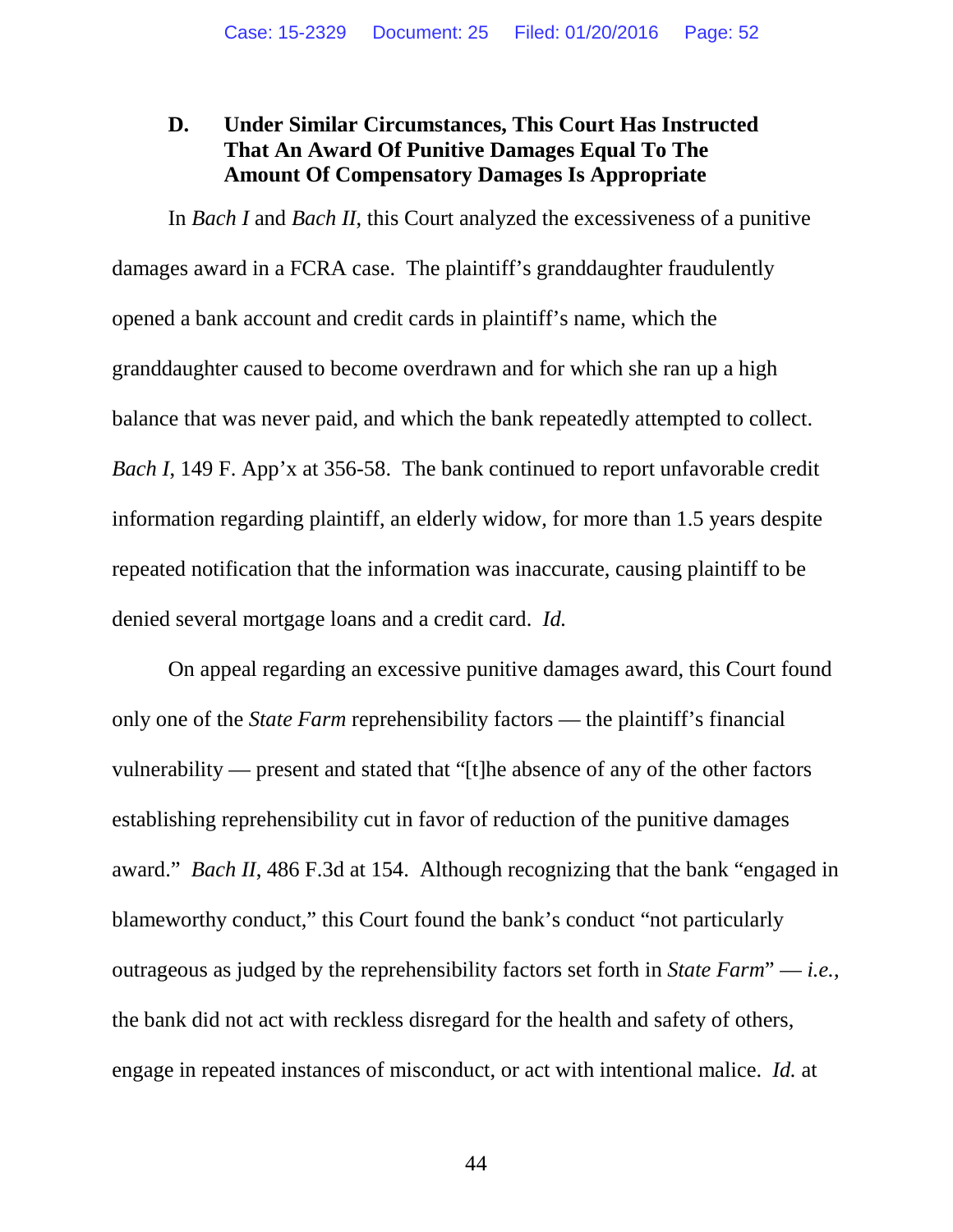155. This Court stated that "the vulnerability of a victim, without more, ought not be the basis for 'convert[ing] all acts that cause economic harm into torts that are sufficiently reprehensible to justify a significant sanction in addition to compensatory damages.'" *Id.* (quoting *Gore*, 517 U.S. at 576). In addition, the plaintiff received a substantial amount in compensatory damages, much of which was attributable to her claimed emotional distress. *Bach I*, 149 F. App'x at 366.

This Court concluded that because the plaintiff received a considerable compensatory damages award, which the Court "should assume . . . has sufficiently made a plaintiff whole for her injuries," and the only reprehensibility factor present was the plaintiff's financial vulnerability, the plaintiff "ought not also receive a sizeable punitive damages award." *Bach II*, 486 F.3d at 154, 156. Under such circumstances, a 1:1 ratio between compensatory and punitive damages — meaning an award of punitive damages equal to compensatory damages — is appropriate. *Id.* at 156; *see also State Farm*, 538 U.S. at 425 (recognizing that when compensatory damages are substantial, a 1:1 ratio between punitive and compensatory damages "can reach the outermost limits of the due process guarantee").

Just as in *Bach II*, LexisNexis' conduct was not particularly outrageous or egregious as judged by the reprehensibility factors set forth in *State Farm*; to the contrary, the only reprehensibility factor present is Smith's financial vulnerability.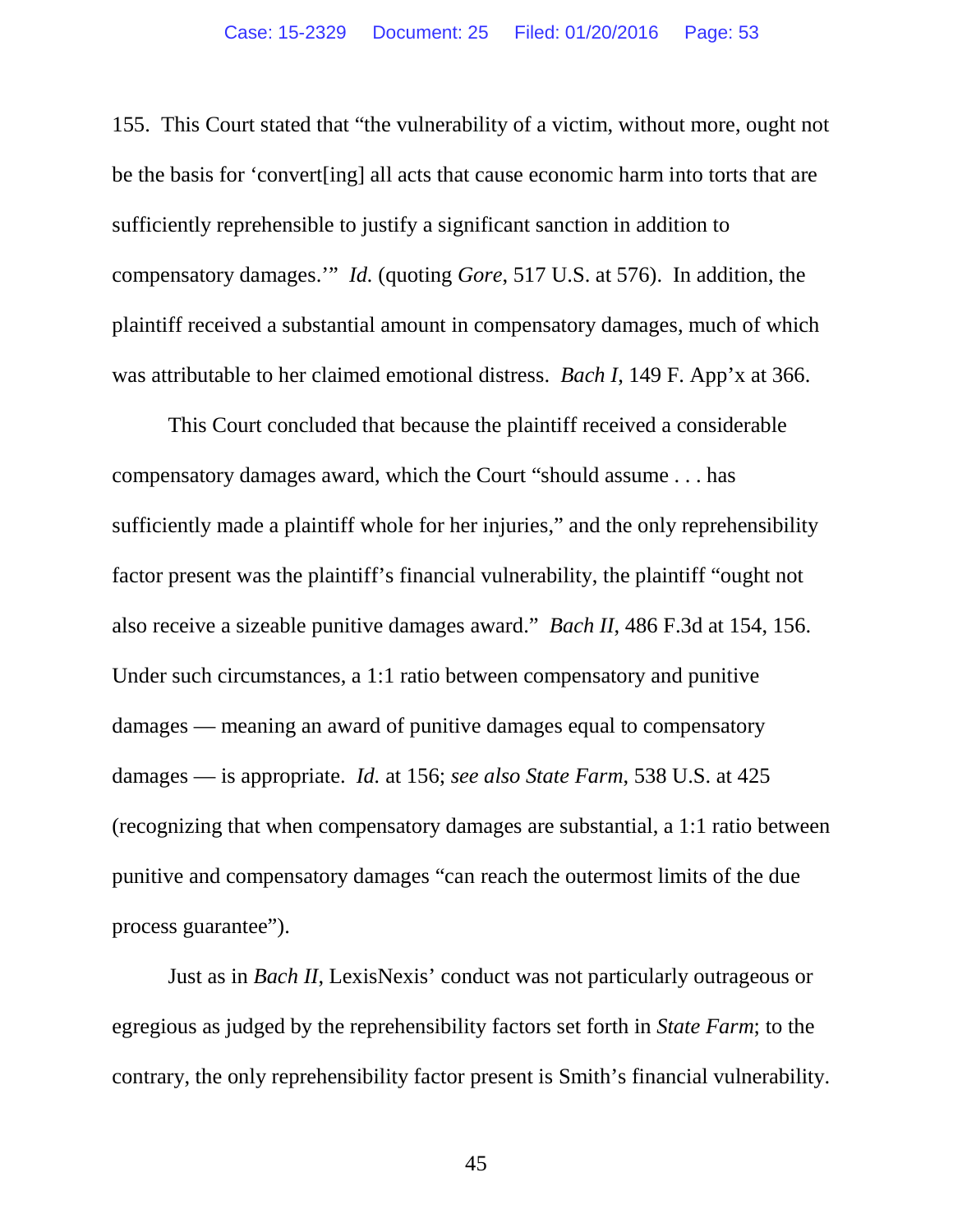In addition, Smith received a considerable compensatory damages award, almost the entirety of which must be attributed to emotional distress/harm to reputation. "This is not a case, for example, where 'a particularly egregious act has resulted in only a small amount of economic damages.'" *Bach II*, 486 F.3d at 156 (quoting *State Farm*, 538 U.S. at 425). Rather, this case is analogous to *Bach*, and a ratio of 1:1 between compensatory and punitive damages is an appropriate result.<sup>12</sup>

Because both the jury's punitive damages award of \$300,000 and the District Court's reduced punitive damages award of \$150,000 exceeds the an appropriate ratio, the punitive damages award is excessive, exceeds the outermost limits of the due process guarantee, and should be reduced.

## **III. The District Court Abused Its Discretion In Denying LexisNexis' Motion For A New Trial And/Or A Remittitur Regarding The Excessive Compensatory Damages Award**

This Court reviews the District Court's decision not to grant a new trial or a remittitur due to the jury's excessive award of damages for an abuse of discretion. *Bach*, 149 F. App'x at 362. A compensatory damages award is excessive and should be reduced if "it is beyond the maximum damages that the jury reasonably could find to be compensatory for a party's loss." *Lentz v. City of Cleveland*, 333

 $12$  LexisNexis' position is that no punitive damages award is supportable. Even if the Court finds a punitive damages award supportable, it should not be based on a ratio relative to the jury's \$75,000 compensatory damages award because, as argued in Sections II.B. and III., the jury's compensatory damages award is unsupported and excessive.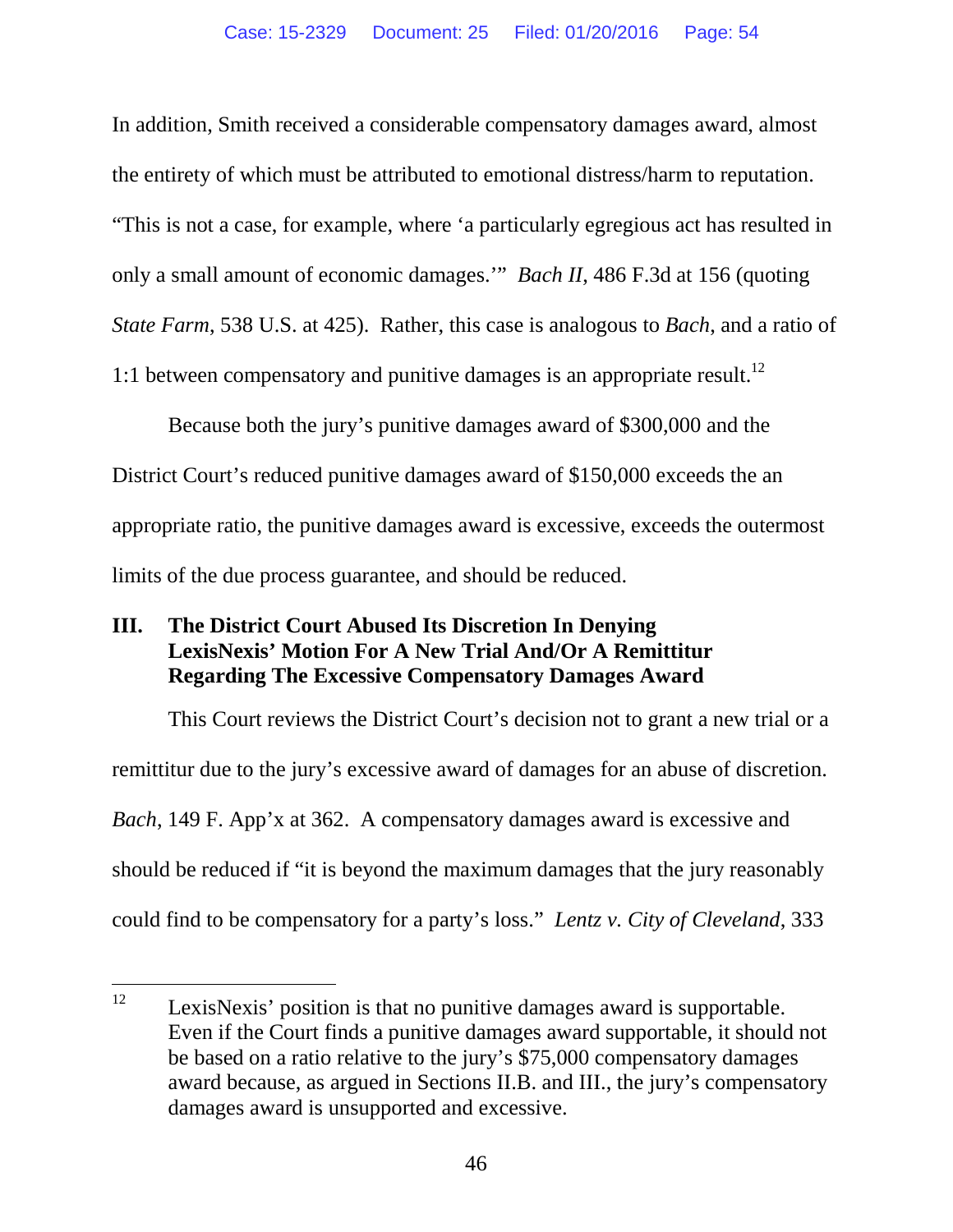F. App'x 42, 49 (6th Cir. 2009) (quoting *Am. Trim, LLC v. Oracle Corp.*, 383 F.3d 462, 475 (6th Cir. 2004)).

Unlike punitive damages that are intended to punish and deter, "[c]ompensatory damages are intended to redress the concrete loss that the plaintiff has suffered by reason of the defendant's wrongful conduct." *State Farm*, 538 U.S. at 416 (quotations omitted). Here, the jury awarded Smith \$75,000 in compensatory damages. Because Smith was seeking wage loss damages of only \$2,640, almost the entirety of the \$75,000 compensatory damages award — \$72,360 or more than 96% of the award — was for emotional distress allegedly caused by an inaccurate report that was corrected within 25 days of Smith disputing it. Such an emotional distress award significantly exceeds awards in other comparable cases. *See, e.g.*, *Stevenson v. TRW Inc.*, 987 F.2d 288, 297 (5th Cir. 1993) (affirming award of \$30,000 for mental anguish where plaintiff suffered "terrific shock" and "considerable embarrassment" based on credit inaccuracies and "mental anguish" over lengthy dealings with defendant, including being denied credit three times before the inaccuracies were corrected); *Pinner v. Schmidt*, 805 F.2d 1258, 1265-66 (5th Cir. 1986) (ordering new trial on damages or reduction of \$100,000 compensatory damage award to \$25,000 where plaintiff suffered no monetary damages but experienced embarrassment and "deep emotional distress" due to damage to creditworthiness and reputation); *Bryant v. TRW, Inc.*, 689 F.2d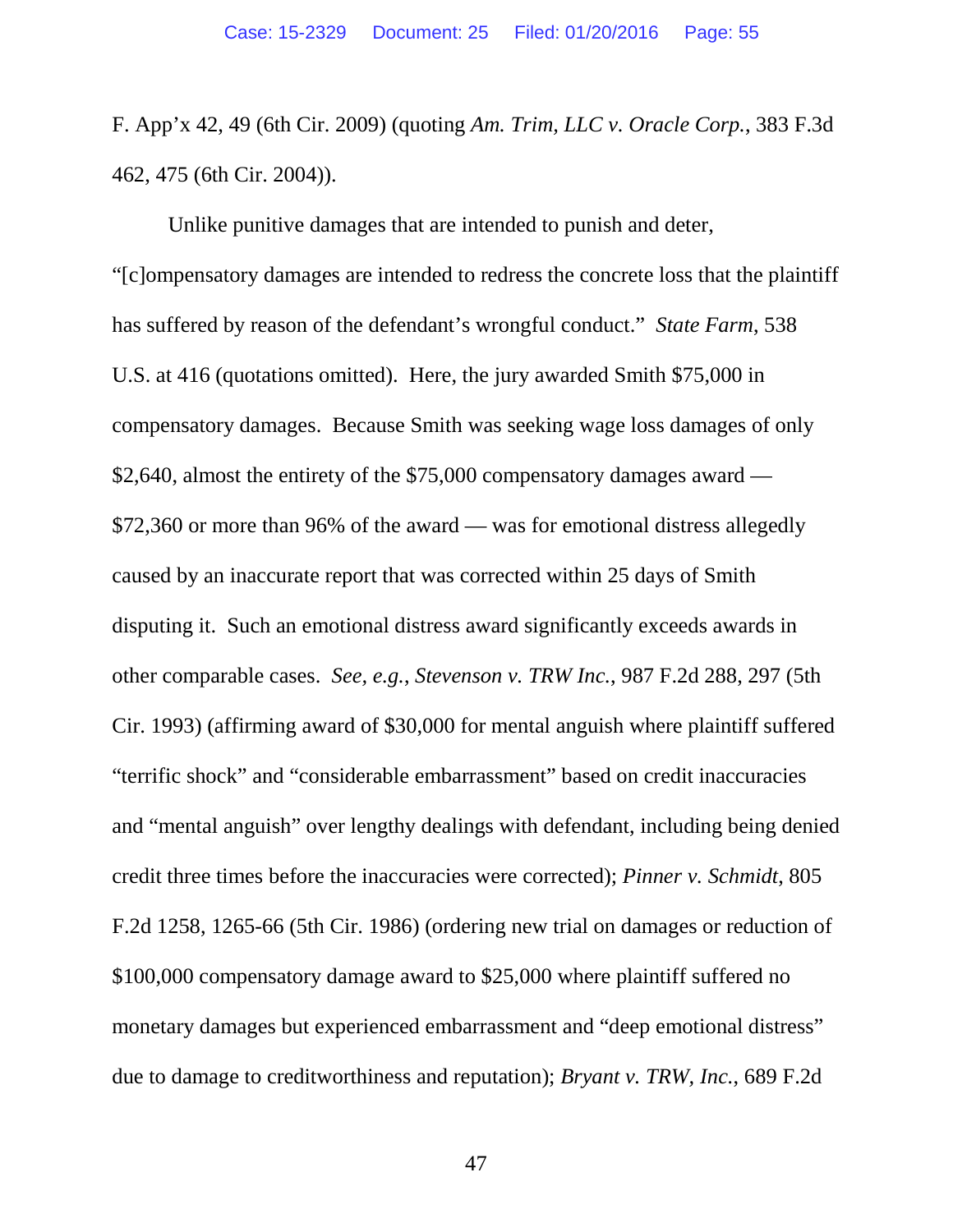72, 76-77, 79 (6th Cir. 1982) (affirming award of \$8,000 for "anguish and humiliation"); *Millstone v. O'Hanlon Reports, Inc.*, 528 F.2d 829, 831, 834 (8th Cir. 1976) (upholding award of \$2,500 in compensatory damages where plaintiff suffered "loss of sleep, nervousness, frustration and mental anguish" as a result of the FCRA violation); *Morris v. Credit Bureau of Cincinnati, Inc.*, 563 F. Supp. 962, 969 (S.D. Ohio 1983) (awarding \$10,000 in compensatory damages because "plaintiff suffered significant injury to his reputation, his family, his work and his sense of well-being").

While there have been awards in excess of \$25,000 for emotional distress in the FCRA context, such cases involve circumstances in which the plaintiff repeatedly tried, without success, to have an inaccurate report corrected and/or in which the FCRA violation, and the resulting emotional distress, extended for a significant period of time — circumstances not present here. *See, e.g.*, *Cortez v. Trans Union, LLC*, 617 F.3d 688, 705, 719 (3d Cir. 2005) (upholding \$50,000 award for emotional distress where plaintiff suffered "severe anxiety, fear, distress, and embarrassment," experienced loss of sleep requiring medication, frequent crying spells out of frustration, weight loss, and stress due to an erroneous notation that her name appeared on a list of suspected terrorists, and where defendant failed to remove the notation for 18 months despite plaintiff filing 4 disputes to remove the notation).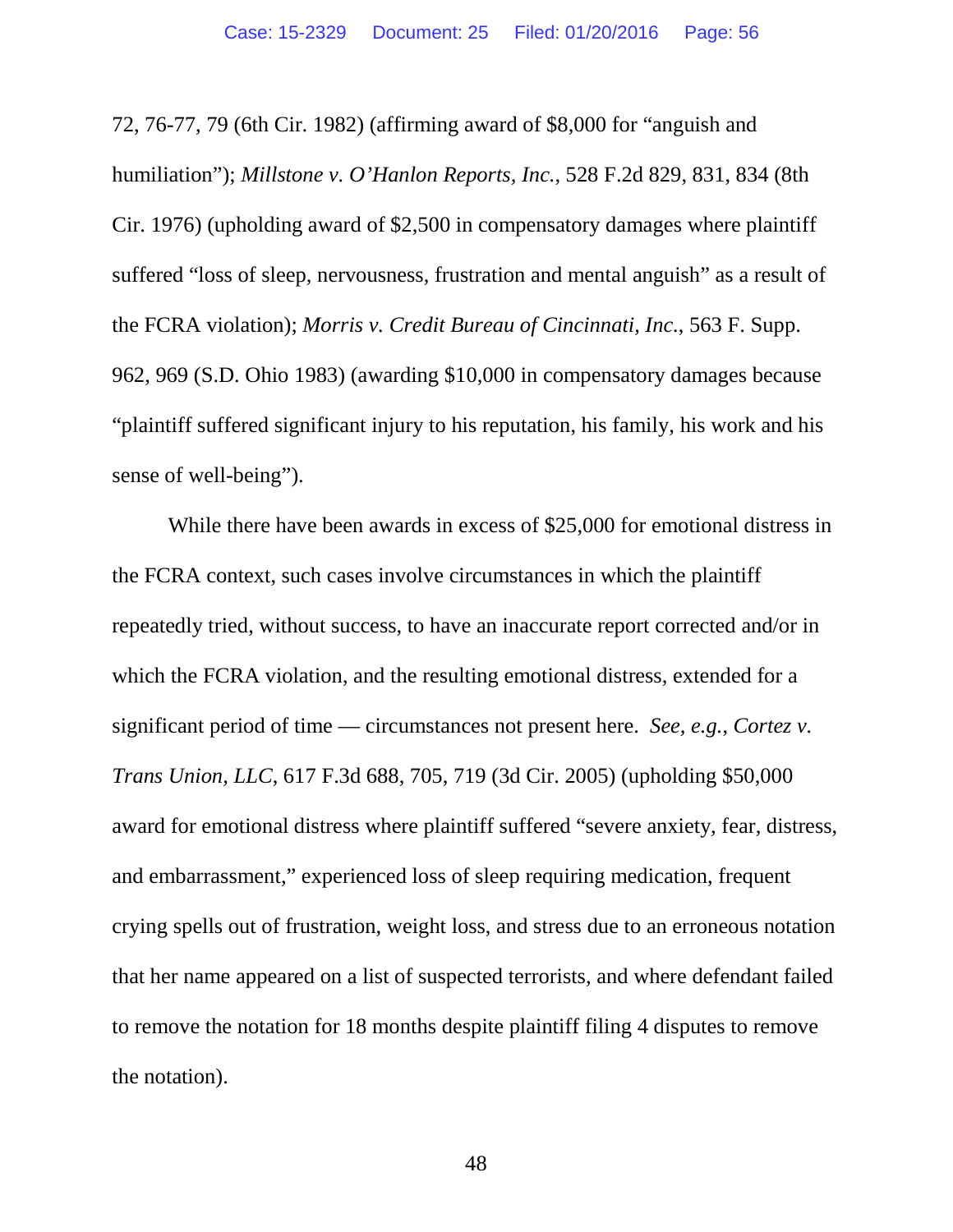Although recognizing that the jury's award of \$72,360 for emotional distress damages was "certainly generous" and "sit[s] on the high end of what would be appropriate under these circumstances," the District Court abused its discretion by failing to grant a new trial or remit the jury's compensatory damage award based on its incorrect conclusion that the award "is not significantly greater than what other courts have deemed appropriate when faced with similar, if not lesser, stressors." (Order, RE 70, PageID # 1417).

In concluding that the jury's \$72,360 emotional distress award was not excessive, the District Court placed "weight" on *Sloane v. Equifax Info. Servs., LLC*, 510 F.3d 495 (4th Cir. 2007). (Order, RE 70, PageID ## 1414-15, 1417). However, *Sloane* vividly demonstrates the excessiveness of the emotional distress award in this case. In *Sloane*, the Fourth Circuit remitted an award for emotional distress to \$150,000 based on anxiety, humiliation, and anger the plaintiff felt as a result of the defendant's 21-month failure to correct credit errors caused by identity theft; physical symptoms, particularly insomnia she experienced as a result; and the impact of the errors on her marriage, including the contemplation of divorce. *Id.* at 503-04. The District Court recognized that the plaintiff in *Sloane* "suffered a great deal more distress over a significantly longer period" than Smith. (Order, RE 70, PageID # 1415). Even if the distress were identical, however, the jury's \$72,360 emotional distress award far exceeds the remitted award in *Sloane*.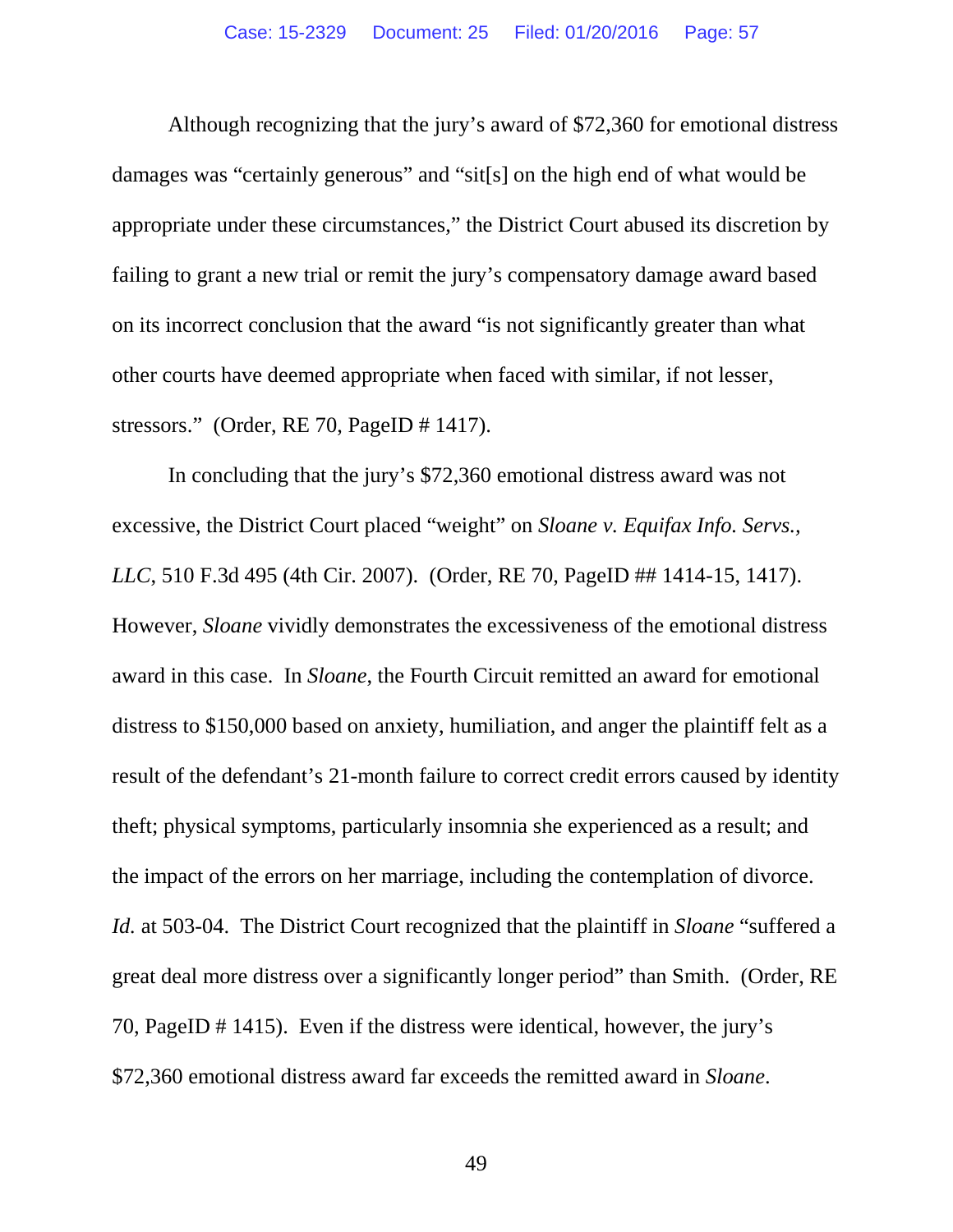Specifically, the \$150,000 award in *Sloane* was based on the defendant's failure to correct credit errors for 21 months (or approximately 84 weeks), meaning that the award amounted to approximately \$1,786 per week in emotional distress. Here, LexisNexis corrected Smith's report in 25 days (less than 4 weeks), meaning that, under *Sloane*, an appropriate emotional distress award would be \$7,144 (\$1,786 x 4 weeks). Accordingly, under *Sloane*, the jury's \$72,360 emotional distress award is excessive.

Likewise, the District Court erroneously concluded that the jury's \$72,360 emotional distress award is not "incongruous" with *Bach*, which upheld a \$400,000 emotional distress award based on "pain, suffering, and humiliation" the plaintiff experienced over a year and a half while the defendant refused to correct inaccurate information on her credit report. (Order, RE 70, PageID # 1417). The CRA's inexplicable conduct in *Bach* is not even remotely similar to the actions in this case. Furthermore, *Bach's* \$400,000 award for 1.5 years (78 weeks) would equate to just \$20,512 in emotional distress damages for Smith (\$400,000  $\div$  78 weeks = \$5,128 per week x 4 weeks). Thus, even when *Bach* is properly considered, the jury's \$72,360 emotional distress award is excessive.

Further evidencing the District Court's abuse of discretion in refusing to order a new trial or remit the jury's emotional distress award is its statement that the jury's award is not excessive because it is "on par with … *Boris v. Choicepoint*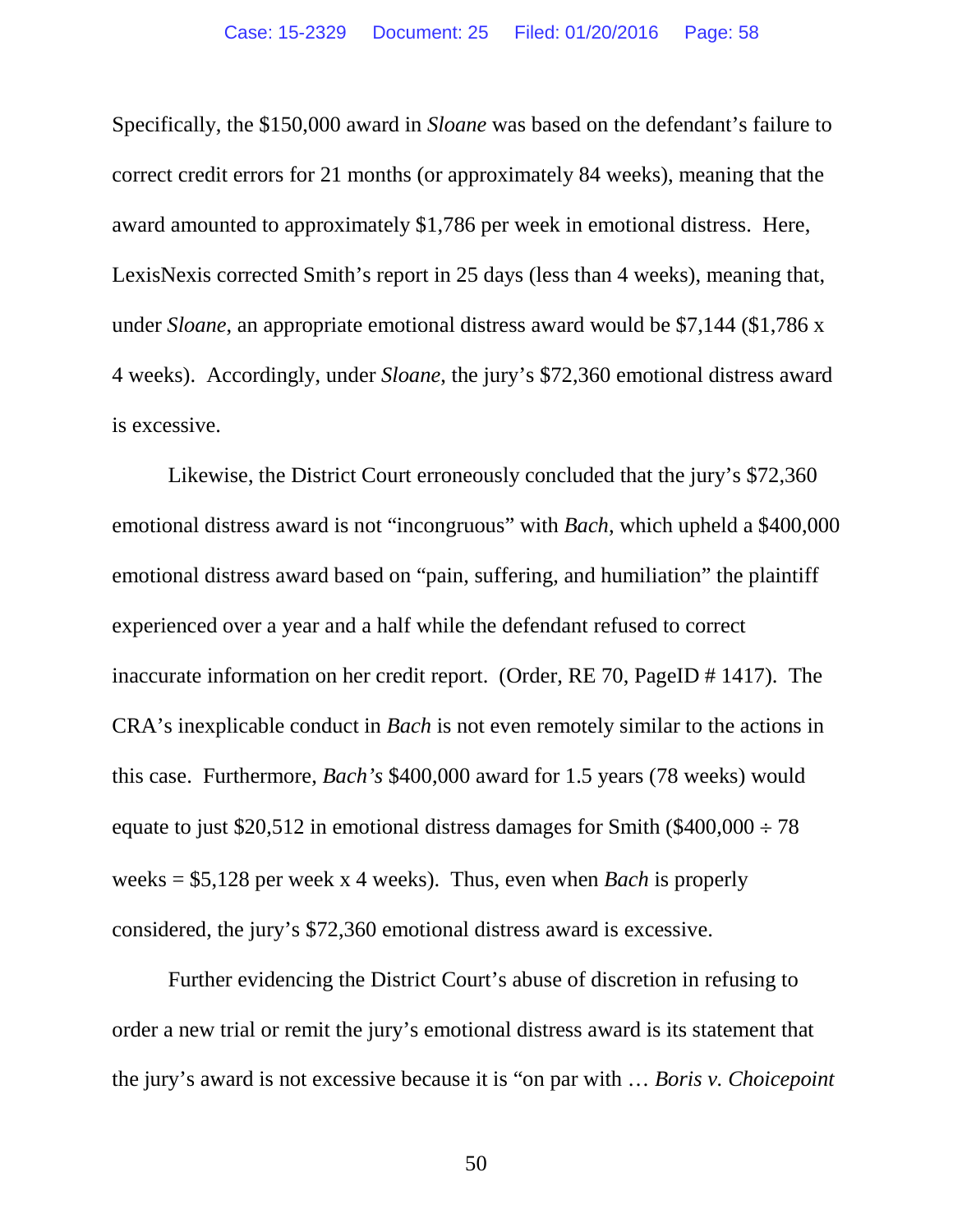*Services, Inc.*, 249 F. Supp. 2d 851 (W.D. Ky. 2003)." (Order, RE 70, PageID # 1416). The facts in *Boris* are not "on par" with the facts in this case — not even close. In *Boris*, the court determined that a jury could find emotional distress damages as high as \$75,000 based on the plaintiff's "worry, stress, anxiety, loss of sleep, and anger" due to inaccurate information on a credit report that remained for approximately a year and a half. *Id.* at 855, 859-61. Even considering *Boris*, the jury's emotional distress award of \$72,360 to Smith far exceeds that in *Boris*, which would equate to a mere \$3,848 emotional distress award for Smith (\$75,000)  $\div$  78 weeks = \$962 per week x 4 weeks).

The above examples inarguably establish that the emotional distress award of \$72,360 is beyond the maximum damages that the jury reasonably could find to be compensatory for Smith's loss. Accordingly, the District Court abused its discretion in denying LexisNexis' motion for a new trial or remittitur of the compensatory damages award.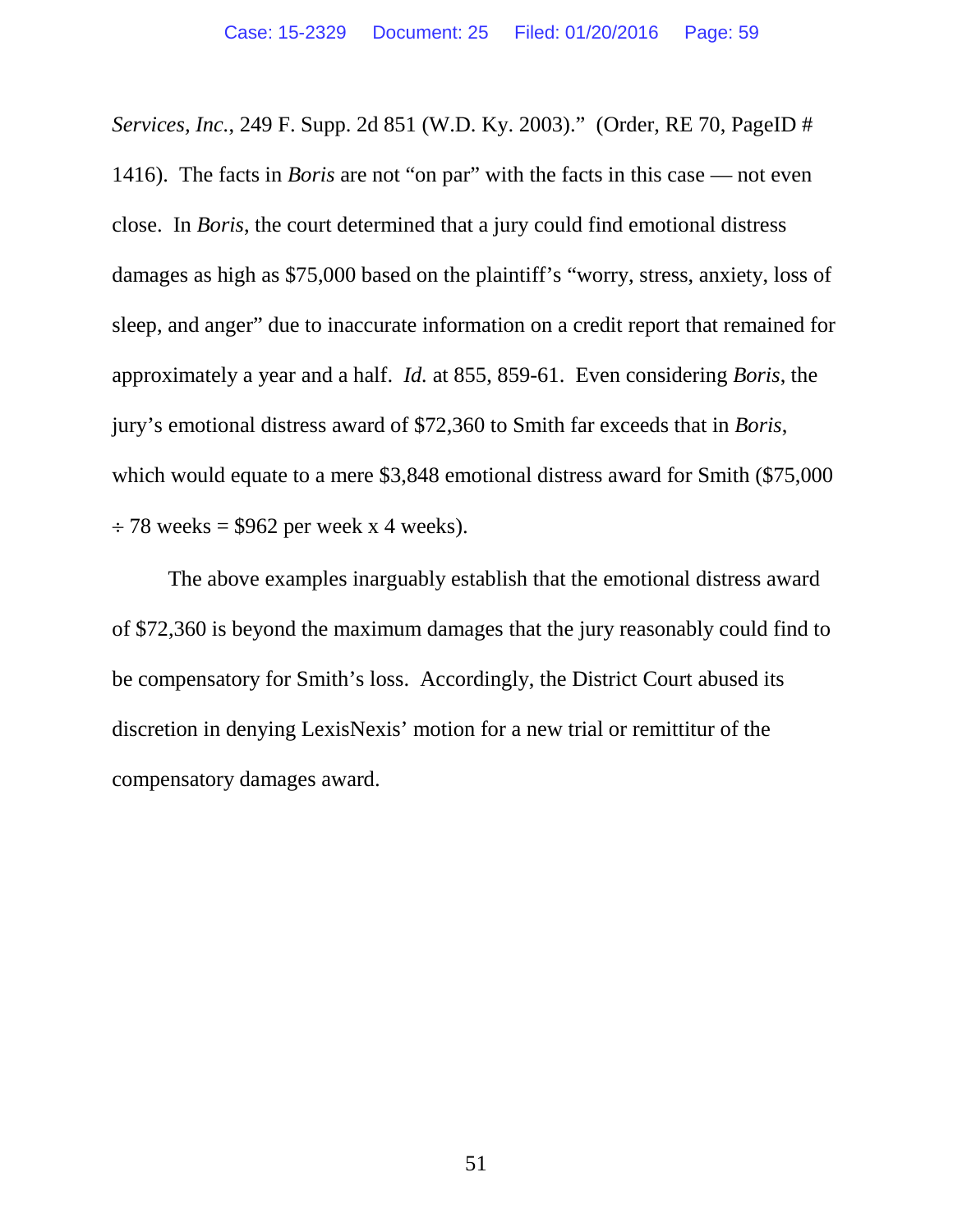#### **CONCLUSION**

The District Court's judgment should be reversed in its entirety. If liability is affirmed based on a finding that LexisNexis negligently failed to follow reasonable procedures, the compensatory and punitive damages awards should be vacated and the case remanded for a new trial on compensatory damages. If liability is affirmed based on a finding that LexisNexis both negligently and willfully failed to follow reasonable procedures, the compensatory and punitive damages awards should be vacated and the case remanded for a new trial on both compensatory and punitive damages.

Respectfully submitted,

LEXISNEXIS SCREENING SOLUTIONS, INC.

s/ Thomas J. Piskorski Frederick T. Smith Thomas J. Piskorski Kara L. Goodwin SEYFARTH SHAW LLP 131 South Dearborn Street, Suite 2400 Chicago, Illinois 60603 Telephone: (312) 460-5000 Facsimile: (312) 460-7000 fsmith@seyfarth.com tpiskorski@seyfarth.com kgoodwin@seyfarth.com

*Attorneys for Defendant-Appellant/Cross-Appellee*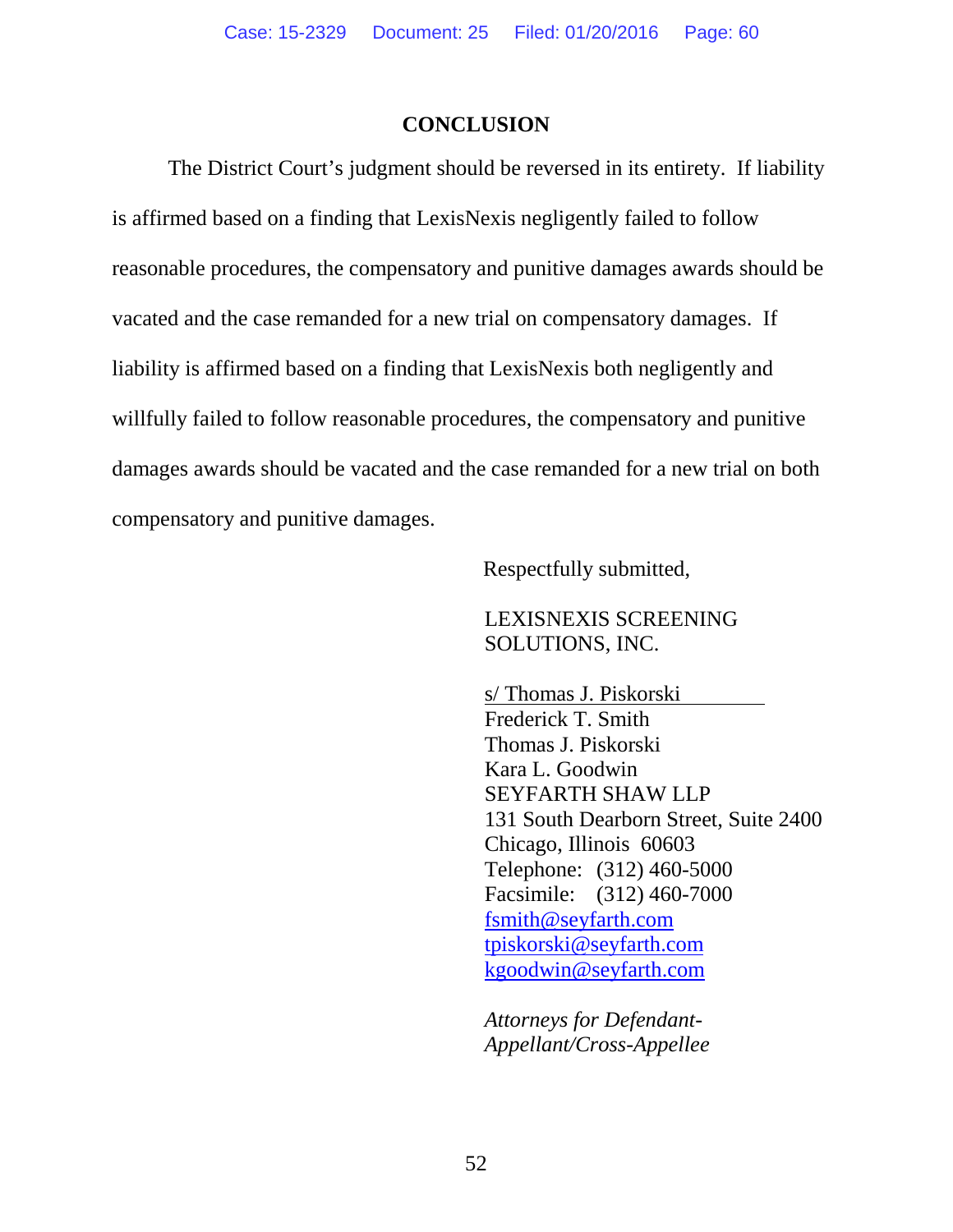# **CERTIFICATE OF COMPLIANCE WITH TYPE-VOLUME LIMITATION, TYPEFACE REQUIREMENTS, AND TYPE STYLE REQUIREMENTS**

1. This brief complies with the type-volume limitation of FED. R. APP. P.  $32(a)(7)(B)$  because the brief contains 11,601 words (according to the wordprocessing software, Microsoft Word, which was used to prepare the brief), excluding the parts of the brief exempted by FED. R. APP. P.  $32(a)(7)(B)(iii)$ .

2. This brief complies with the typeface requirements of FED. R. APP. P.  $32(a)(5)$  and the type style requirements of FED. R. APP. P.  $32(a)(6)$  because the brief has been prepared in a proportionally spaced typeface using Microsoft Word 2010 in plain, 14-point Times New Roman typeface; footnotes appear in plain, 14 point Times New Roman typeface.

> s/ Thomas J. Piskorski Thomas J. Piskorski

Dated: January 20, 2016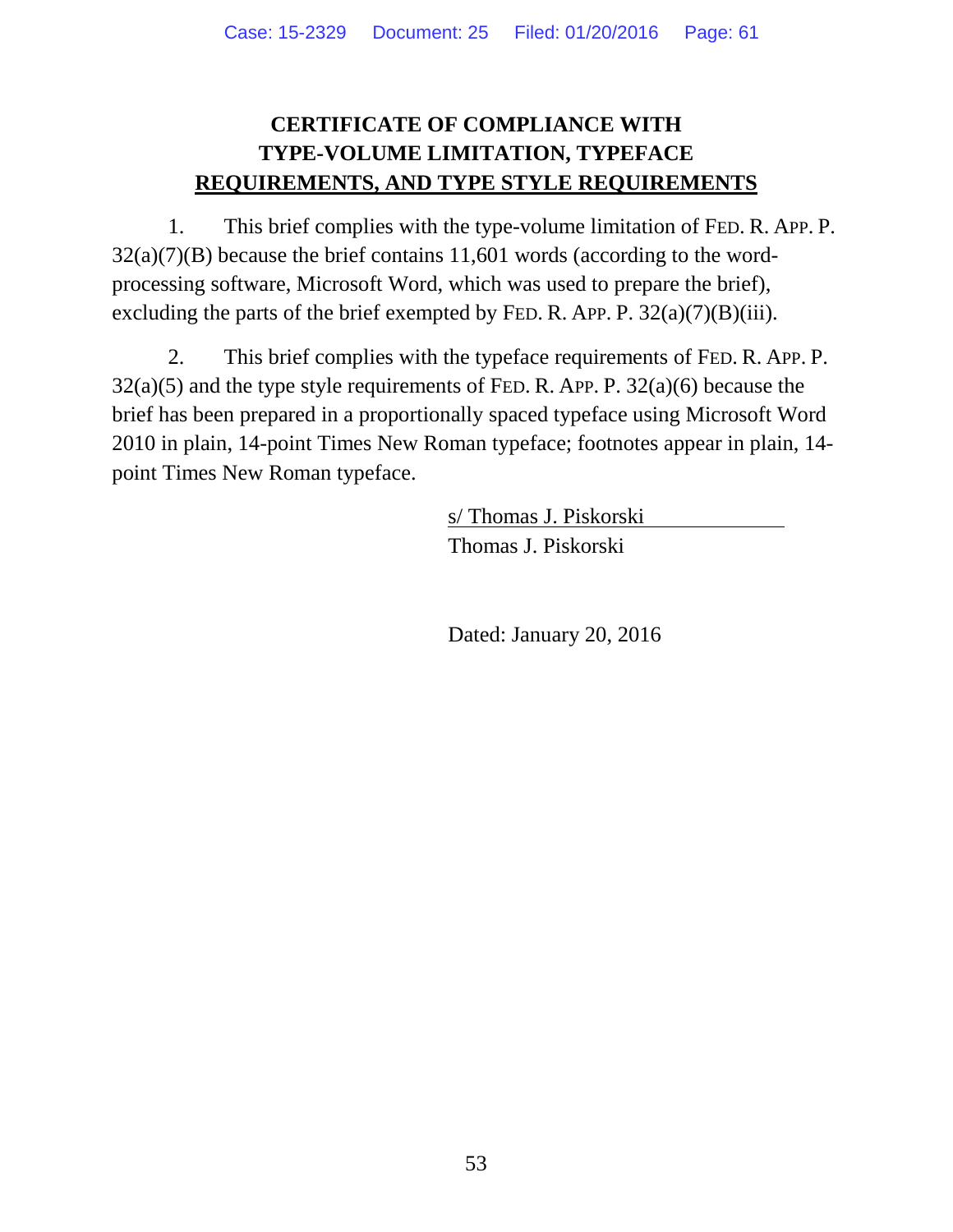## **CERTIFICATE OF SERVICE**

I, certify that on January 20, 2016, I electronically filed the foregoing First

Brief of Defendant-Appellant/Cross-Appellee LexisNexis Screening Solutions,

Inc. with the Clerk of Courts using the CM/ECF filing system, which will send

notification of such filing to:

John Soumilas Francis & Mailman, P.C. 100 South Broad Street, 19th Floor Philadelphia, Pennsylvania 19110 Telephone: (215) 735-8600 jsoumilas@consumerlawfirm.com

Ian B. Lyngklip Lyngklip & Associates 24500 Northwestern Hwy., Suite 206 Southfield, Michigan 48075 Telephone: (248) 208-8864 ian@michiganconsumerlaw.com

s/ Thomas J. Piskorski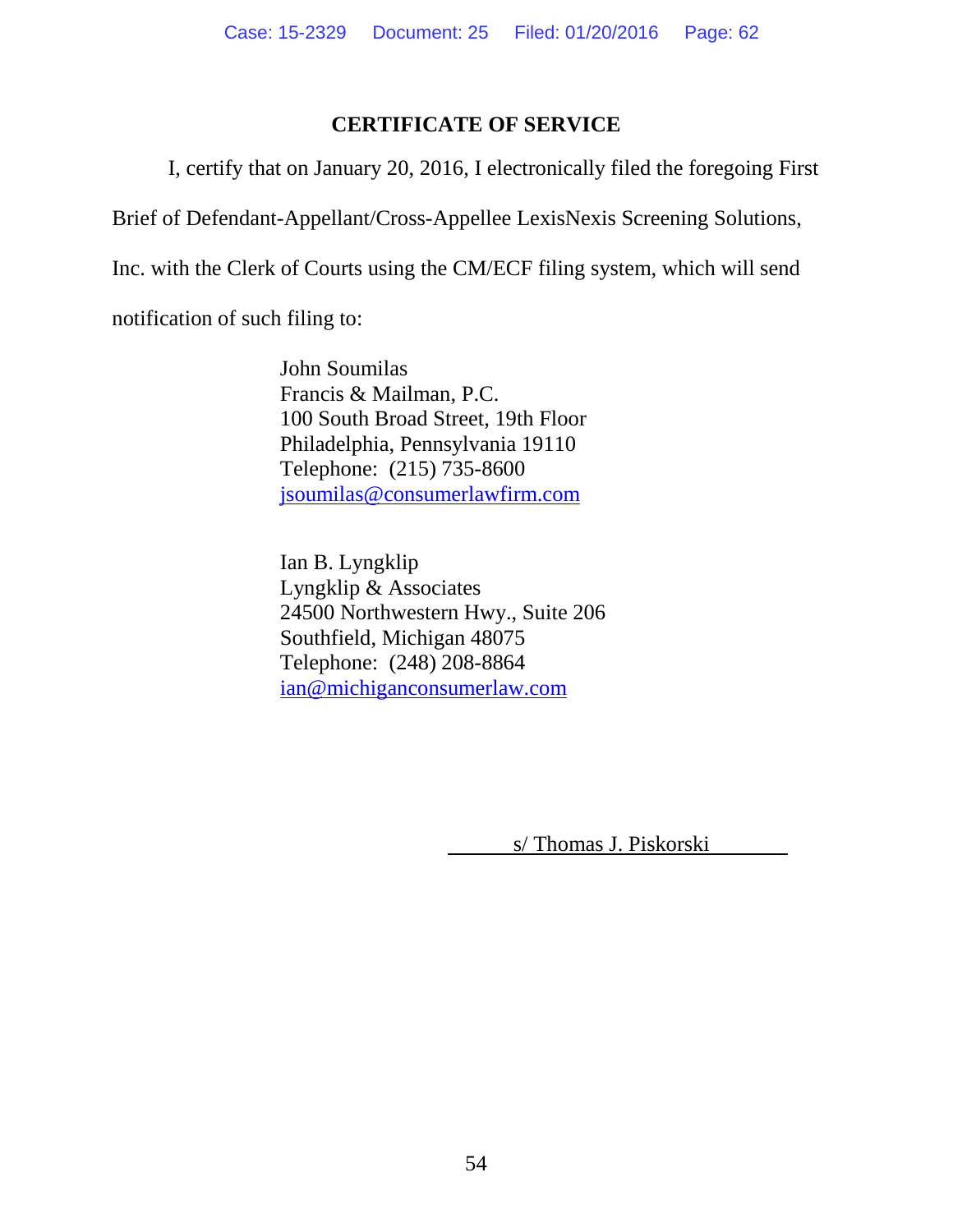# **ADDENDUM**

# **DESIGNATION OF RELEVANT DISTRICT COURT DOCUMENTS**

Pursuant to Sixth Circuit Rule 30(g), the following filings from the District

Court's record are relevant documents:

| <b>Document</b>                                                                                                                                                  | <b>Record</b><br><b>Entry</b> | PageID#<br>Range |
|------------------------------------------------------------------------------------------------------------------------------------------------------------------|-------------------------------|------------------|
| Complaint                                                                                                                                                        | $\mathbf{1}$                  | $1 - 5$          |
| <b>Jury Verdict Form</b>                                                                                                                                         | 35                            | 203-204          |
| <b>Jury Instructions</b>                                                                                                                                         | 37                            | 207-229          |
| LexisNexis' Memorandum of Law in Support of Its<br>Motion for Judgment as a Matter of Law Pursuant to<br>Fed.; R. Civ. P. $50(a)$                                | 40                            | 254-271          |
| Smith's Memorandum of Law in Further Support of<br>His Opposition to LexisNexis' Motion for Judgment as<br>a Matter of Law Pursuant to Fed. R. Civ. P. 50(a)     | 41                            | 272-299          |
| LexisNexis' Reply to Smith's Response to<br>LexisNexis' Brief in Support of Its Motion for<br>Judgment as a Matter of Law Pursuant to Fed. R. Civ.<br>P. $50(a)$ | 42                            | 471-479          |
| Transcript of Jury Trial, October 20, 2014                                                                                                                       | 45                            | 482-491          |
| Transcript of Jury Trial, October 21, 2014                                                                                                                       | 47                            | 534-708          |
| Transcript of Jury Trial, October 22, 2014                                                                                                                       | 48                            | 709-910          |
| Transcript of Jury Trial, October 23, 2014                                                                                                                       | 49                            | 911-993          |
| Transcript of Jury Trial, October 24, 2014                                                                                                                       | 50                            | 994-1003         |